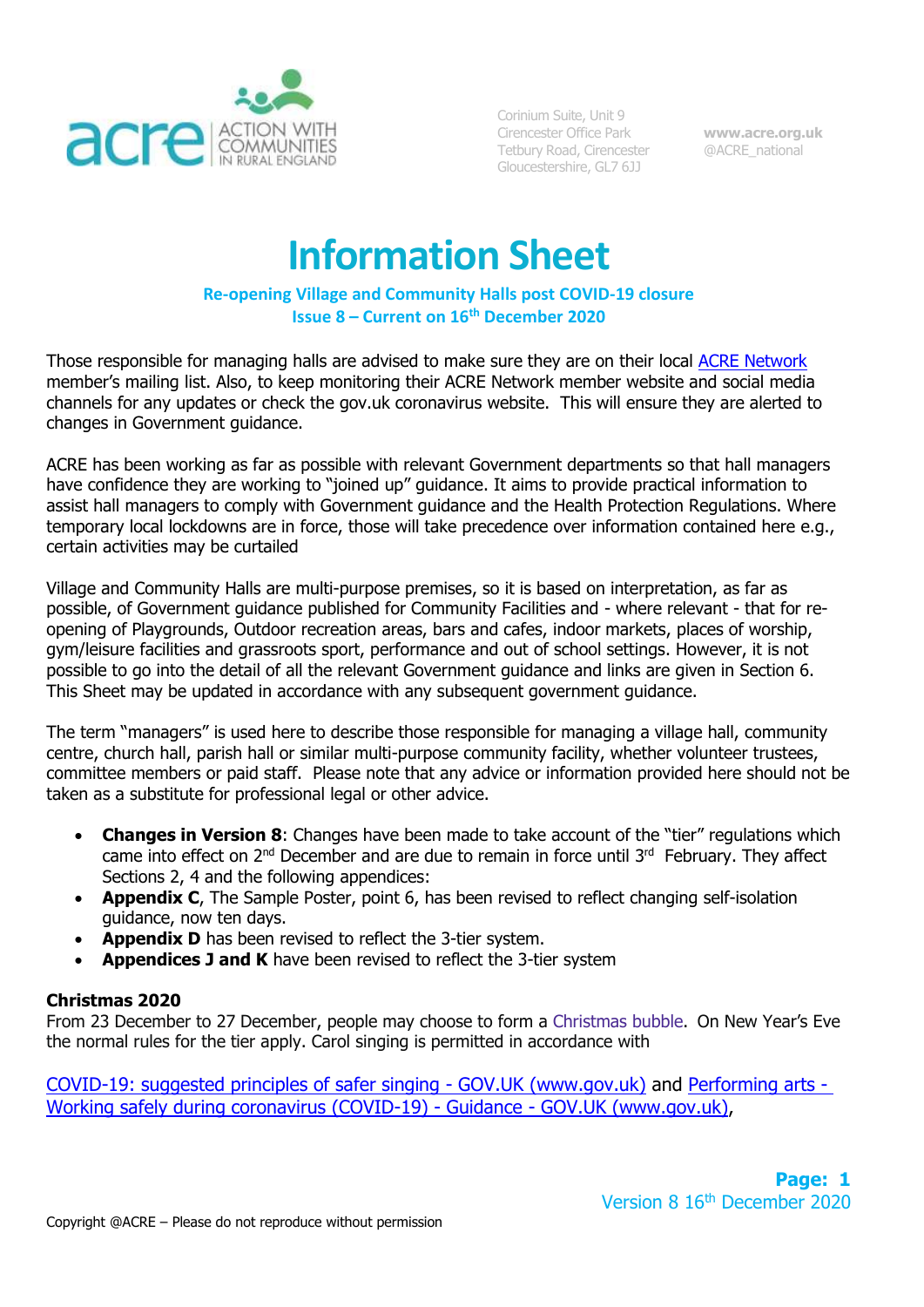| <b>CONTENTS</b> |                                                                                                                                                                                                                                                                                                                                                                                                                                                                                                                                                                                                                                                                                                                                          | Page           |
|-----------------|------------------------------------------------------------------------------------------------------------------------------------------------------------------------------------------------------------------------------------------------------------------------------------------------------------------------------------------------------------------------------------------------------------------------------------------------------------------------------------------------------------------------------------------------------------------------------------------------------------------------------------------------------------------------------------------------------------------------------------------|----------------|
| 1.              | The Step-by-Step approach                                                                                                                                                                                                                                                                                                                                                                                                                                                                                                                                                                                                                                                                                                                | 3              |
| 2.              | Planning for re-opening<br>2.1 The COVID-19 Secure Guidelines<br>2.2 Social Distancing at Village and Community Halls<br>2.3 Risk Assessment for COVID-19<br>2.4 Cleaning<br>2.5 Hiring Arrangements<br>2.6 Employees<br>2.7 Performances<br>2.8 Playgrounds and Outdoor Recreation Areas<br>2.9 Procedures if someone becomes unwell with COVID-19                                                                                                                                                                                                                                                                                                                                                                                      | $\overline{3}$ |
| 3.              | Pre-Schools                                                                                                                                                                                                                                                                                                                                                                                                                                                                                                                                                                                                                                                                                                                              | 12             |
| 4.              | Frequently Asked Questions                                                                                                                                                                                                                                                                                                                                                                                                                                                                                                                                                                                                                                                                                                               | 13             |
| 5.              | <b>Finances</b>                                                                                                                                                                                                                                                                                                                                                                                                                                                                                                                                                                                                                                                                                                                          | 15             |
| 6.              | Links to Government Guidance                                                                                                                                                                                                                                                                                                                                                                                                                                                                                                                                                                                                                                                                                                             | 16             |
| Appendices:     | A: Checklist for Re-opening<br>B: Sample Questionnaire for regular users<br>C: COVID-19 Secure Premises Poster<br>D: Management of Social Distancing - A risk-based approach<br>E. Sample Special Conditions of Hire during COVID-19<br>F. Sample COVID-19 Risk Assessment for re-opening of<br>Village and Community Halls<br>G. Sample COVID-19 Risk Assessment for hirers of Village and<br><b>Community Halls</b><br>H. Sample COVID $-19$ First Aid Box and Action list<br>I. Sample posters for display at playgrounds/play equipment<br>and outdoor gyms<br>J. Performances in Village and Community Halls<br>K. Sport and exercise in Village and Community Halls<br>L. COVID-19 Treatment Plan<br>M. NHS Test and Trace QR code | 18             |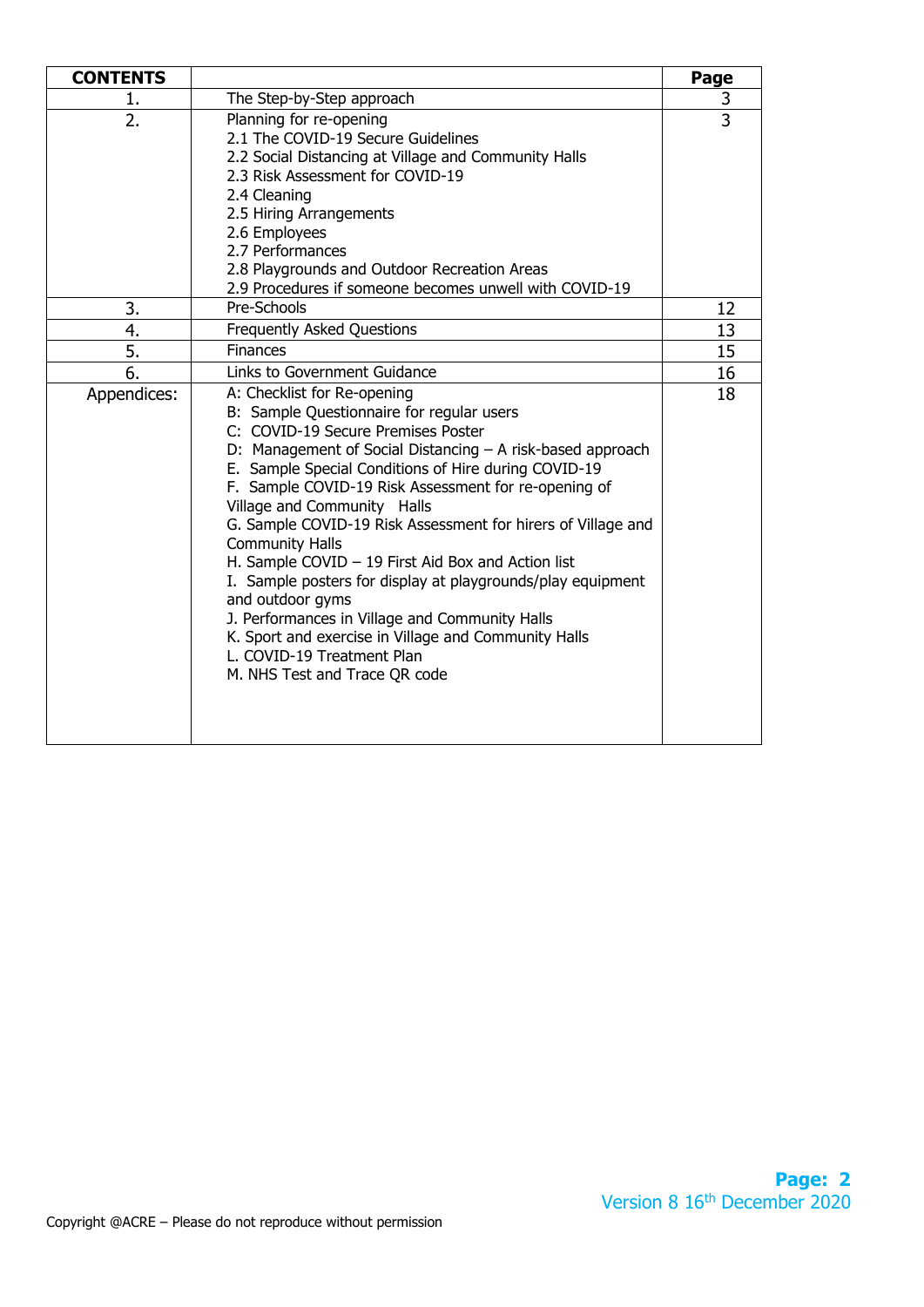# **1. The Step-by-Step approach**

The Government laid out its recovery plans in 'Our Plans to Rebuild' (see link at end). These plans are contingent on the "R" rate of COVID-19 infection not increasing. They may be adjusted or rescinded either nationally or in certain parts of the country in the light of the situation. They have been supplemented by the Covid-19 Winter Plan for suppressing the virus.

In order for each Step of these plans to be implemented the Public Health Regulations need to be amended. When specialist venues (e.g. shops, gyms, theatres etc) are permitted to re-open, the activities they usually hold are permitted in multi-purpose community halls, and this approach now applies under the 3 tier system in England

**Step 3**: **Public buildings have been allowed to open from 4th July.** Ministry for Housing, Communities, and Local Government (MHCLG) Guidance for the safe use of multi-purpose community facilities (see link in Section 6) has been published which makes clear that "each community facility should apply relevant guidance listed here, locally, depending on circumstances including size, type of activities, users and how it is organised, operated, managed and regulated". **Step 3, as adjusted by the 3 tier system**, **is the subject of this** revision of this Information Sheet. For information about which area is in which tier see the links in Section 6.

# **2. Planning for re-opening**

**2.1 The COVID-19 Secure Guidelines:** Trustees, managers and any staff need to be aware that the following 5 key points apply. These underpin COVID Secure status and this Information Sheet and arrangements should reflect them:

- **Minimise contact with individuals who are unwell**: **Nobody** should attend the premises if they have symptoms or are self-isolating due to symptoms in their household.
- **Clean your hands often**: Sanitiser or soap and water should be provided at entry and exit points, sanitiser and/or running water, soap and paper towels or hot air driers in toilets and kitchens.
- **Respiratory hygiene:** Everyone needs to be encouraged to avoid touching their mouth, eyes, and nose. Tissues need to be disposed of into a bin, then hands cleaned. A **"Catch it, Bin it, Kill it**" poster is available (see end for link).
- **Regular cleaning of surfaces that are touched frequently**: including door handles, handrails, tabletops, sinks, toilet areas, kitchen surfaces. Ordinary domestic products can be used.
- **Maintain social distancing where possible:** Social distancing guidelines currently require at least 2 metres (3 steps) to be maintained where possible between individuals or groups, which can be no more than 6 people, and, where not possible, 1metre plus other mitigation measures. Bookings can be accepted where social distancing can be maintained and contacts below 2m are minimised and transitory, but certain types of events cannot yet be held. See 2.2 below and **Appendix D**.

**Do not re-open until you have identified the necessary safety, compliance, management, and operational issues through a COVID-19 risk assessment and established a plan to address and mitigate them. You are not obliged to re-open immediately and it would be unwise to do so if you have not been through that process**.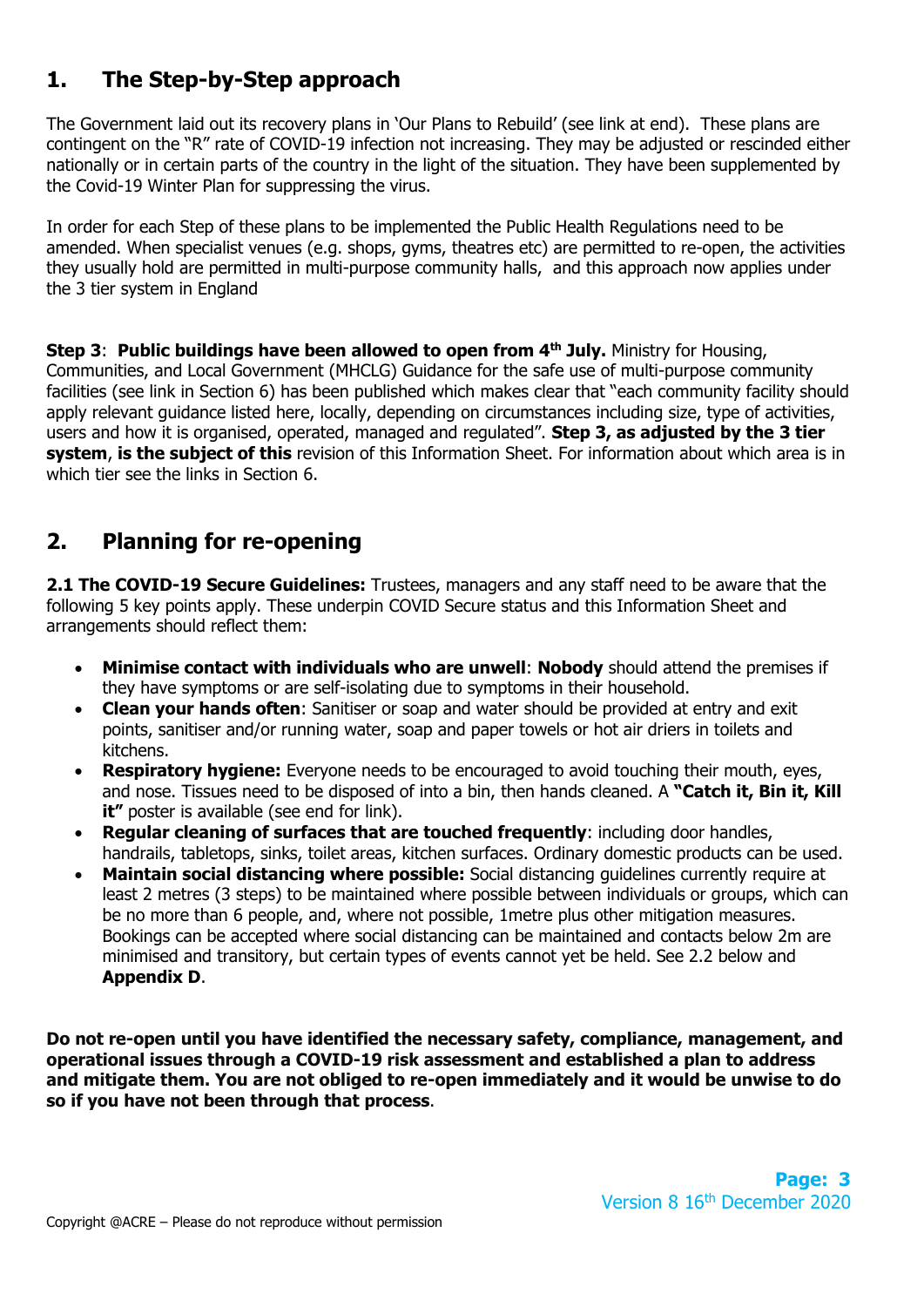**Appendix A** provides a checklist of tasks likely to be needed prior to re-opening, of which compliance with COVID-19 secure guidelines is just part.

Hall managers will need to engage with their regular hirers to ensure that the 5 COVID-19 Secure Guidelines requirements above are clearly understood. Trustees appointed by organisations which use the premises have an important role to play in communicating these requirements to their members and in ensuring the special hire conditions which will need to be introduced are followed. See 2.5 below and **Appendix E.**

As part of opening after lockdown, self-certification should be displayed that halls are complying with COVID-19 Secure Guidelines. This will also help users feel confident about using the premises. See **Appendix C** for a sample certificate/poster.

# **2.2. Social Distancing, capacity and test and trace at Village and Community Halls**

**a) The Social Distancing requirements:** Government Guidance on safe opening of community facilities emphasises the importance of ensuring adherence to social distancing of 2 meters or 1 metre with risk mitigation (where 2m is not viable), such as face coverings, good hygiene, and ventilation.It says that in an "enclosed area, owners and operators should identify an advisory limit on the maximum number of users able to use the community facility". The size and layout of the premises will determine the maximum number of people that can be accommodated while also facilitating social distancing. In order to achieve social distancing requirements, as far as possible, managers will need to work out the capacity of rooms and set limits on the number of people permitted to use a particular hall or room at any one time. As a starting point, this might be around one quarter of the seating or (for non-seated activities, dancing) capacity set for fire safety purposes or the size of the room in square metres divided by 4 (the answer may not be the same, because the fire capacity is usually based on the number of fire exits). As this method will be based on individuals attending, rather than groups of no more than 6 people, this offers a cautious approach. Different layouts and activities will allow different capacities. See also section 2.5.

**b) Larger events**: Community facilities which are COVID-19 Secure will be able to hold more than 30 people, subject to their own capacity limits. However, where gatherings have more than 30 people, the Government guidance says, "those operating venues should take additional steps to ensure the safety of the public and prevent large gatherings or mass events from taking place". Numbers at weddings, wedding receptions and other life-event religious ceremonies (funerals, baptisms etc.) are limited at present. Specific limits apply to public performances, shows and spectator sports but these are not permitted in Tier 3 areas (See Appendix D). The need to prevent large gatherings (where social distancing and track and trace would be difficult) is clear from the Government Guidance: "Local authorities should avoid issuing licenses for events that could lead to larger gatherings forming and provide advice to businesses on how to manage events of this type", with a reminder that venues can be closed. For events with more than 30 people more attention therefore needs to be paid to e.g., stewarding, and this is reflected in **Appendix E**.

**c)** The rules on social interactions for groups changed from 2<sup>nd</sup> December: The group limits have caused misunderstanding: The regulations permit Covid-19 secure Community halls run by "charitable, philanthropic or benevolent organisations, or public bodies" to host more than the "group limits" of 6 people (tier 1) or (in tiers 2 and 3) one household + bubble (subject to any specific further restrictions in tier 3 areas, e.g. for indoor sport and exercise). Key points:

• In tier 1 areas the regulations allow groups of up to 6 to socialise together at an activity indoors or outdoors within their group. In tiers 2 and 3 people must not socialize in a group of more than 6 people outdoors in public spaces. These "rule of 6" groups do not have to be members of the same household, and a group could be made up of individuals from 6 different households.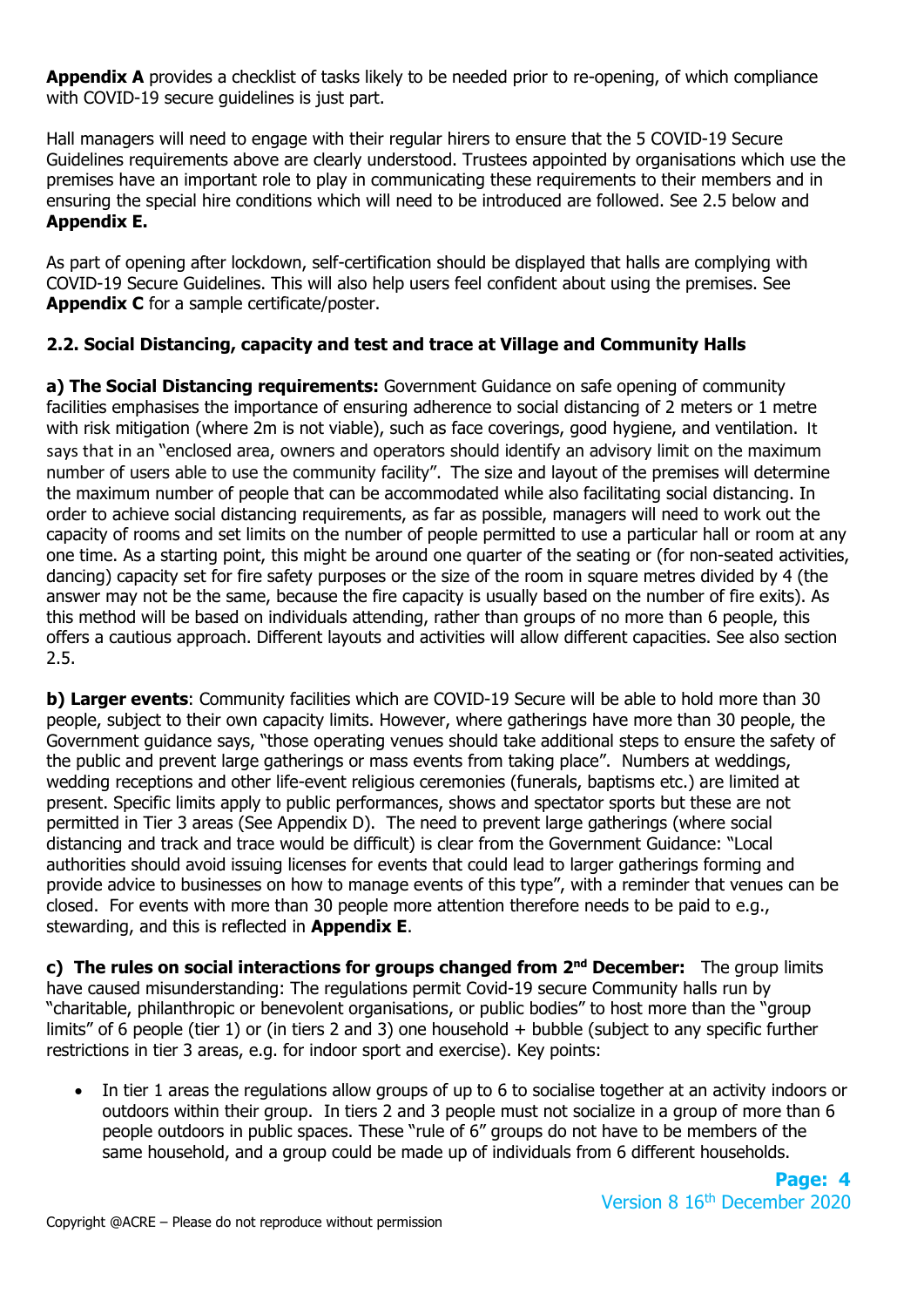- The limit of 6 does not apply to a single household group or support bubble which is more than 6 people, or to members of a "linked household". A "linked household" is one which has been formed from one adult with children with another household. These groups are called "qualifying groups". Government's FAQs advise that venues should continue to accommodate groups larger than 6 who are "qualifying groups".
- In tier 2 and 3 areas people must not socialize with anyone they do not live with or not in their support bubble in any indoor setting. So, within a Covid-19 secure hall people must minimize interactions with anyone not in their household/support bubble.
- Different groups should be separated by 2m (or where not possible 1m with mitigation measures) so that social distancing is maintained between them. People in groups of one, i.e., individuals, need to be socially distanced from other groups.
- Mingling between different groups (or mixing of groups) is not permitted. The guidance advises that activities where there is significant likelihood of different groups interacting, and therefore breaking the law, should not take place in a community facility.
- At an event, people are advised to limit social interactions with anyone outside the group they attend with as far as possible: They must not mingle or mix. The aim is to limit risk of transmission to small groups.
- Organisers must not place people together in groups of more than 6, unless an exception applies to the event/activity (see below) or they are in a "qualifying group".
- Organisers of activities are not required to enquire about household arrangements or challenge a group of people arriving together but need to arrange activities so as to avoid mingling between groups.
- The advice to individuals is that they should limit their social interactions with anyone they do not live with. Consequently, if friends attending in a group of 6 or less are from different households, they may still require sufficient space for social distancing from others within their group.
- There are a number of activities which are excepted, including: pre-schools, out-of-school activities, supervised youth activities, parent and child groups, support groups, certain voluntary or charitable services
- For funerals the limit is now 30, For weddings, wedding receptions, wakes and commemorative events linked to funerals the limit is now 15 (plus staff) but wedding receptions are not permitted in tier 3.
- See also **Appendix D**

**d)** User groups may not know at the outset how many people are likely to attend activities. A booking system is not required but for larger events it may be a useful means of keeping within capacity, the relevant group limit (rule of 6 or household/support bubble) and recording contact details, which is required for NHS Test and Trace. A booking system would be inappropriate for smaller community activities which are important for mental and physical health, as attendance is often dependent on last minute factors. It would be preferable to ask groups to think about how they will deal with any excess, which may depend on the nature of their activity and the facilities at the hall e.g. "first come, first served", using other space to increase capacity e.g. garden, kitchen, entrance hall, committee room, re-running an activity later or on another day, some people joining in online either at home or via laptop in another room.

**e) NHS Test and Trace**: **All groups** are required to assist NHS Test and Trace by having a system for keeping a temporary record of who attends for 21 days and to provide that data to NHS Test and Trace if needed. (It is not compulsory for people to provide information but could help contain outbreaks.) The Government Guidance for Places of Worship gives a sample consent form at the end.

**f) Lapses** in **social distancing**: Some lapses may be difficult to avoid, e.g. where people pass in internal corridors. Government guidance indicates that such transitory contacts are lower risk and it will be for hirers to try and arrange their activities to avoid these risks if possible, particularly for older or medically vulnerable people.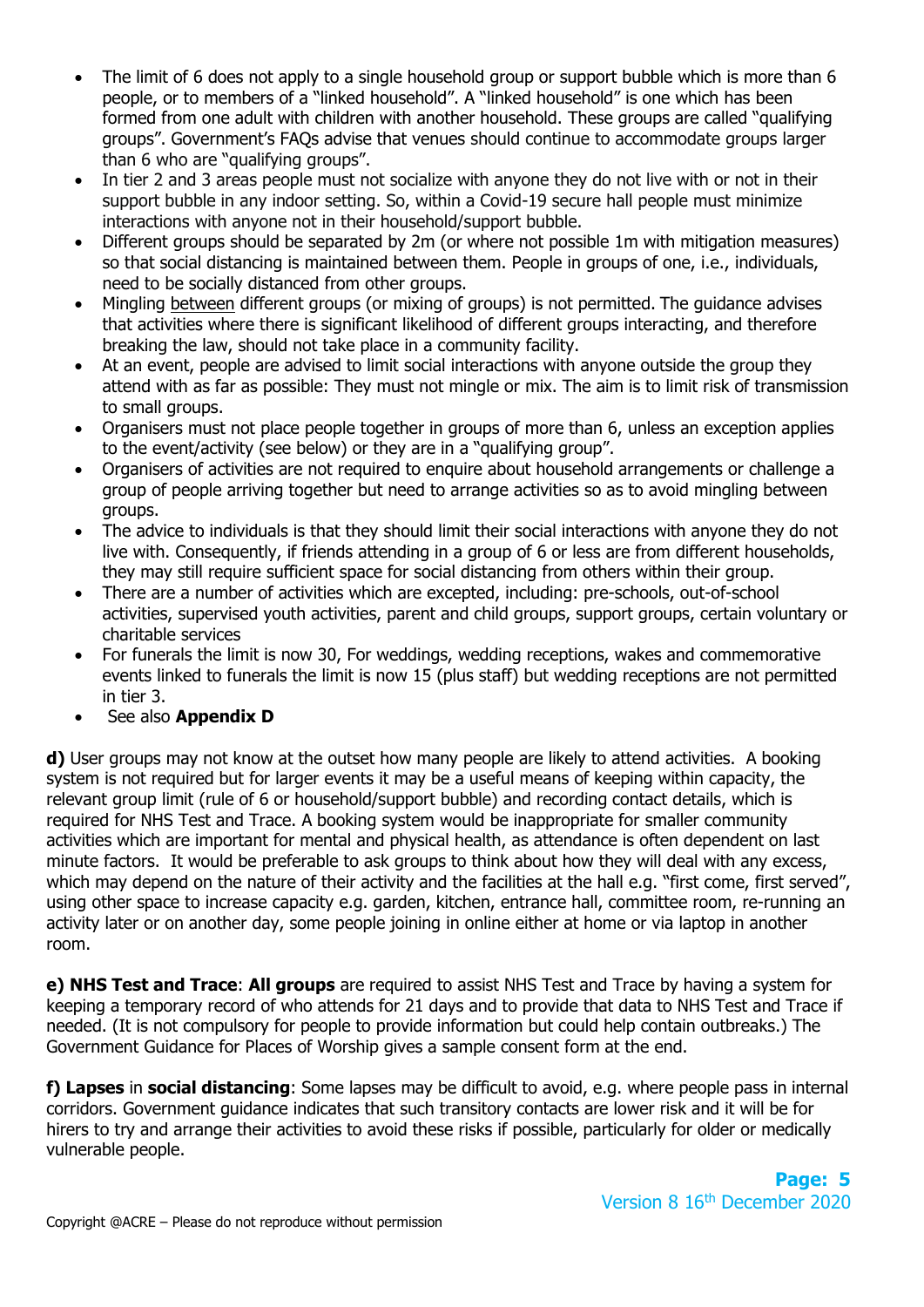**g) Pinch points**: Arrangements will need to be made to manage people at "pinch points" e.g., arriving for an activity and exiting afterwards, in toilets, kitchens and corridors. There is a risk entrances could become congested owing to multiple user groups, or people lingering to read notices or chat; so, a socially distanced queueing system is required, e.g. tape on the ground outside and inside the entrance hall, with signage. Staggered arrival and departure times may help.

**h)** Implementing a one-way flow in and out of the premises should help avoid congestion, particularly where multiple activities are held at the same time. Usually, entry would be via the main entrance, with people leaving via fire exits. For security, fire exits would need to be closed by the last person to leave the building, who then leaves via the main entrance. Appropriate signposting will be needed. Any changes to entrances, exits and queues should, however, consider the needs of those with physical disabilities. It may not be possible to implement one-way flow internally, as people may have to cross an entrance hall to reach the toilets or kitchen, so it may be necessary to stagger access to such facilities e.g., a longer interval.

# **i) Face Coverings:**

From 8th August face coverings are required to be worn inside village and community halls. The Department of Health and Social Care has confirmed to ACRE that:

"On entering a village hall, you will be required to wear a face covering, and will be required to keep it on, unless you are covered under a 'reasonable excuse'. This could be for a gym class, if you need to eat or drink something, or if you have a health or disability reason to not wear one"

The exceptions to wearing face coverings are listed below:

- children under the age of 11 (Public Health England do not recommend face coverings for children under the age of 3 for health and safety reasons)
- people who cannot put on, wear, or remove a face covering because of a physical or mental illness or impairment, or disability
- employees of indoor settings (or people acting on their behalf, such as someone leading part of a prayer service)
- police officers and other emergency workers, given that this may interfere with their ability to serve the public
- where putting on, wearing, or removing a face covering will cause you severe distress
- if you are speaking to or assisting someone who relies on lip reading, clear sound or facial expressions to communicate
- to avoid harm or injury, or the risk of harm or injury, to yourself or others including if it would negatively impact on your ability to exercise or participate in an activity.

Trustees and managers are not able to enforce wearing face coverings. However, hirers can be required to encourage those attending activities to do so and/or to comply with the relevant guidance for their sector.

The requirement for people to wear a face covering may help people feel more comfortable about attending activities, but there may be circumstances where it does not appear appropriate. For example, when singing in a choir, where someone wears glasses which mist up, interfering with their ability to see a presentation, use kettles, knives, scissors or needles safely.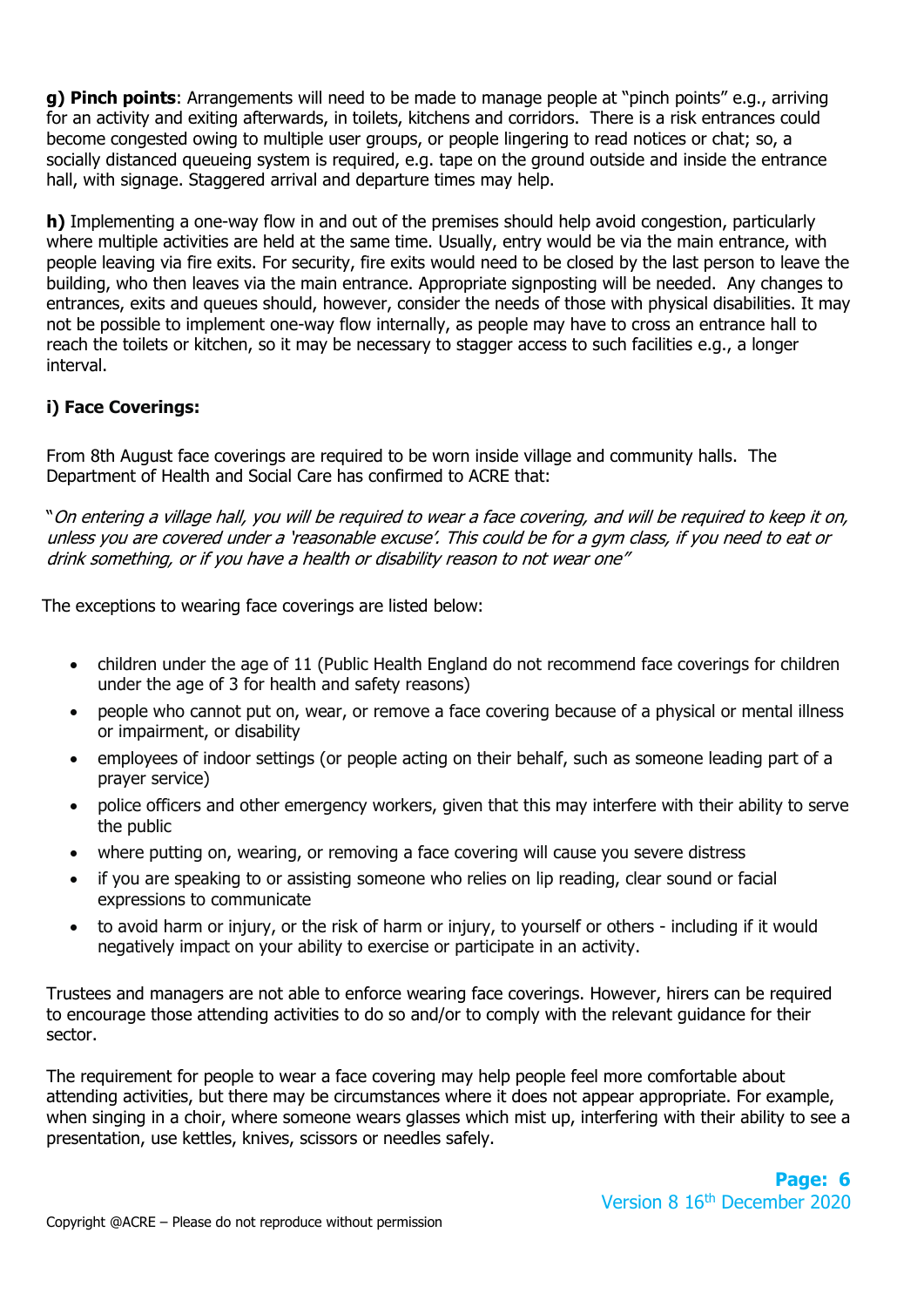Bear in mind that the requirements are designed to limit transmission in venues indoors attended by numbers of people at the same time, and the general advice that it is most important in crowded areas or in areas where people are in contact with others they do not usually meet. They are specifically required in retail spaces such as indoor markets and community shops.

It is unlikely resources will be available for enforcement in village and community halls, but peer pressure and social media will hopefully aid general compliance.

A risk assessment approach would indicate that where people are working at or visiting the hall on their own , or in a separate area, they would not need to wear a face covering e.g. behind a screen in a reception office, a Parish Council office, cleaning or carrying out maintenance work, fire safety checks etc.

**j) Consultation with regular user groups will be important** as some reorganisation may be inevitable. Some groups may not return for some time but want to retain their usual "slots" while it may be necessary to hire the premises in different ways. For example, groups may need to use the main hall rather than a committee room to achieve social distancing, which may mean substantially re-arranging timings for main hall use. A committee room may need to become a "kettle point" for any offices so that staff do not need to use the kitchen when a hire is in progress. Some groups may be able to continue running activities online to make way for others. **Appendix B** is a sample questionnaire for users, kindly shared by Witcham Village Hall, Cambridgeshire.

**k) In case of emergency** it is important to prioritise safety: In the event of fire or accident people do not have to stay 1 or 2m apart if it would be unsafe to do so.

# **2.3 Risk Assessment for COVID-19**

Village hall trustees must consider the COVID-19 Secure guidelines (see above) and should undertake their own COVID-19 Risk Assessment to ensure that their staff (cleaner, caretaker) and trustees are safe**.**  See **Appendix F** for an example.

If this cannot be done i.e. because hall officers or staff are shielding or otherwise not available, the responsibility for risk assessment and implementation of actions can be delegated to a competent individual or company engaged to carry this out. Bear in mind that Government guidance on performance says: "Risk assessment is not about creating huge amounts of paperwork, but rather about identifying sensible measures to control the risks in your workplace." Going through a Risk Assessment process and working out the areas of greater and lower risk will hopefully enable a "common sense" approach to which hirers can adapt. It is rarely possible to eliminate risk entirely, your aim should be to do the best to minimise it.

Employers and organisations have a duty to consult workers and volunteers on health and safety so listening and talking to them about how you will manage risks from COVID-19 will show that you take their health and safety seriously.

# **2.4 Cleaning and encouraging good hygiene**

All surfaces which are frequently touched should be cleaned regularly using standard cleaning products. A decision will need to be made on how frequently cleaning should take place, based on an assessment of risk, and use of the building. Some halls have the resources (staff, finance) to clean regularly used surfaces and equipment before hirers arrive, which is ideal. If that is the case, the cleaner might post a sheet showing when the hall was last cleaned, as a comfort to users.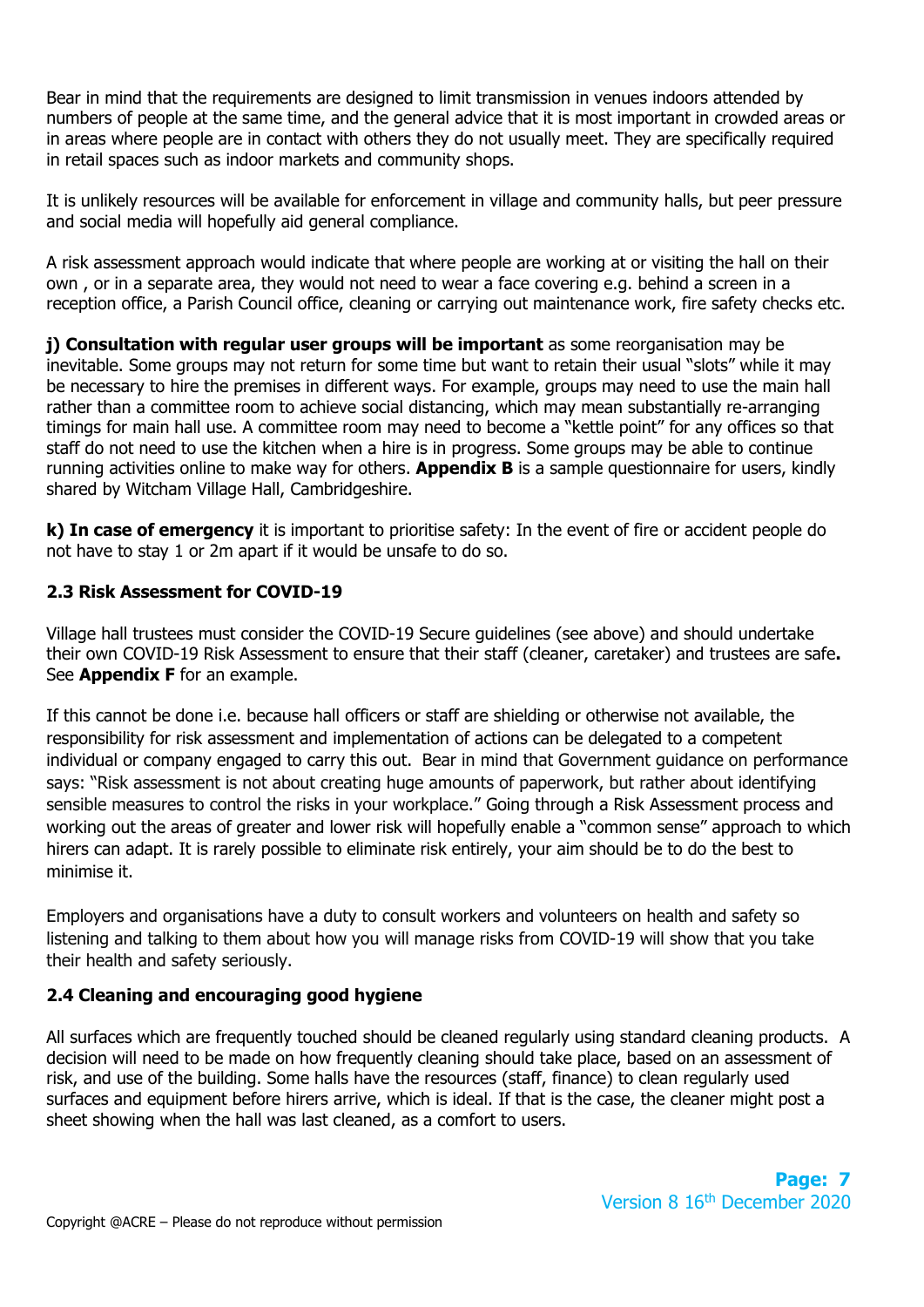Many village and community halls, however, have part time or self-employed staff e.g. with other cleaning jobs, who work only a few hours per week, or no staff (users clean before and after activities), particularly halls serving rural areas which are used less frequently. This means that hirers let themselves in, are often responsible for putting out and stowing away the equipment they use and for cleaning the hall after use. Experience is that not all hirers clean up after themselves satisfactorily and trustees have expressed concern that not all hirers will comply with carrying out a higher level of cleaning on leaving.

a) **All halls** should:

- Provide sanitiser for hirers to put out at every entrance/exit and in meeting rooms. (Soap and water is acceptable but sanitiser often more practical).
- Post notices at every entrance/exit showing what is expected of users. Erect the "Catch It, Bin It, Kill It" poster and posters encouraging frequent handwashing, see Section 6. If the poster at **Appendix C** is laminated, the time can be given when the hall was last cleaned, but this is not compulsory.
- Advise the cleaner/caretaker as to the extra cleaning required if someone is taken unwell on the premises with a suspected case of COVID-19. This requires disposable PPE and double bagging of PPE and cleaning materials afterwards, which must be stored for 72 hours securely prior to collection: See the link in Section 6 for decontamination in non-healthcare settings.
- Advise hirers bringing or using their own equipment which is stored at the hall that they will need to clean this for each session and before stowing it away, or ask their group members to bring their own clean equipment and avoid sharing it.
- b) **Where a hall cannot arrange cleaning before every hire**, the appropriate way of discharging the trustees' responsibility and encouraging compliance is likely to be to:
	- Require each hiring group to clean surfaces that their group might use **before** their own users arrive, to clean regularly used surfaces such as tabletops and sinks during the hire and to clean them again before they leave. Hirers could be asked to sign a record sheet confirming e.g. "I have cleaned before leaving all surfaces in the rooms used during hire", with the time.
	- For the hall to ensure the hall's usual cleaning routine is followed e.g. for floors, with particular attention to keeping hand wash basins, door and toilet handles clean and provide cleaning supplies for use by hirers. This means the cleaner/caretaker (or volunteers or another contractor) will need to provide and check/replenish hand sanitiser, cleaning materials (including cleanser, spray disinfectant, washing up liquid, cloths or paper roll) and tissues and the cleaner or hirer removes waste to outside bins before the hall is next used. Supplies of soap and paper towels must be provided at toilet and kitchen sinks. Make clear to hirers how often the cleaner attends.
	- Limit cleaning of some areas to staff and/or provide instructions to hirers, e.g. where there is a risk of damage or electrical apparatus is involved. For example, switches should be cleaned by cloth, not sprayed with disinfectant, rubberised or glued surfaces and upholstered surfaces can be damaged by frequent sprays or vigorous rubbing.
- **c) Wash clothes regularly:** It is best to encourage people to wash clothes after attending an activity or event to reduce the risk of transmission.
- **d) Use of toilets:** Inside toilets do not have to be made available to the public (which may conflict with safeguarding requirements and social distancing) or kept open when the hall is not in use. It is not compulsory for any public toilets (e.g. serving playing fields) to be opened but where they are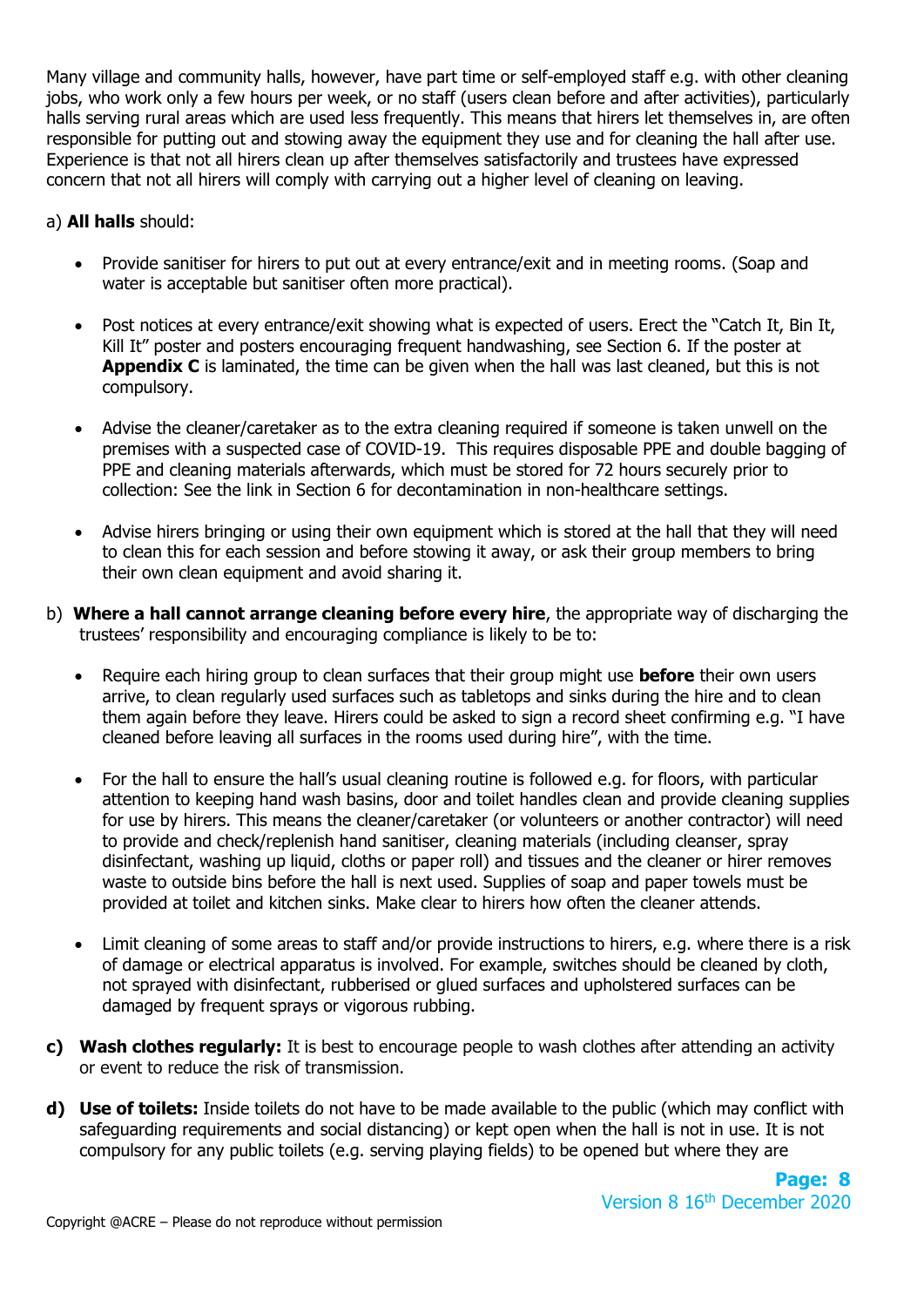Government Guidance for public toilets should be followed.

#### **2.5 Hiring Arrangements**

a) Halls should give priority to essential services, Pre-schools and schools and should endeavour to arrange other hires around these. If that is not feasible without compromising COVID-19 Secure guidelines the hall may have to remain closed for other hirers.

b) Instruct booking secretaries to allow longer between hires, to allow either the cleaner/caretaker to clean before their arrival or hirers to arrive up to half an hour earlier in order to pre-clean for their own use.

c) The cleaner/caretaker will need to be given expected arrival times for each hirer or other arrangements made to check sufficient supplies of sanitiser, soap, paper towels and cleaning materials.

- d) Social distancing needs to be maintained and vulnerable people protected. It is therefore unlikely that the full range of normal use will be possible during Step 3. The committee will need to decide which hirers can begin to use the hall pending Government guidance that Steps 4 and 5 can be implemented. This will demand a risk-based approach. Points to help you work out which hires are permitted, not yet permitted or may require more management are given in **Appendix D**.
- e) Hirers will need to be given instructions, guidance and responsibility via special hiring conditions which should be attached to their usual hire agreement. These should be issued in writing and signed or accepted by the hirer in all cases. An electronic signature or email confirmation of the conditions is acceptable. See **Appendix E** for sample special hire conditions.
- f) Hirers should be encouraged to seat or stand people side-to-side, rather than face-to-face, whenever possible. A distance of 2m (two or three empty seats) should be provided between each individual or group if seated. Space should also be allowed so that people can also socially distance from others in their group, if required. (see 2.2c above). Sedbergh People's Hall, Cumbria, have issued photos to help their hirers work out how to arrange their meeting rooms. Barnham Community Hall, Sussex has issued a video. Drawings could be posted on noticeboards.
- g) Hirers should be encouraged to keep the hall well ventilated, opening doors (except internal fire doors) and windows as far as possible, and will need to remember to close them all for security on leaving. It may therefore be necessary for the caretaker or a volunteer to check the premises. Fresh air is preferable to mechanical ventilation. During the winter months windows should either be kept open a small amount or opened every 15 minutes for a short period in order to reduce the risk of a higher "dose" of the virus causing more serious illness, in the event that someone present is carrying it. Extractor fans should be used in toilets and kitchens, where fitted. This film has been produced: [https://www.gov.uk/government/news/new-film-shows-importance-of-ventilation-to-reduce-spread-of](https://www.gov.uk/government/news/new-film-shows-importance-of-ventilation-to-reduce-spread-of-covid-19)[covid-19.](https://www.gov.uk/government/news/new-film-shows-importance-of-ventilation-to-reduce-spread-of-covid-19)
- h) Since  $1<sup>st</sup>$  August those who are clinically vulnerable to COVID-19 are no longer being advised to shield. Hirers should therefore be encouraged to have regard as to whether people attending their activity are clinically vulnerable and how they will address the need to keep them safe. Those over 70, who were required to self-isolate for 12 weeks, but not in the shielding category, will wish to attend their usual community activities, so particular attention should be paid to the need to maintain social distancing with them. This is reflected in the Special Hiring Conditions at **Appendix E**.
- i) Hirers should be provided with a copy of the hall's COVID-19 Risk Assessment. You may wish to ask to see a copy of their own COVID-19 Risk Assessment. The sample at **Appendix G** can be shared with user groups, to help them think through preparing their own Risk Assessment. It is not compulsory that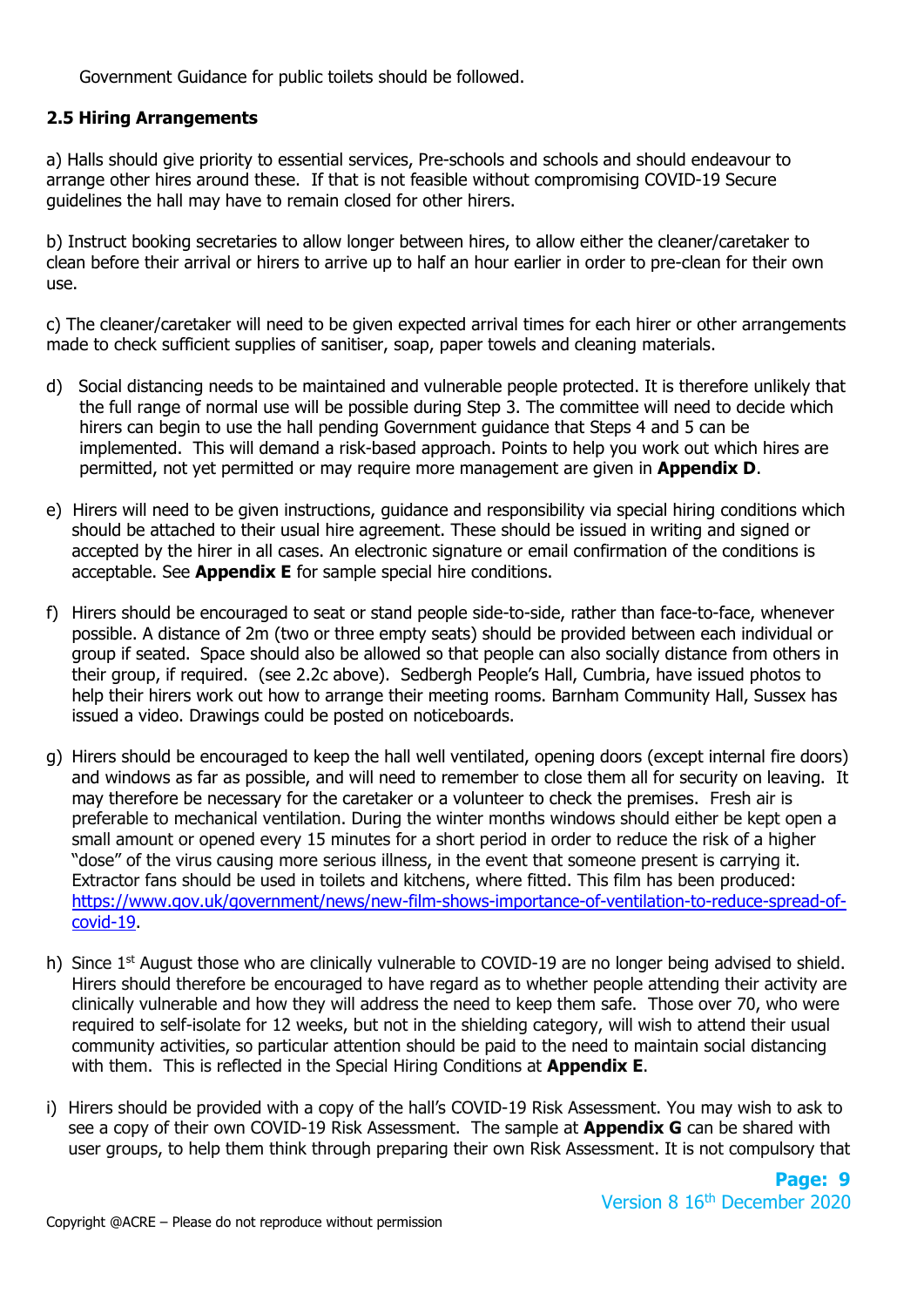users complete their own  $-$  it is the premises and any play equipment which must be subject to a COVID-19 Risk Assessment.

- j) You and your hirers may wish to encourage those attending to bring their own Food and Drink e.g. water bottles for the time being, rather than making food and drink on the premises, to reduce work cleaning the kitchen. Users should also be encouraged to bring their own equipment where possible, e.g. crafts, keep fit, and can be encouraged to bring their own personal hand sanitiser, wipes, and tissues.
- k) Hirers need to be asked to keep a note of the names and telephone number for everyone attending their activity and retain this for 3 weeks so that, in the event of a case, NHS Test and Trace can contact everyone the individual was in contact with. People are not obliged to provide their personal details. Information should be kept securely so as to comply with GDPR (e.g. a password protected phone or tablet, a locked filing cabinet) and then destroyed.
- l) Government guidance asks venues to take steps to avoid people needing to unduly raise their voices to each other, e.g. playing music at loud volume so that normal conversation is difficult, so as to reduce the risk of transmission of the virus from aerosol and droplet transmission. This is addressed in **Appendix E**.
- m) Where part of the premises is leased to another organisation, or subject to an Occupation Licence, that occupier would normally have the responsibility for the management of their facilities in accordance with the relevant Government guidance and will be expected co-operate with the hall managers to achieve safe use of communal areas.

# **2.6 Employees, self-employed people, and volunteers**

a) Organisations have a specific duty of care to employees and, as they also have a duty of care to selfemployed staff and volunteers, it is recommended that they are afforded the same level of protection as employees. Government guidance has been issued for Employers and that for offices and contact centres and 5 steps to working safely are the most appropriate for community halls (See links in Section 6). The key point for halls is that, in addition to carrying out the hall's ordinary risk assessment before re-opening, the hall should follow HSE advice for an Employer's Risk Assessment for COVID-19, in discussion with staff, which involves:

- Identifying what work activity or situations might cause transmission of the virus.
- Thinking about who could be at risk.
- Deciding how likely it is that someone could be exposed.
- Acting to remove the activity or situation, or if this is not possible, control the risk.

These points are addressed in the Sample COVID-19 Risk Assessment at **Appendix F**.

b) HSE guidance is that no one is obliged to work in an unsafe work environment and that in the risk assessment you should have particular regard to whether the people doing the work are especially vulnerable to COVID-19. If that is the case with your hall cleaner/caretaker, you may need to make alternative arrangements for the time being.

c) BEIS guidance and other references in Section 6 may help you address questions or concerns from employees or self-employed contractors about COVID-19.

d) If the hall has a resident caretaker, consider whether there are any implications when carrying out the COVID-19 Risk Assessment.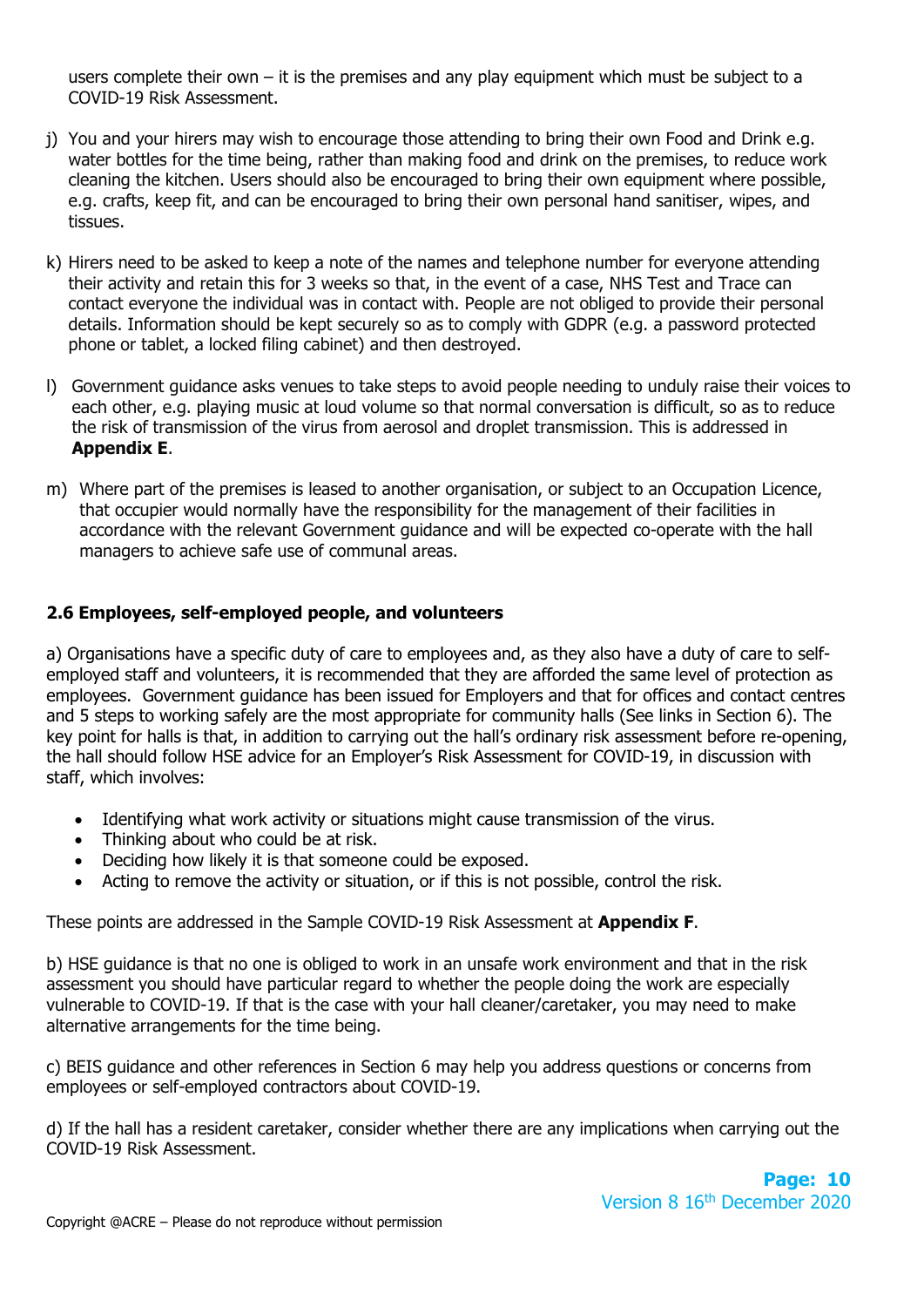**e)** If staff are on the premises when the hall is used by others a record of staff working patterns should be kept for a period of 21 days to assist NHS Test and Trace contain outbreaks.

# **2.7 Performances**

The arts industry has been badly affected by COVID-19 and will welcome efforts to accommodate performances. Key points in the Guidance issued by the Department for Culture, Media and Sport (DCMS) are given in **Appendix J**. A report by Live & Local ,testing the viability of rural touring arts, has been published by the National Rural Touring Forum, which successfully used this Information Sheet as the basis for running a pilot performance in a village hall in Lincolnshire.

The National Rural Touring Forum has advised that in autumn 2020 promoters commit to advance sales only for rural touring arts, to avoid potential box office queues and facilitate social distancing.

#### **2.8 Playgrounds, indoor exercise and outdoor sports areas**

Aside from organised sports those using outdoor areas (eg for informal recreation) should be in groups of 6 or less. .

Playgrounds/play equipment must be subject to a COVID-19 risk assessment and mitigation measures before re-opening. Mitigation may include provision of a COVID-19 secure poster. The risk of COVID-19 may need to be weighed against the risk to unsupervised children ignoring signage or climbing over fencing if it remains closed. A sample poster is attached at **Appendix I**. See Section 6 for a link to the Government guidance.

Separate Government guidance is published for providers of outdoor sports and recreation facilities and for grassroots sports and gym and leisure facilities, which is reflected in **Appendix K**. See links in Section 6.

Sport and exercise should take place in accordance with guidance issued by the relevant governing body for the sport or activity to deal with COVID-19 risks. ACRE recommends village and community halls require hirers to comply with such governing body guidance, rather than try to adapt their own hiring conditions and policies for each type of activity.

## **2.9 Catering**

Arrangements for catering will depend on the size and nature of the activity and the size and facilities of the kitchen. Common sense should be applied to achieve social distancing. For example, for short meetings people might be encouraged to bring their own water. For longer, small events, such as an art class, people might each use the kitchen to make their own refreshments and clean after themselves. Where refreshments are usually served from a hatch, such as WI or coffee mornings, a decision will need to be taken as to whether it is easier to manage social distancing through inviting people's household group to a hatch or buffet table or by table service (both may be required). For an interval bar, e.g. at a quiz, drinks might be pre-ordered and collected by household group by group. Community cafes and luncheon clubs for the elderly are advised to check Government guidance for cafes and restaurants.

## **2.10 Procedures if someone becomes unwell with suspected COVID-19**

a) As a matter of good practice space should be designated into which anyone will be moved who becomes unwell at the hall with suspected COVID-19 symptoms, so that they are away from other people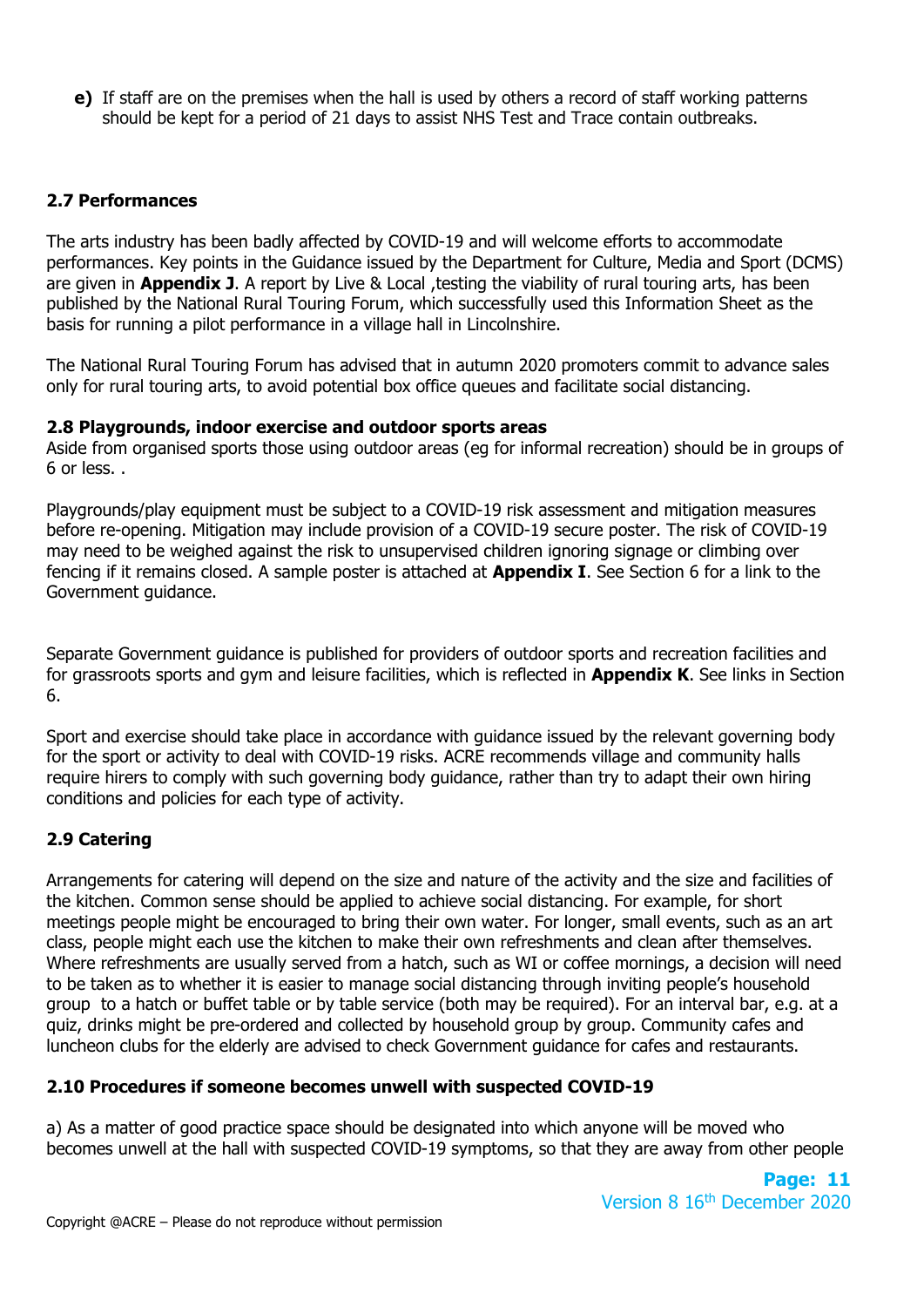until transport home or to hospital is available. They should be provided with tissues and a bowl of warm soapy water for handwashing and paper towels. Tissues and paper towels should be disposed of into a plastic bag, which is sealed and placed in a secure place for 72 hours before being disposed of into the general rubbish collection. See **Appendix H.** (The contents of a Covid-19 first aid box do not replace the need for an ordinary first aid box).

b) Other people that have attended the same activity should be asked for contact details if not already available and then to leave the premises. These details should be provided to NHS Test and Trace if requested.

c) A decontamination clean should be carried out in those parts of the premises they have used, in accordance with PHE guidance (see reference section). The minimum PPE to be worn is disposable gloves and an apron. Disposable PPE equipment including gloves should be disposed of into a sealed, labelled or marked plastic bag and placed in a secure place for 72 hours before rubbish is collected. The cleaner should wash hands with soap and water for 20 seconds after removing PPE and launder all personal clothing worn on arrival home.

# **3. The re-opening of Pre-schools – Step 2**

#### **From 1st June** – **Pre-schools and nurseries were able to re-open and begin welcoming back all children below statutory school age.**

For hall committees who hire to Pre-schools and nurseries within the building, this will mean a more careful re-opening of the hall to other hirers or members of the public in order to address the anxiety of pre-school staff, parents and other hall users.

Points which need to be borne in mind when opening halls used by Pre-schools to other activities, are set out here:

Government guidance on wider opening of childcare settings advises them to avoid other people attending the premises unless essential: Within Pre-schools, children are encouraged only to mix with a group of up to 8 other children and one or two staff members, to minimise spread in the event of a COVID-19 case. "Limit external visitors to the setting and ensure they only come into the building when strictly necessary, for example if providing an essential service or essential support for a child's health and wellbeing." The usual safeguarding procedures also apply.

While the extent of the premises which are used by a Pre-school vary from hall to hall and cleaning or attending to safety issues in that part of the premises used by Pre-school could be regarded as an essential service, it's best if such tasks are carried out when Pre-school are not on site, though that may not always be possible.

Where common areas serve other parts of a hall which are used by other hirers or the public at the same time as Pre-school is in place (such as entrance lobbies, corridors, kitchens, toilets), timing of arrangements will clearly need to be discussed with the Pre-school. For example, cleaning and servicing of these areas might be carried out when Pre-school staff and children are elsewhere on the premises. Hirers' arrival and departure times will either have to be changed so that they do not coincide with the staggered arrival and departure times implemented by Pre-schools, or a separate entrance/exit used e.g. fire exit or a separate waiting/queueing arrangement created outside.

Responsibility for cleaning door handles, basins and working surfaces by organisations or individuals not connected with the Pre-school will have to be established if common areas are used.

Where the space used by Pre-school during the day is normally used by another organisation later in the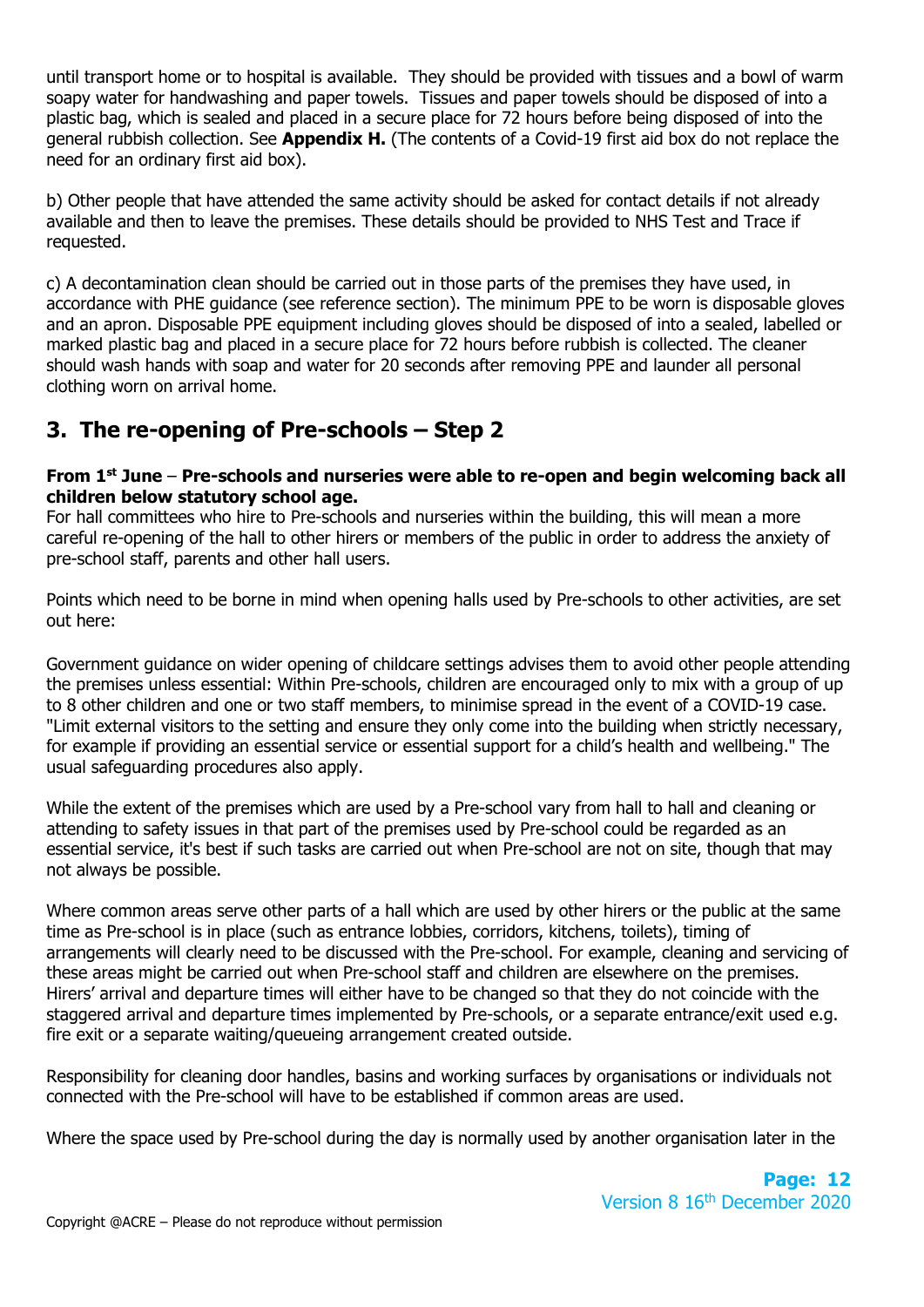afternoon or evening, arrangements for cleaning within that area will have to be established. The Preschool may prefer to undertake cleaning before children arrive, and other hirers may also prefer to do so themselves, if the hall's cleaner cannot attend before they do so.

# **4. Frequently Asked Questions**

## **Q: Will our hall have to re-open when the Government says it can?**

**A:** No – see Section 2.1 above. Some are only opening parts of their premises or certain activities, taking the view that slow start-up makes it easier to monitor. Some halls, e.g. with Pre-schools, have taken the view that wider re-opening in July would be too difficult, others the view that it would not be economic, others are using the closure period to complete maintenance works. If your hall remains closed your trustees still need to meet (online or by phone) from time to time to monitor finances, security and future plans, and review the decision that it would not be in the best interests of the charity to re-open yet. Minute the reasons for closure, so that you can show that the matter has been carefully considered in the event of challenge e.g. by a local community group. In taking such a decision you should take into account the effect on vulnerable residents whom the hall is there to serve, their mental and physical wellbeing, your ability to provide safe premises and the financial implications for the charity. You may want to discuss the range of hirers, how they have supported it in the past and may in the future. What is the impact on them not being able to offer their activity or service either for their users or their income? **Make sure you notify the insurer, as unoccupancy terms are likely to apply..**

# **Q: Will our hall have to close if our area moves to tier 3?**

A: So far community halls have not had to close but certain activities have been suspended (see Appendix D). Contact your ACRE Network member for information or see the link in section 5 to government guidance about tier areas.

#### **Q: Can people who live in tier 3, which is close to the border with our tier 2 area, attend activities in our hall?**

Yes. People who live near the border (children and adults) can attend their usual community activities at a tier 2 hall, but people should not be travelling distances to attend an activity out of their tier. A tier 2 hall should not be hired to an organisation or person living in tier 3 for a purpose which would not be allowed in their area, such as a wedding reception.

#### **Q: Can a hall in a Tier 3 area accept a booking for an activity which is currently not permitted, such as a film show with a bar, for a future date when it is hoped the area will move to tier 2?**

Yes, providing the hire agreement makes clear that if the area remains in tier 3 at the date of the event it will have to be cancelled.

## **Q:In tier 3 can a sculpture class meet outside in the hall car park and use the hall toilet?**

**A:** The Sculpture class can meet in the village hall providing social interactions are limited to households/support bubbles. While the class can meet outside in accordance with the rule of 6, bearing in mind the limited risk of mingling in a sculpture class and winter weather a health risk, use of a hall would potentially form a safer option if windows are opened regularly for ventilation.

## **Q: Our hall has fan/hot air heaters. Is the airflow likely to cause a risk**?

**A:** If the system is a heat-recovery ventilation system, which maintains a constant supply of fresh air from outside, or otherwise draws air from outside the answer is no. If air is drawn internally but not near head height the risk reduced.

# **Q: If an outbreak of COVID-19 is traced to our hall, will we, trustees, or staff, be held liable?**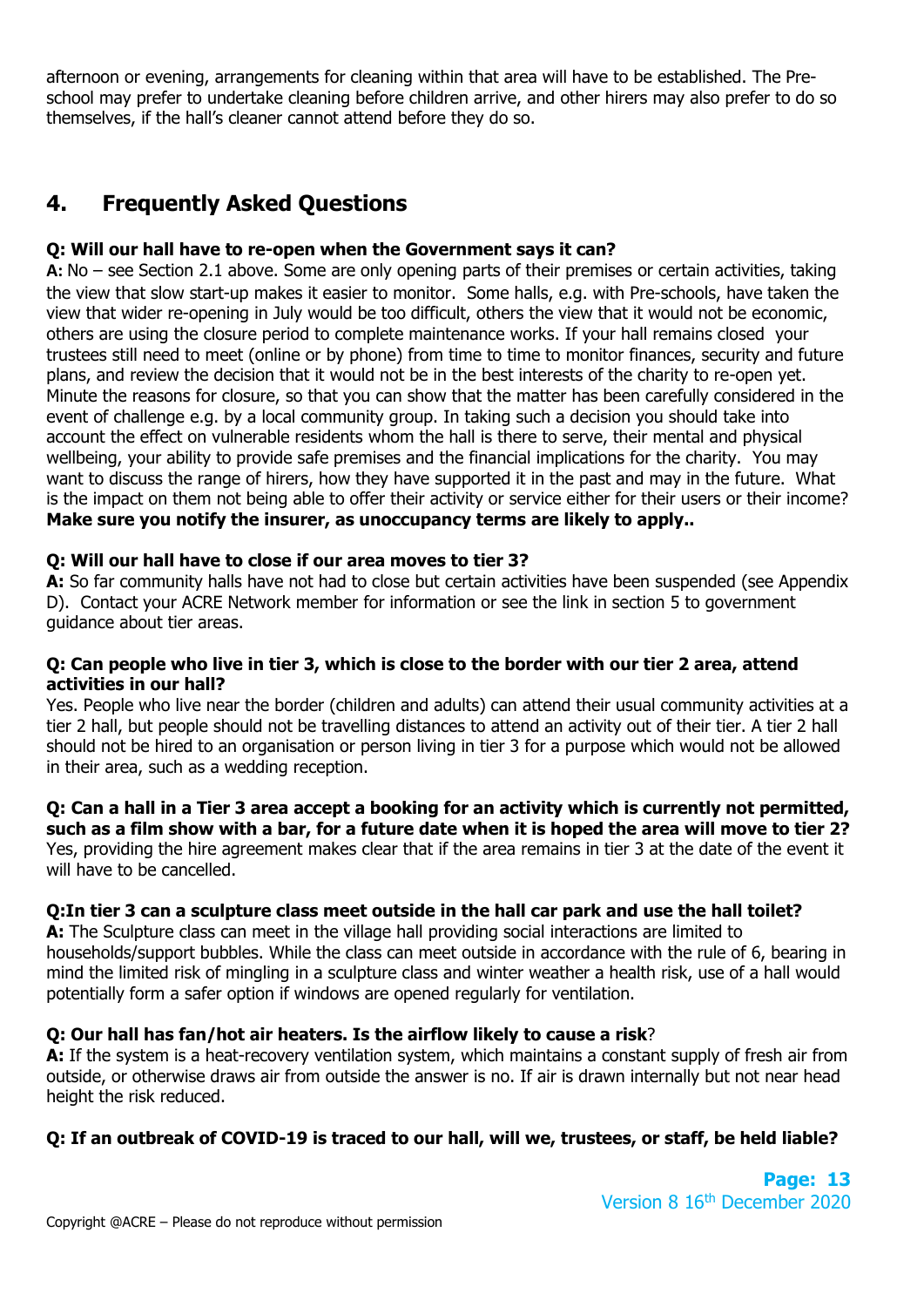**A:** If those responsible for managing the hall use reasonable endeavours to ensure the hall is cleaned and maintained in accordance with the COVID-19 Secure Guidelines, have prepared a COVID-19 Risk Assessment, **see Appendix F,** and have written records of the action taken this should reduce very substantially the risk of being held liable. Providing this is the case, and any insurer requirements met, any liability should be addressed in the usual way by the hall's public liability cover and legal expenses cover. Not only would a claimant have to prove the committee had been negligent and that they caught the disease at the premises, they may be held to bear responsibility themselves by putting themselves in harm's way.

#### **Q: Hirers want to use the hall but pay a reduced fee because their numbers will be lower, and they will be doing more cleaning. We cannot afford this, because we have fixed costs to pay and are having to arrange more cleaning too. Do we have to allow it to open at a reduced fee if it is going to cost us more than the income?**

**A:** It is up to trustees or committees responsible for managing charitable halls to determine what is in the best interests of their hall charity in the light of these exceptional circumstances and predicted financial situation. See also Section 5 as to grants and funding.

## **Q: What do we do if someone wants to hire the hall for an event at which we think social distancing might not be observed, such as an 18th birthday party?**

**A:** You are entitled to refuse the booking You might accept a booking for a future date with the caveat that it is subject to cancellation if Government guidance at the time would not permit it or it appeared requirements then in force would not be met. See **Appendix D.**

## **Q: Where can we obtain a disposable apron and quantities of cleaning materials at low cost?**

A: If your usual suppliers, supermarkets, pharmacy, DIY stores or internet shopping cannot provide these try asking your local authority or ACRE Network member for the contact details for the local authority bulk purchasing arrangements for your area, which should be available to charitable, voluntary and community organisations. For decontamination purposes, a plastic apron without sleeves is adequate but halls have found cheap overalls from DIY outlets a good alternative.

## **Q: We are confused. When should sanitiser, soap and water or antibacterial wipes be used?**

**A:** Provide what is most appropriate. Sanitiser tends to be more easily dispensed at entrances and exits, whereas soap and water easily used in kitchens and toilets. For general cleaning disposable cloths used with and warm, soapy water, paper rolls or spray disinfectant are adequate. If you are concerned that sanitiser will disappear, large bottles may avoid the problem andyou could store it (in a cool place) and require each hirer to put it out or provide it. People can be encouraged to bring their own sanitiser, antibacterial wipes and tissues, because everyone is encouraged to wash their hands more often than usual, for 20 seconds using soap and water or hand sanitiser, particularly after coughing, sneezing and blowing their nose. Wipes must not be flushed down toilets, bins should be provided.

## **Cleaning**:

**Q.** Our chairs have upholstered backs, seats, and arms, cleaning them between use would damage them and we are told sanitiser spray may leave a sticky residue. Should we buy plastic chairs instead? They are not so comfortable. Should we use a "misting device"?

**Q:** Our Pre-school asks if we should clean the walls before others use the hall, as children tend to touch them?

**Q:** Our yoga teacher asks if she needs to clean the floor after the class? They bring their own mats, but people tend to touch the floor, put their water bottle on it.

Q: The room used by our Pilates class has a carpeted floor. Should we disinfect the carpet between each use or replace it?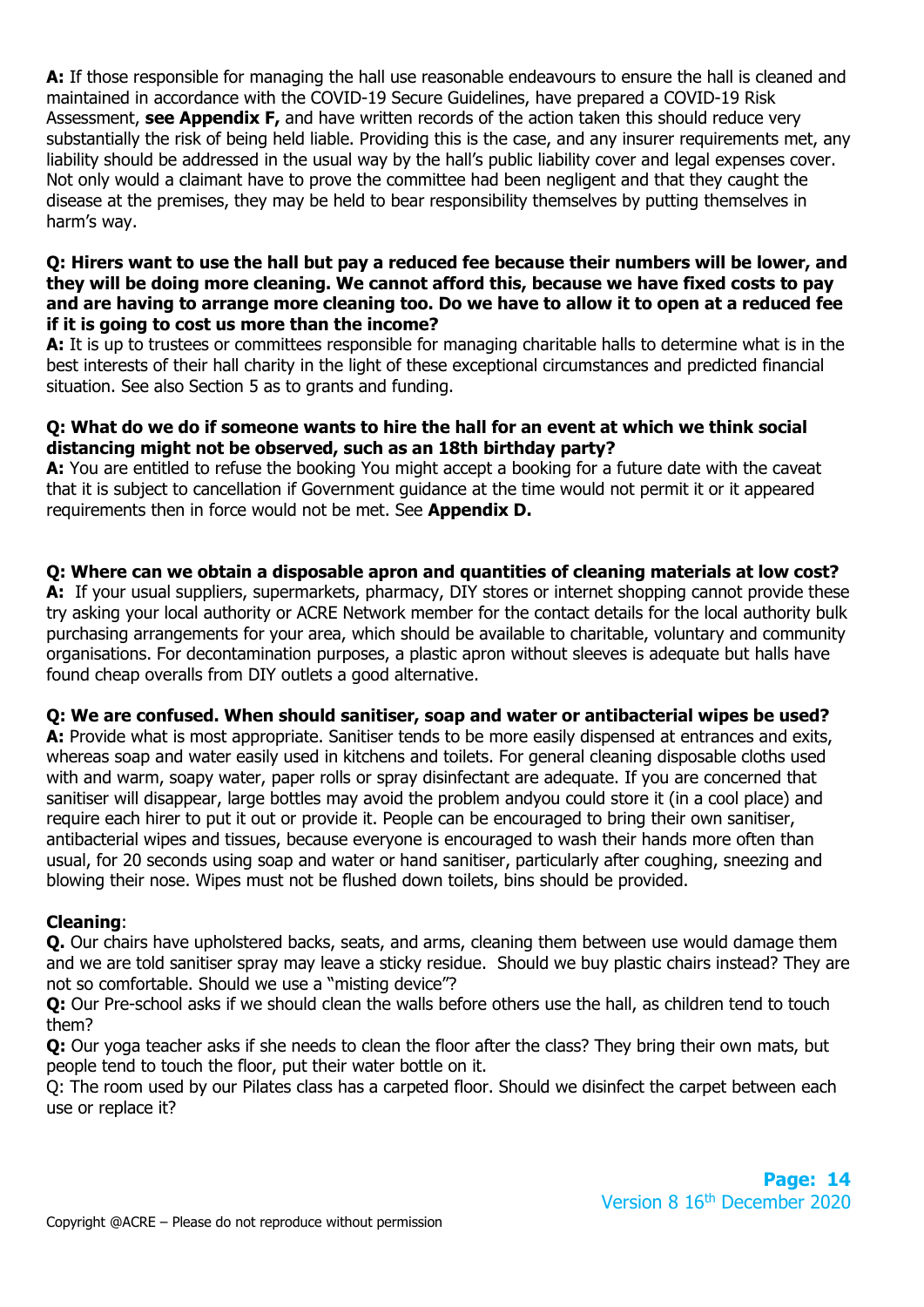**A:** These are all a matter of risk assessment. The emphasis is on cleaning **frequently touched surfaces and cleaning hands regularly**. These surfaces all tend to be touched less frequently than, for example, tabletops, door, and toilet handles. Rather than going to the expense of buying new, less comfortable chairs or a misting device or changing flooring you could consider asking hirers to be extra vigilant about asking people not to attend if unwell, regular use of hand sanitiser, especially before getting out and stowing these chairs, to use plastic gloves, or rotating their use (so there is a day or two between use of each chair). Some fabrics are dry clean only, so a sanitiser spray should not be used on them. What benefits would a misting device have i.e. would it save wiping regularly used surfaces or staff time? How long is required before rooms can be used again, particularly by anyone with an allergy or asthma, might the chemicals affect them? Pre-schools are encouraging children to wash hands regularly and other hirers are unlikely to touch the same part of a wall as a small child. Those attending yoga and Pilates should bring their own mats, reducing contact with the floor. Unless there is a parent and toddler class using the hall after yoga or Pilates, it is unlikely other hirers will touch the floor. If someone developed Covid-19 symptoms who had recently been at the class, it would then be necessary to consider cleaning the carpet or closing the room for 72 hours.

**Q**: **Our cleaner/volunteers are aged over 70**, so in the vulnerable category who are recommended to stay at home as far as possible. What should we do?

**A:** It is essential to risk assess and discuss the situation with them in the light of their circumstances. You must take particular care to minimise contact with others outside their household. For paid people loss of income will be an issue so perhaps you can arrange duties to avoid contact with others e.g. cleaning when no or few people are on the premises. For volunteers, social contact with other people may be very important after lockdown so it will be essential to ensure everyone maintains 2m social distancing and good hygiene when they are present.

# **Q: Do we need to ask every hirer to complete their own Covid-19 Risk Assessment**?

**A:** This is not compulsory, but it may help everybody feel safer if they do so.

## **Q: Do we need to clean the hall if it has not been used for 72 hours?**

**A:** A Risk Assessment may indicate not as the virus is not thought to survive longer than this on surfaces. However, it would encourage a hirer to maintain a good cleaning routine if they were to clean regularly used surfaces before starting.

## **Q: We are keen to avoid using disposable gloves and aprons for ordinary cleaning**. Can we use washable/wipeable items?

**A:** Yes. Disposable ones are only required if cleaning after a suspected case.

# **5. Finances**

a) **Charitable Community Halls and Community Amateur Sports Clubs (CASCs)**: Additional cleaning, provision of sanitiser etc will incur costs and income may be reduced for a considerable period as the usual pattern of hire may not be resumed until 2021. **The Retail, Hospitality & Leisure Grant (RHL Grant) of £10,000 (£25,000 for premises with a rateable value over £15,000) was available to charitable village halls and sports buildings from local Authorities but has now closed.** . The Local Restrictions Support Grant and/or Additional Restrictions Support Grant are currently available via local rating authorities. As well as provision for premises which were closed during the local restrictions of the autumn and the November lockdown there is also provision for those which remained open but where income was affected. These are discretionary grants so a case for support will need to be made to the local authority. See section 6 for link. Under the Extended Retail Discount (ERD) charitable halls should also receive 100% rate relief for 2020/21. Please contact your ACRE Network member if you have any queries about accessing such support.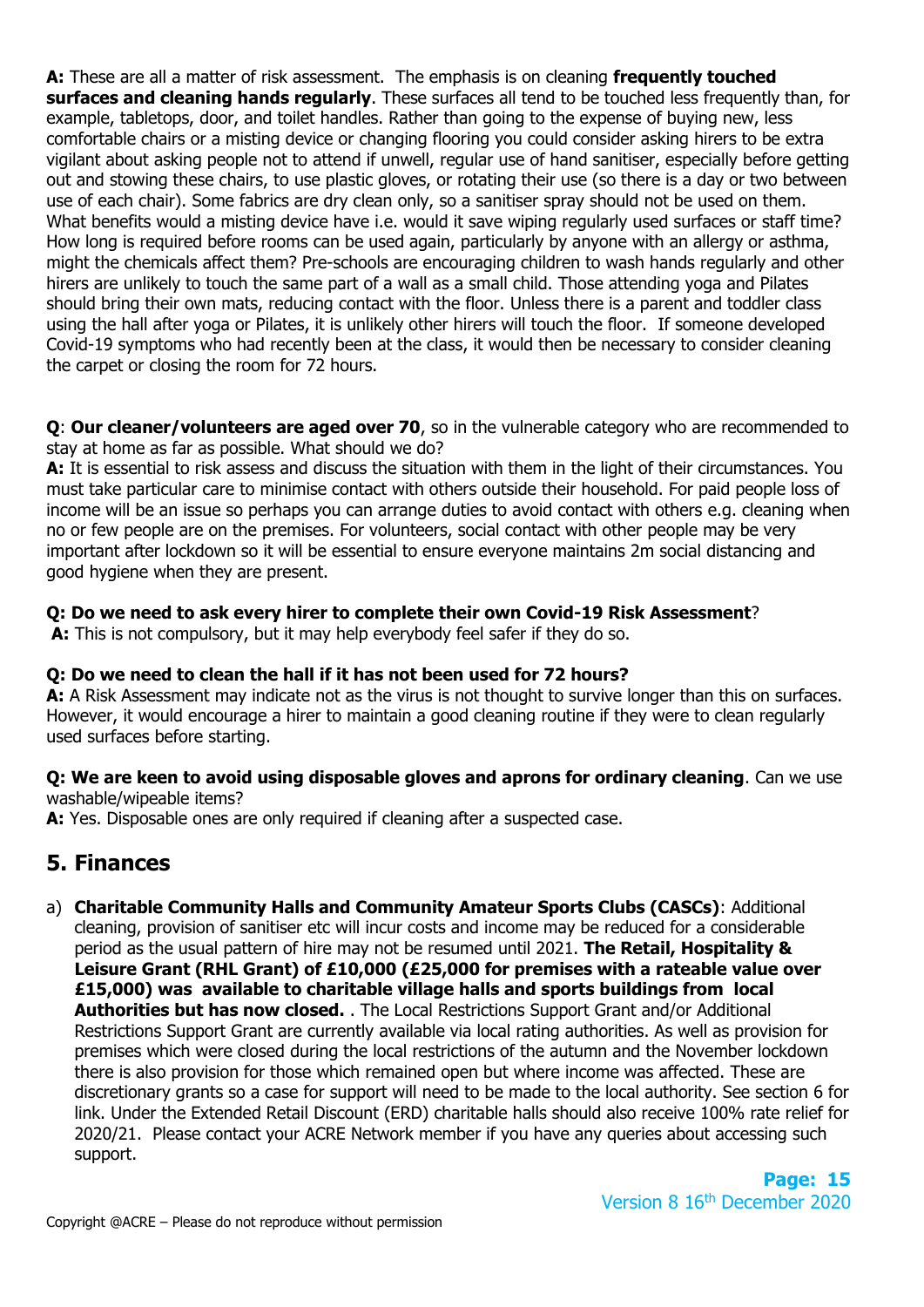- b) **Church Halls and Parish/Town Council Halls:** A hall which is ineligible for the above support e.g. a church hall or parish council run hall, may seek Discretionary Grant support from their local authority. **Applications should be made as soon as possible.** .
- c) Social Clubs: Social Clubs which do not provide meals and have therefore been forced to remain closed after  $2^{nd}$  December may consider applying for one-off the "wet pubs" grant of £1,000.

**Forward Planning**: In view of the long term effect on hire income it will be particularly important that managers revise budgetary projections to the end of the 2020/21 financial year in order to identify whether these grants will be sufficient to cover any deficit. This needs to be done at an early stage because, if its own free reserves are insufficient, the hall will need to allow time for approaches to be made for financial support. Note that any restricted funds held by a charity are unlikely to be available for this purpose, such as donations or grants received for capital works. Financial support may be available from parish and town councils or from local charitable or National Lottery funds where a charity is facing financial hardship and risk of closure because of COVID-19. A crowdfunding campaign might be launched.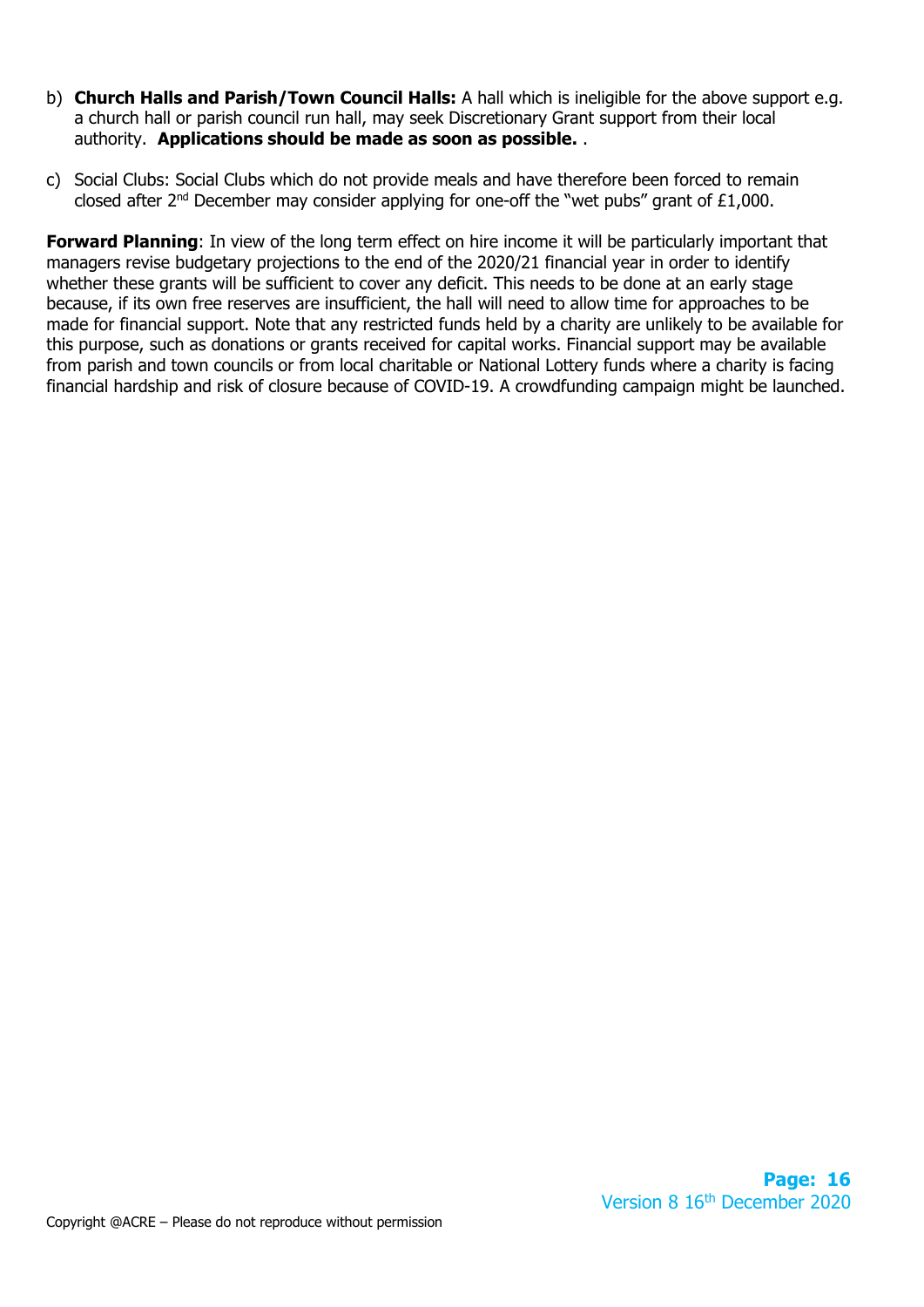# **6. Government Guidance and other references**

## **Our Plan to Rebuild**

[https://www.gov.uk/government/publications/our-plan-to-rebuild-the-uk-governments-covid-19-recovery](https://www.gov.uk/government/publications/our-plan-to-rebuild-the-uk-governments-covid-19-recovery-strategy)[strategy](https://www.gov.uk/government/publications/our-plan-to-rebuild-the-uk-governments-covid-19-recovery-strategy)

#### **The Government roadmap and COVID-19 Secure Guidelines**:

<https://www.gov.uk/government/publications/our-plan-to-rebuild-the-uk-governments-covid-19-recovery-strategy>

#### **Guidance for the Safe Use of multi-purpose Community Facilities:**

[https://www.gov.uk/government/publications/covid-19-guidance-for-the-safe-use-of-multi-purpose-community](https://www.gov.uk/government/publications/covid-19-guidance-for-the-safe-use-of-multi-purpose-community-facilities)[facilities](https://www.gov.uk/government/publications/covid-19-guidance-for-the-safe-use-of-multi-purpose-community-facilities)

[Enabling safe and effective volunteering during coronavirus \(COVID-19\) -](https://www.gov.uk/guidance/enabling-safe-and-effective-volunteering-during-coronavirus-covid-19) GOV.UK (www.gov.uk)

#### **Guidance for the public on the phased return of sport and recreation**

[https://www.gov.uk/guidance/working-safely-during-coronavirus-covid-19/providers-of-grassroots-sport-and-gym](https://www.gov.uk/guidance/working-safely-during-coronavirus-covid-19/providers-of-grassroots-sport-and-gym-leisure-facilities)[leisure-facilities](https://www.gov.uk/guidance/working-safely-during-coronavirus-covid-19/providers-of-grassroots-sport-and-gym-leisure-facilities)

[https://www.gov.uk/government/publications/coronavirus-covid-19-guidance-on-phased-return-of-sport-and](https://www.gov.uk/government/publications/coronavirus-covid-19-guidance-on-phased-return-of-sport-and-recreation)[recreation](https://www.gov.uk/government/publications/coronavirus-covid-19-guidance-on-phased-return-of-sport-and-recreation)

## **Guidance for performing arts**

<https://www.gov.uk/guidance/working-safely-during-coronavirus-covid-19/performing-arts>

## **Guidance for the safe re-opening of outdoor play areas**

[https://www.gov.uk/government/publications/covid-19-guidance-for-managing-playgrounds-and-outdoor](https://www.gov.uk/government/publications/covid-19-guidance-for-managing-playgrounds-and-outdoor-gyms/covid-19-guidance-for-managing-playgrounds-and-outdoor-gyms)[gyms/covid-19-guidance-for-managing-playgrounds-and-outdoor-gyms](https://www.gov.uk/government/publications/covid-19-guidance-for-managing-playgrounds-and-outdoor-gyms/covid-19-guidance-for-managing-playgrounds-and-outdoor-gyms)

#### **Guidance for Community Shops and Indoor Markets**[https://www.gov.uk/guidance/working-safely-](https://www.gov.uk/guidance/working-safely-during-coronavirus-covid-19/shops-and-branches)

[during-coronavirus-covid-19/shops-and-branches](https://www.gov.uk/guidance/working-safely-during-coronavirus-covid-19/shops-and-branches)

## **Guidance from the Dept for Education**:

[https://www.gov.uk/government/publications/preparing-for-the-wider-opening-of-early-years-and-childcare](https://www.gov.uk/government/publications/preparing-for-the-wider-opening-of-early-years-and-childcare-settings-from-1-june/planning-guide-for-early-years-and-childcare-settings)[settings-from-1-june/planning-guide-for-early-years-and-childcare-settings](https://www.gov.uk/government/publications/preparing-for-the-wider-opening-of-early-years-and-childcare-settings-from-1-june/planning-guide-for-early-years-and-childcare-settings)

[https://www.gov.uk/government/publications/safe-working-in-education-childcare-and-childrens-social-care/safe](https://www.gov.uk/government/publications/safe-working-in-education-childcare-and-childrens-social-care/safe-working-in-education-childcare-and-childrens-social-care-settings-including-the-use-of-personal-protective-equipment-ppe)[working-in-education-childcare-and-childrens-social-care-settings-including-the-use-of-personal-protective](https://www.gov.uk/government/publications/safe-working-in-education-childcare-and-childrens-social-care/safe-working-in-education-childcare-and-childrens-social-care-settings-including-the-use-of-personal-protective-equipment-ppe)[equipment-ppe](https://www.gov.uk/government/publications/safe-working-in-education-childcare-and-childrens-social-care/safe-working-in-education-childcare-and-childrens-social-care-settings-including-the-use-of-personal-protective-equipment-ppe)

## **Guidance for employers**:

<https://www.gov.uk/guidance/working-safely-during-coronavirus-covid-19/5-steps-to-working-safely>

[https://www.gov.uk/guidance/working-safely-during-coronavirus-covid-19/offices-and-contact-centres](https://gbr01.safelinks.protection.outlook.com/?url=https%3A%2F%2Fwww.gov.uk%2Fguidance%2Fworking-safely-during-coronavirus-covid-19%2Foffices-and-contact-centres&data=02%7C01%7Cjo.ellingham%40communities.gov.uk%7C9c51df4ea37542fc821108d7fe7764c9%7Cbf3468109c7d43dea87224a2ef3995a8%7C0%7C0%7C637257661049424057&sdata=iPKwyLEEHwFIPKF5NQd07WZd%2BGWR0EjNSXGfBt2JO9s%3D&reserved=0)

<https://www.hse.gov.uk/news/assets/docs/working-safely-guide.pdf>

<https://www.hse.gov.uk/news/assets/docs/talking-with-your-workers.pdf>

<https://www.gov.uk/guidance/working-safely-during-coronavirus-covid-19>

## **Guidance for cleaning premises contaminated by suspected COVID-19**:

<https://www.gov.uk/government/publications/covid-19-decontamination-in-non-healthcare-settings>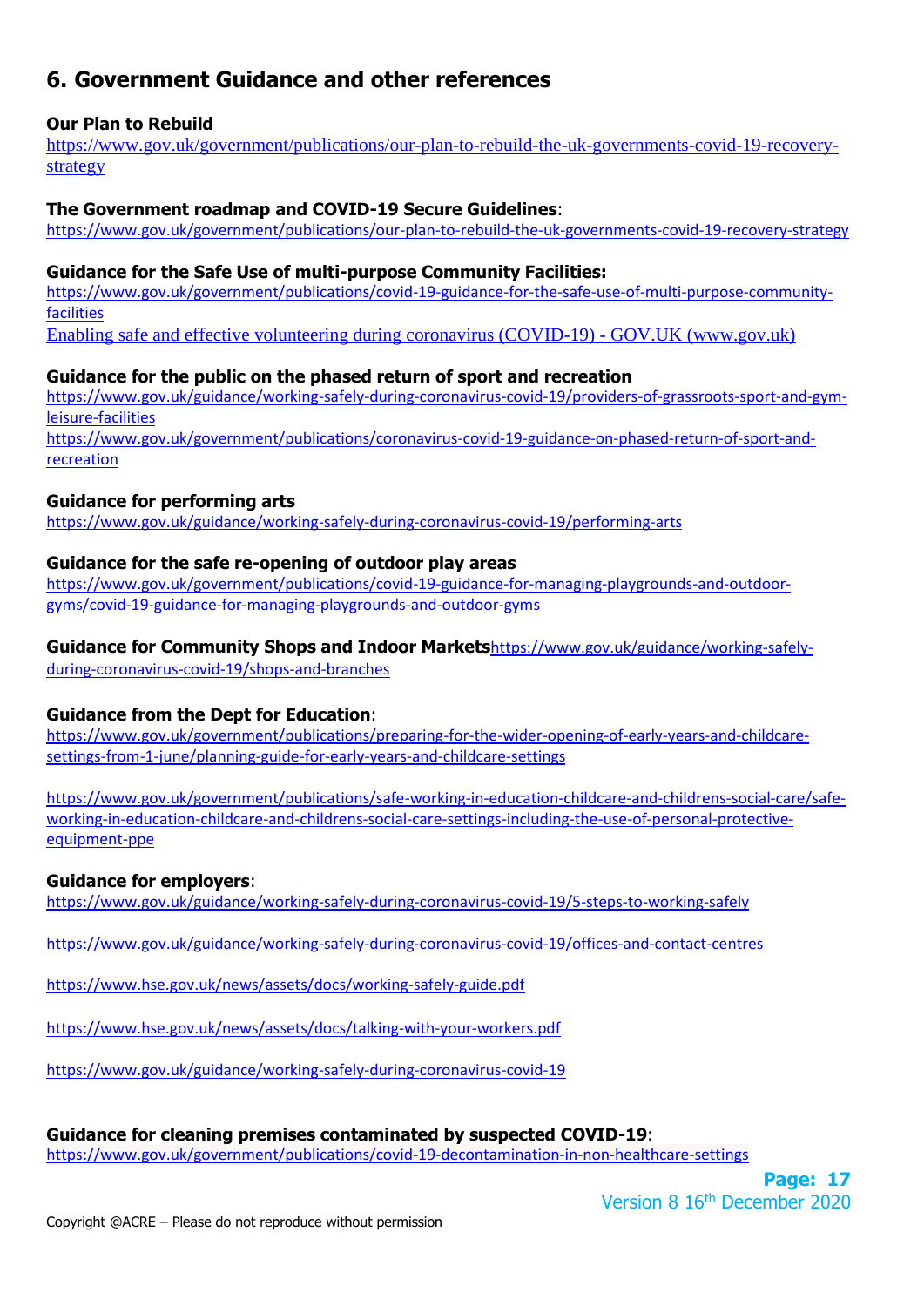#### **Poster certifying an employer has taken steps to ensure premises are COVID-19 secure:**

<https://assets.publishing.service.gov.uk/media/5eb963fcd3bf7f5d39550303/staying-covid-19-secure-accessible.pdf>

#### **"Catch it, Bin it, Kill it" Poster:**

<https://www.england.nhs.uk/south/wp-content/uploads/sites/6/2017/09/catch-bin-kill.pdf>

#### **Legionella risk**:

<https://www.hse.gov.uk/legionnaires/>

<https://legionellacontrol.com/guidance/regular-flushing-control-legionella/>

#### <https://www.cieh.org/media/4208/legionella-guidance-covid-19.pdf>

**Face Coverings:**

[https://www.gov.uk/government/publications/staying-safe-outside-your-home/staying-safe-outside-your](https://www.gov.uk/government/publications/staying-safe-outside-your-home/staying-safe-outside-your-home#face-coverings)[home#face-coverings](https://www.gov.uk/government/publications/staying-safe-outside-your-home/staying-safe-outside-your-home#face-coverings)

#### **Guidance for social distancing and vulnerable people:**

[Coronavirus \(COVID-19\): Meeting with others safely \(social distancing\) -](https://www.gov.uk/government/publications/coronavirus-covid-19-meeting-with-others-safely-social-distancing/coronavirus-covid-19-meeting-with-others-safely-social-distancing) GOV.UK (www.gov.uk)

<https://www.gov.uk/government/publications/coronavirus-outbreak-faqs>

#### **Guidance for re-opening municipal public toilets**

[https://assets.publishing.service.gov.uk/government/uploads/system/uploads/attachment\\_data/file/896040/Joint](https://assets.publishing.service.gov.uk/government/uploads/system/uploads/attachment_data/file/896040/Joint_letter_Simon_Clarke_MP_and_Rebecca_Pow_MP) letter Simon Clarke MP and Rebecca Pow MP

#### **Out of School settings**

[https://www.gov.uk/government/publications/protective-measures-for-holiday-or-after-school-clubs-and-other](https://www.gov.uk/government/publications/protective-measures-for-holiday-or-after-school-clubs-and-other-out-of-school-settings-for-children-during-the-coronavirus-covid-19-outbreak/protective-measures-for-out-of-school-settings-during-the-coronavirus-covid-19-outbreak)[out-of-school-settings-for-children-during-the-coronavirus-covid-19-outbreak/protective-measures-for-out-of](https://www.gov.uk/government/publications/protective-measures-for-holiday-or-after-school-clubs-and-other-out-of-school-settings-for-children-during-the-coronavirus-covid-19-outbreak/protective-measures-for-out-of-school-settings-during-the-coronavirus-covid-19-outbreak)[school-settings-during-the-coronavirus-covid-19-outbreak](https://www.gov.uk/government/publications/protective-measures-for-holiday-or-after-school-clubs-and-other-out-of-school-settings-for-children-during-the-coronavirus-covid-19-outbreak/protective-measures-for-out-of-school-settings-during-the-coronavirus-covid-19-outbreak)

#### **Guidance about local lockdown areas**

[Local restriction tiers: what you need to know -](https://www.gov.uk/guidance/local-restriction-tiers-what-you-need-to-know) GOV.UK (www.gov.uk)

#### **Ventilation**

[https://www.gov.uk/government/news/new-film-shows-importance-of-ventilation-to-reduce-spread-of](https://www.gov.uk/government/news/new-film-shows-importance-of-ventilation-to-reduce-spread-of-covid-19)[covid-19.](https://www.gov.uk/government/news/new-film-shows-importance-of-ventilation-to-reduce-spread-of-covid-19)

**Thank you to Louise Beaton, ACRE Board member and Community Halls Consultant for producing this Information Sheet for ACRE.**

**We are grateful to ACRE Network members and hall committees who have kindly shared their own documents for contribution to this Guidance. Also, to all members of the ACRE team for their support.**

**All comments regarding this Information Sheet are welcome.**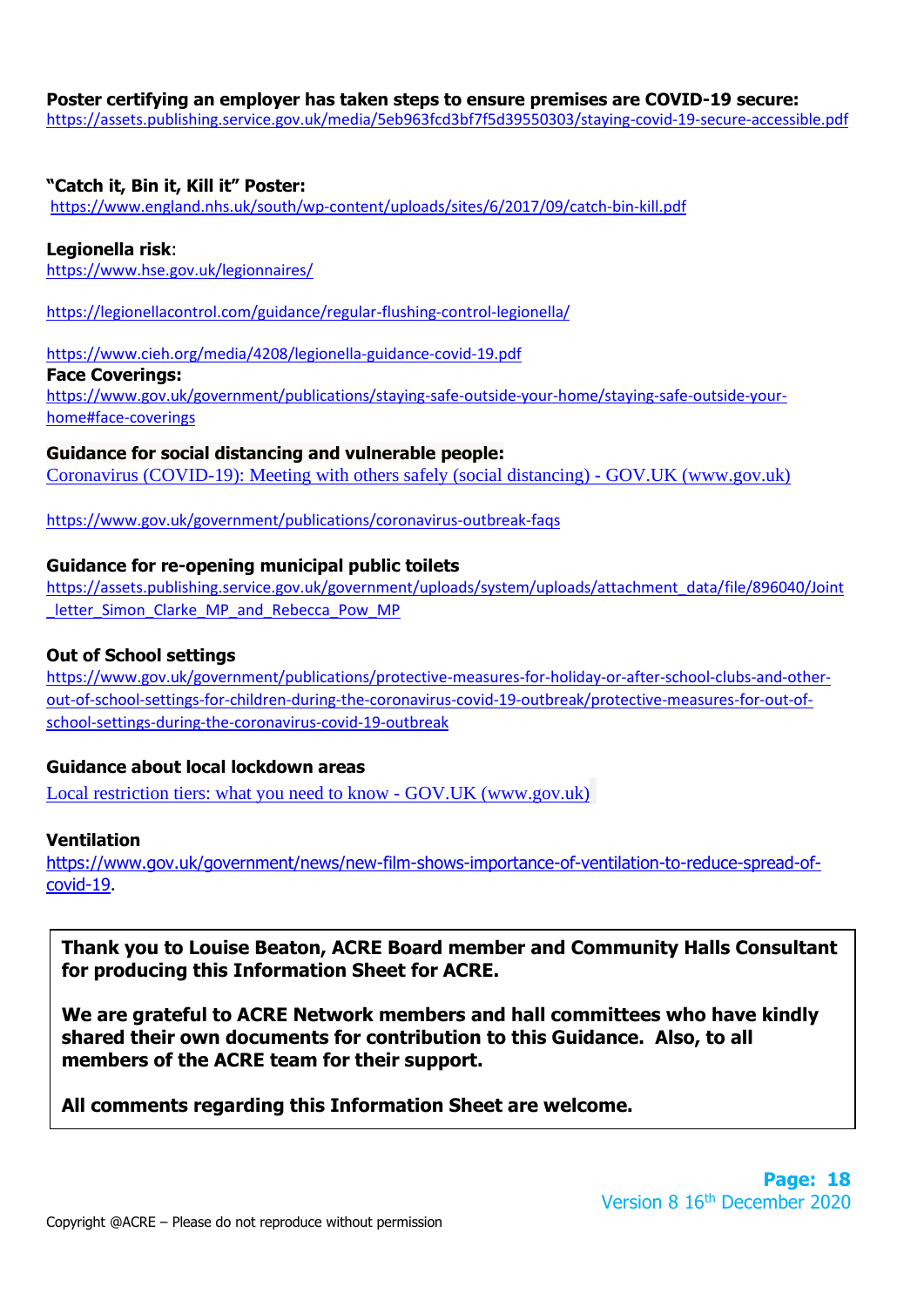# **Appendices**

You are free to reproduce the appendices to use for your hall, please contact the ACRE Network member in your county for word versions,<https://acre.org.uk/in-your-area/network-members/>

# **Appendix A**

# **Before re-opening the hall**, **go through the following checklist**:

|    | <b>Task</b>                                                                                                                       | <b>Done</b> |
|----|-----------------------------------------------------------------------------------------------------------------------------------|-------------|
| 1. | Advise the hall's insurers whether/when the premises will be re-                                                                  |             |
|    | opening and check any requirements.                                                                                               |             |
| 2. | Check the security code or key logs are up to date.                                                                               |             |
| 3. | If a Pre-school is using the premises, check any adjustments                                                                      |             |
|    | to hire arrangements needed for other hirers e.g. arrival/departure                                                               |             |
|    | times, access to kitchen or toilets. (See Section 3 above)                                                                        |             |
| 4. | Carry out a COVID-19 Risk Assessment in consultation with                                                                         |             |
|    | any employees, if you have any. (See Appendix F) Provide to                                                                       |             |
|    | hirers.                                                                                                                           |             |
| 5. | Consider whether additional cleaning is required, where and                                                                       |             |
|    | when. Consider arrangements for moving, stowing and cleaning                                                                      |             |
|    | equipment. A thorough clean of the hall should be undertaken                                                                      |             |
|    | before it re-opens and the subsequent cleaning regime to follow will                                                              |             |
|    | need to be identified. Ordinary household products can be used.                                                                   |             |
| 6. | Discuss with your caretaker/cleaner/contractor any                                                                                |             |
|    | changes in work patterns required to ensure the hall meets the                                                                    |             |
|    | COVID-19 Secure guidelines. HSE provides a leaflet of things to                                                                   |             |
|    | discuss with an employee. Agree any changes in writing with                                                                       |             |
|    | cleaners/employees.                                                                                                               |             |
| 7. | <b>Ensure the caretaker/cleaner has appropriate PPE: Ordinary</b>                                                                 |             |
|    | overalls and plastic gloves are usually sufficient. The overalls should                                                           |             |
|    | be taken off when leaving and washed. A set of disposable PPE is                                                                  |             |
|    | also needed in case decontamination is required. Contractors should                                                               |             |
|    | use their own equipment, but an employee should be provided with                                                                  |             |
|    | the necessary equipment.                                                                                                          |             |
| 8. | Flush through the water system, five minutes for each tap                                                                         |             |
|    | or shower head, to remove any risk of legionella or other bacterial                                                               |             |
|    | build up and ensure U bends are full. Keep clear of spray (place                                                                  |             |
|    | showerheads in a container of water while flushing to avoid spray)                                                                |             |
|    | and wipe up afterwards with household disinfectant. Check hot                                                                     |             |
|    | water system is set at a minimum 50C. (See Chartered Institute of                                                                 |             |
|    | Environmental Health Officers guidance, link in Section 6).                                                                       |             |
| 9. | Carry out the routine health and safety risk assessment of<br>the whole premises. Check the electrical inspection (required every |             |
|    |                                                                                                                                   |             |
|    | 5 years) and PAT testing are up to date and visually check leads.                                                                 |             |
|    | Ensure any fridge/freezer is working at correct temperature, the<br>heating and hot water system operational. Ensure internet is  |             |
|    |                                                                                                                                   |             |
|    | working. Cut grass. Identify and address any items requiring                                                                      |             |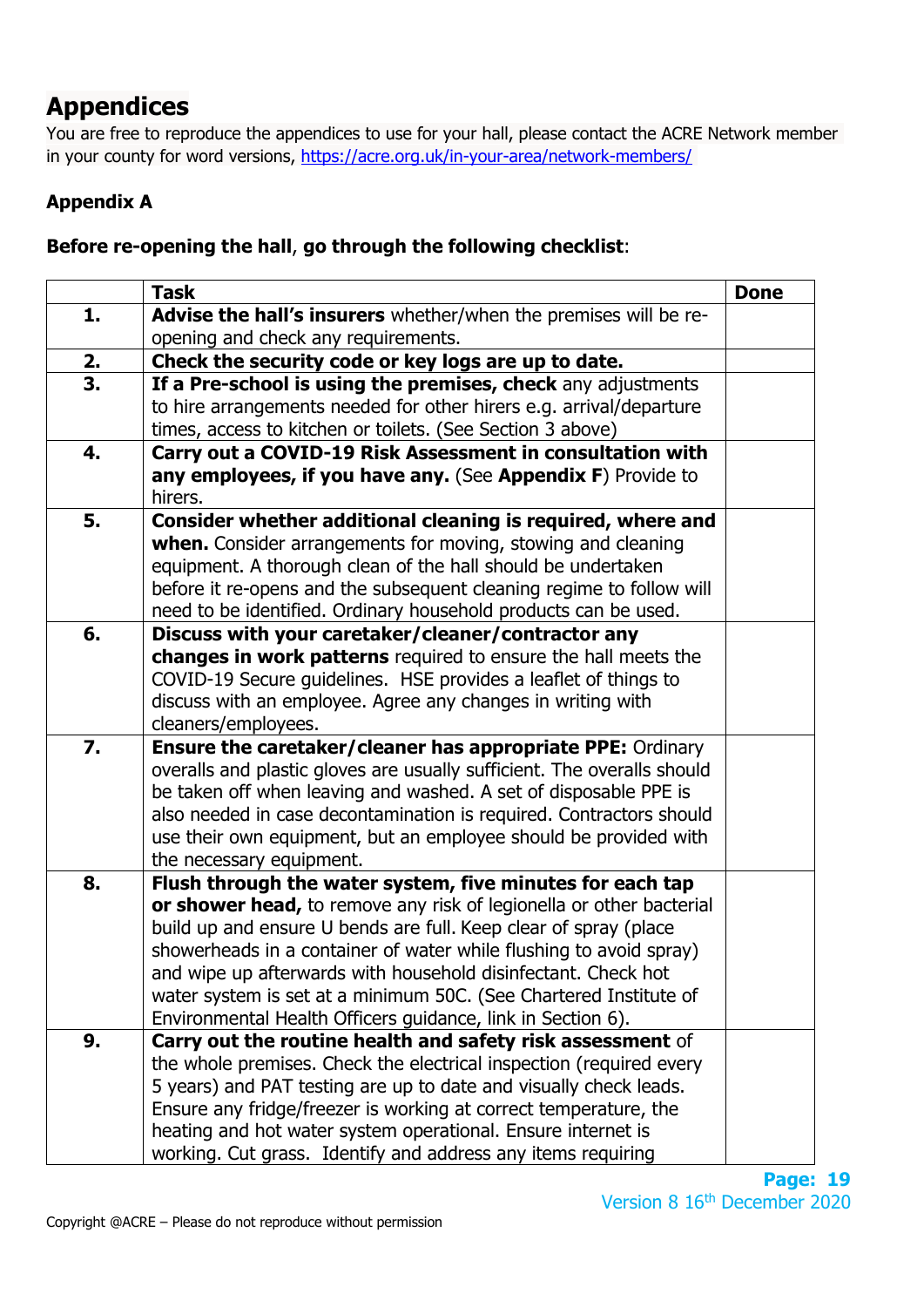|     | attention e.g. light bulbs failed, trip hazards. (For more information<br>see ACRE Village Hall Information Sheet 15: Health and Safety<br>legislation and Village Halls) |  |
|-----|---------------------------------------------------------------------------------------------------------------------------------------------------------------------------|--|
| 10. | <b>Ensure the Fire Safety Risk Assessment and routine fire</b>                                                                                                            |  |
|     | safety checks are up to date e.g. fire exit doors are clear, not                                                                                                          |  |
|     | sticking, fire extinguishers serviced, emergency lighting system and                                                                                                      |  |
|     | any alarm system are working. (For more information see ACRE                                                                                                              |  |
|     | Village Hall Information Sheet 37: Fire Safety in Village Halls)                                                                                                          |  |
| 11. | Provide hand wash and drying facilities: Hand sanitiser needs                                                                                                             |  |
|     | to be provided at entrance and exit routes. Tissues, soap, toilet                                                                                                         |  |
|     | rolls, paper towels or hand driers and cleaning products, including                                                                                                       |  |
|     | disposable cloths or paper roll, should be provided.                                                                                                                      |  |
| 12. | <b>Consider "Engaged/Vacant" signage</b> at the entrance to male                                                                                                          |  |
|     | and female toilets to limit the number of people within these areas                                                                                                       |  |
|     | at any one time and similar signage at other "pinch points".                                                                                                              |  |
| 13. | <b>Provide signage:</b> The certificate that the premises comply with                                                                                                     |  |
|     | COVID-19 secure guidelines and that people should not enter if they                                                                                                       |  |
|     | have symptoms should be displayed at entrances (see Appendix                                                                                                              |  |
|     | C). The PHE posters encouraging frequent, good handwashing                                                                                                                |  |
|     | techniques and hygiene "Catch It, Bin It, Kill It" available on the HSE                                                                                                   |  |
|     | and PHE websites should be displayed. (See Section 6)                                                                                                                     |  |
| 14. | Think about social distancing arrangements in corridors and                                                                                                               |  |
|     | at entrance and exits: Consider using tape to mark out a 2m                                                                                                               |  |
|     | distance outside and inside the entrance, and outside fire exits, to                                                                                                      |  |
|     | encourage people to wait their turn to enter and exit the hall.                                                                                                           |  |
| 15. | Prepare special hire conditions and instruct booking<br>secretary as to any changes in the Hall's hire policy during re-                                                  |  |
|     | opening, i.e. which bookings can be accepted, any changes to                                                                                                              |  |
|     | charges, and to provide hirers with a copy of the COVID-19 secure                                                                                                         |  |
|     | poster. (See Appendices C, D and E)                                                                                                                                       |  |
| 16. | Identify designated space for someone with suspected                                                                                                                      |  |
|     | COVID-19                                                                                                                                                                  |  |
| 17. | <b>Consider Marketing and Communications:</b> Ensure the website                                                                                                          |  |
|     | has up to date information, including special conditions of hire.                                                                                                         |  |
|     | Advertise availability as appropriate. Ensure answerphone message                                                                                                         |  |
|     | is up to date.                                                                                                                                                            |  |
| 18. | Review budget forecast for 2020-21.                                                                                                                                       |  |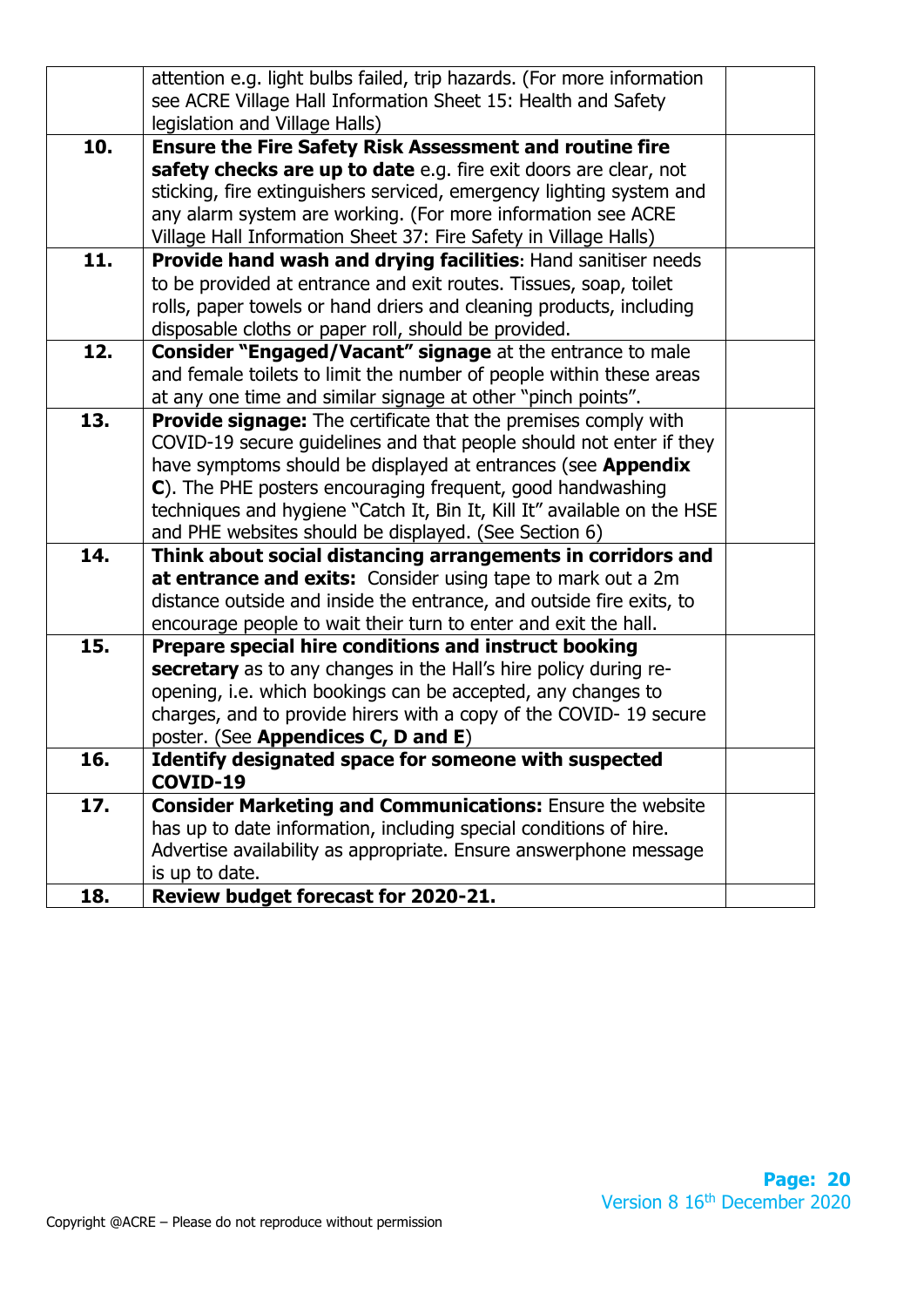# **Appendix B**

# **COVID-19 Re-opening Questionnaire Adaptation of document shared by Witcham Village Hall, Cambridgeshire**

In order for Trustees to make a robust plan of action in readiness for any proposed opening of Village Halls by the Government, it would be extremely helpful if you could complete and return the following questionnaire by ………….2020. This can either be via email or paper versions can be left at:

Name of Group

Name of person completing form:

 Address: Postcode: Email: Home Tel: Nobile Tel: Nobile Tel: Nobile Tel: Nobile Tel: Nobile Tel: Nobile Tel: Nobile Tel: Nobile Tel: Nobile Tel: Nobile Tel: Nobile Tel: Nobile Tel: Nobile Tel: Nobile Tel: Nobile Tel: Nobile Tel: Nobile Tel: Nobile T

|                | Please tick appropriate answer                                                                                                                                                 |                                                                      |
|----------------|--------------------------------------------------------------------------------------------------------------------------------------------------------------------------------|----------------------------------------------------------------------|
| $\mathbf{1}$   | How likely are you to return to use the hall?                                                                                                                                  | <b>Yes</b><br><b>No</b><br>Maybe                                     |
| 2              | If you wish to return when would you consider returning?                                                                                                                       | July<br>Aug<br>Sept<br>Oct<br>Later                                  |
| 3              | When you return would you wish to hire the hall for normal sessions<br>or would you like something different?                                                                  | Normal<br><b>Different</b>                                           |
| $\overline{4}$ | Which day of the week do you prefer to hire the hall?                                                                                                                          |                                                                      |
| 5              | What is your preferred time for hire?<br><b>Must include time for:</b><br>set up<br>pack away time<br>$\bullet$<br>sanitisation of groups personal equipment stored at<br>hall | From<br>To                                                           |
| 6              | Can you be flexible with hire times?                                                                                                                                           | <b>Yes</b><br><b>No</b>                                              |
| $\overline{7}$ | If only a morning, afternoon, or evening slot available which would<br>you prefer?                                                                                             | Morning<br>Afternoon<br>Evening                                      |
| 8              | Which rooms are required?<br>Please note $-$ rooms not required will be secured from entry                                                                                     | Main hall<br>Small room<br>Kitchen<br><b>Toilets</b><br><b>Store</b> |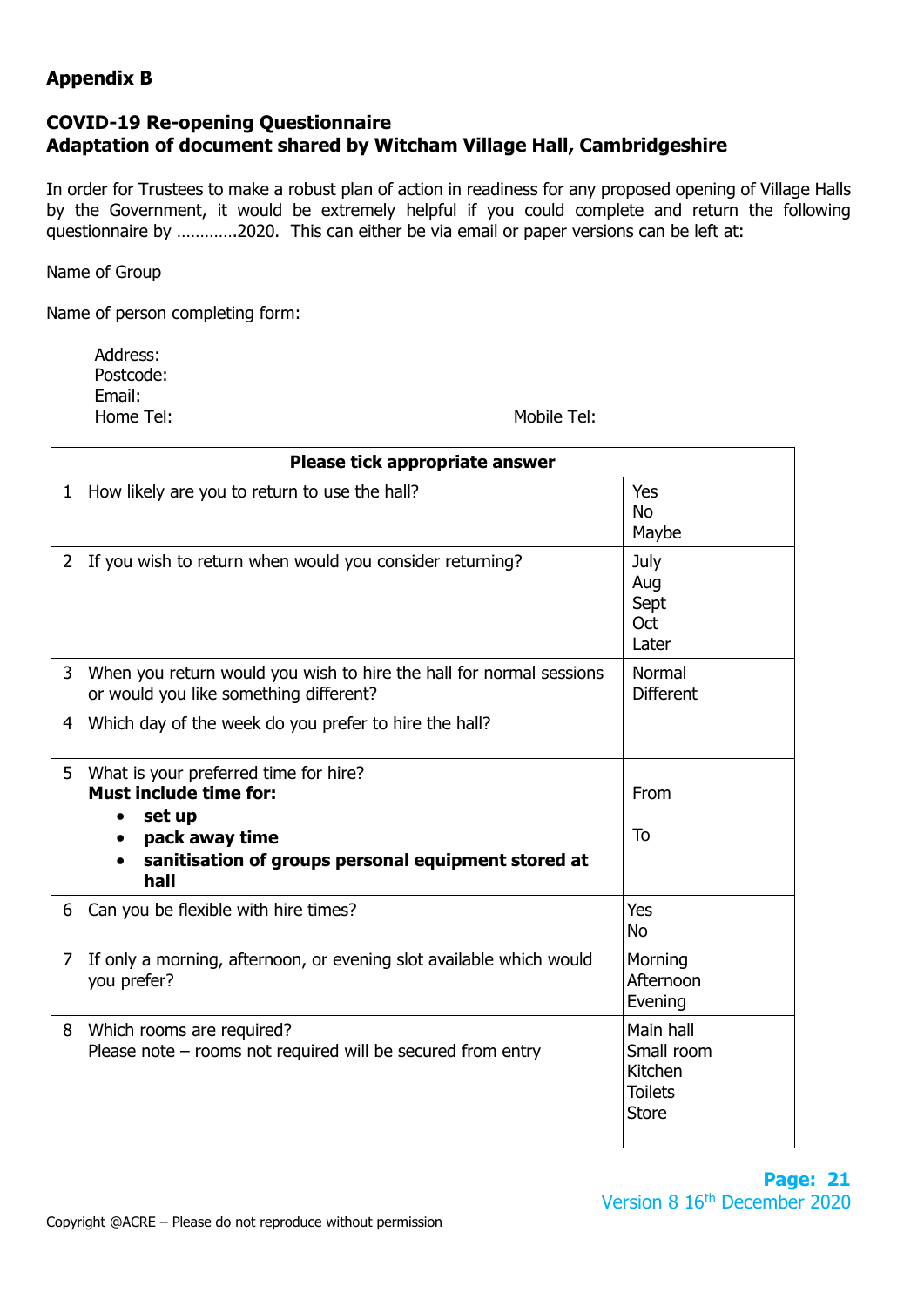| 9               | Premises equipment needed.<br>Specific numbers will enable efficient use of cleaner's time.                                                                                   | Number of Chairs<br>Number of Tables<br>List specific kitchen<br>equipment<br>Use of dishwasher |
|-----------------|-------------------------------------------------------------------------------------------------------------------------------------------------------------------------------|-------------------------------------------------------------------------------------------------|
| 10 <sup>°</sup> | All equipment stored at hall will need to be sanitised before and after<br>use and will be the responsibility of the hirer to ensure this takes<br>place after every session. | Name of person<br>taking responsibility<br>$\cdots$                                             |
| 11 <sup>1</sup> | Will Group require use of Car Park/ garden or field? Please state<br>which $area(s)$                                                                                          | <b>Yes</b><br>No                                                                                |
| 12 <sub>1</sub> | Any further comments: -                                                                                                                                                       |                                                                                                 |

# **PLEASE NOTE:**

- a) The hall will be: [thoroughly sanitiser between hires by cleaner] [cleaned once per day by the hall cleaner – regularly used surfaces and toilets] [cleaned thoroughly once a week by the hall cleaner, including floors]. The hiring group will be responsible for cleaning surfaces used regularly during and at the end of hire. Sanitiser or soap and water will be available on entry and exit to the hall
- b) Access will only be allowed during the specific time of hire.
- c) Persons waiting to collect hall users should adhere to social distancing at front of building or remain in vehicle.
- d) Optional [A group risk assessment will be required for hall usage; a sample is provided]
- e) Isolation facilities will be available in [the changing room area] at back of hall.
- f) The hire charge of the hall will remain the same as before the outbreak for a period of  $\lceil \quad$  weeks]. All organisations and groups will be given due warning of any increase.

To comply with Government advice, the Village Hall Trustees wish to ensure all users can be assured of a safe and sanitised environment in which to return and access our facilities. A risk assessment will be available but may be subject to change at any time in line with Government and Village Hall Guidelines.

The Village Hall uses personal data for the purposes of managing hall bookings, finances, events, and publicity.

Please tick box to indicate that you agree to us holding your data for booking purposes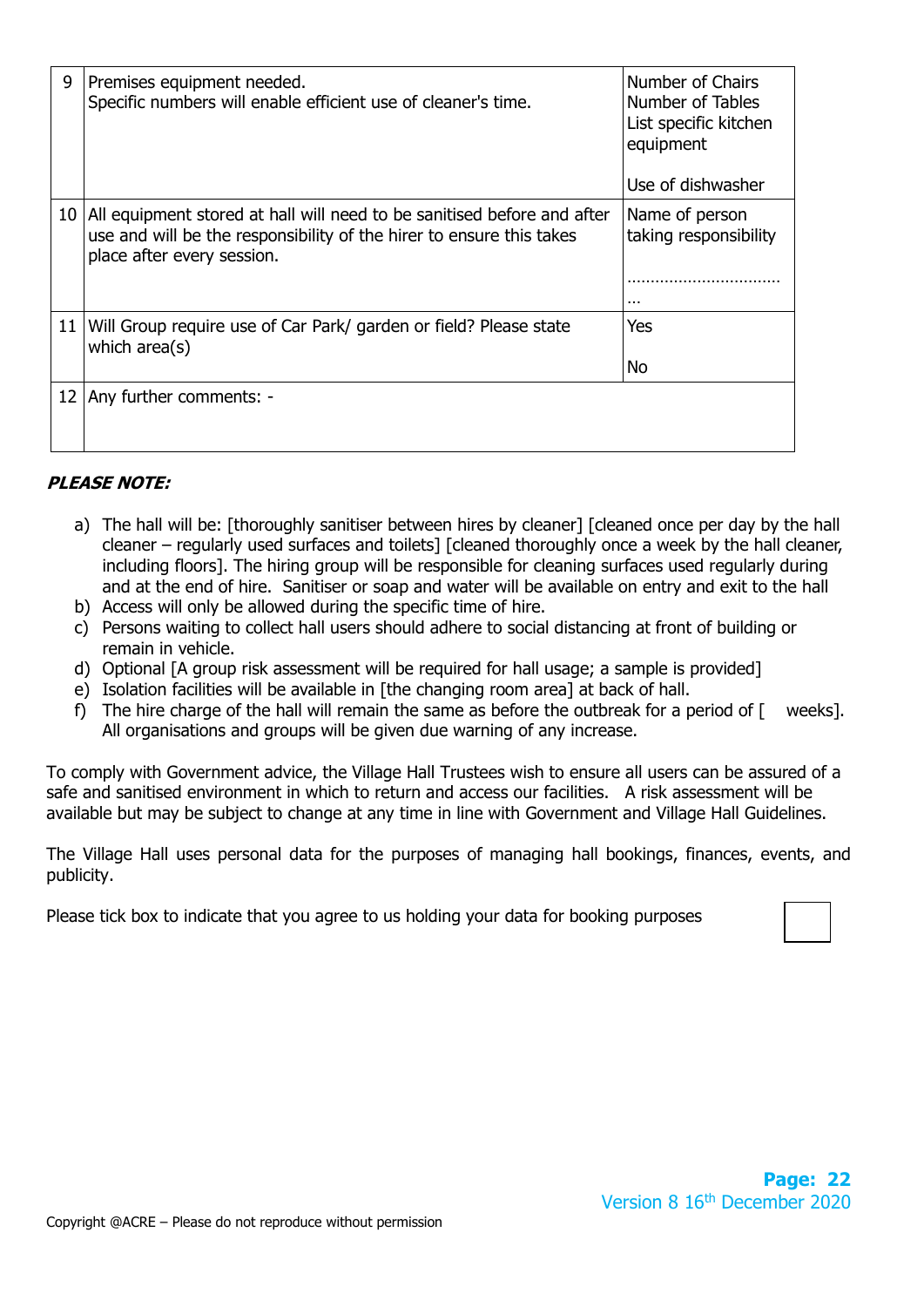# **Appendix C**

# **Sample Poster**

# **HELP KEEP THIS HALL COVID-19 SECURE**

- **1. You must not enter if you or anyone in your household has COVID-19 symptoms.**
- 2. **If you develop COVID-19 symptoms within 10 days** of visiting these premises alert NHS Test and Trace. Alert the hall cleaner on [insert a contact number] and alert the organiser of the activity you attended. You must seek a COVID-19 antigen test.
- 3. **Maintain 2 metres social distancing as far as possible**: Wait behind the marked lines as you go through the entrance hall to your activity and observe the one-way system marked.
- 4. **Use the hand sanitiser provided** on entering the premises. Clean your hands often. Soap and paper towels are provided.
- 5. **Avoid touching your face, nose, or eyes**. Clean your hands if you do.
- 6. **Face coverings MUST be worn** unless an exemption applies to a person (eg for health reasons, those aged under 11) or a person has a reasonable excuse not to wear a face covering (eg when taking part in an activity to which an exemption applies). This is a legal requirement.
- 7. **"Catch it, Bin it, Kill it".** Tissues should be disposed of into one of the rubbish bags provided. Then wash your hands.
- 8. **Check the organisers of your activity have cleaned door handles, tables, other equipment, sinks and surfaces before you arrived.** Keep them clean. We [do our best to/cannot] clean all surfaces at the hall between each hire.
- 9. **Take turns to use confined spaces such as corridors, kitchen and toilet areas**. Standing or sitting next to someone is lower risk than opposite them. Briefly passing another person in a confined space is low risk.
- 10.**Keep the hall well ventilated. Close doors and windows on leaving**.
- 11.**Wash your clothes when you get home** to reduce risk of transmission.

**This hall was last cleaned at [insert time] am/pm/eve on [insert date]**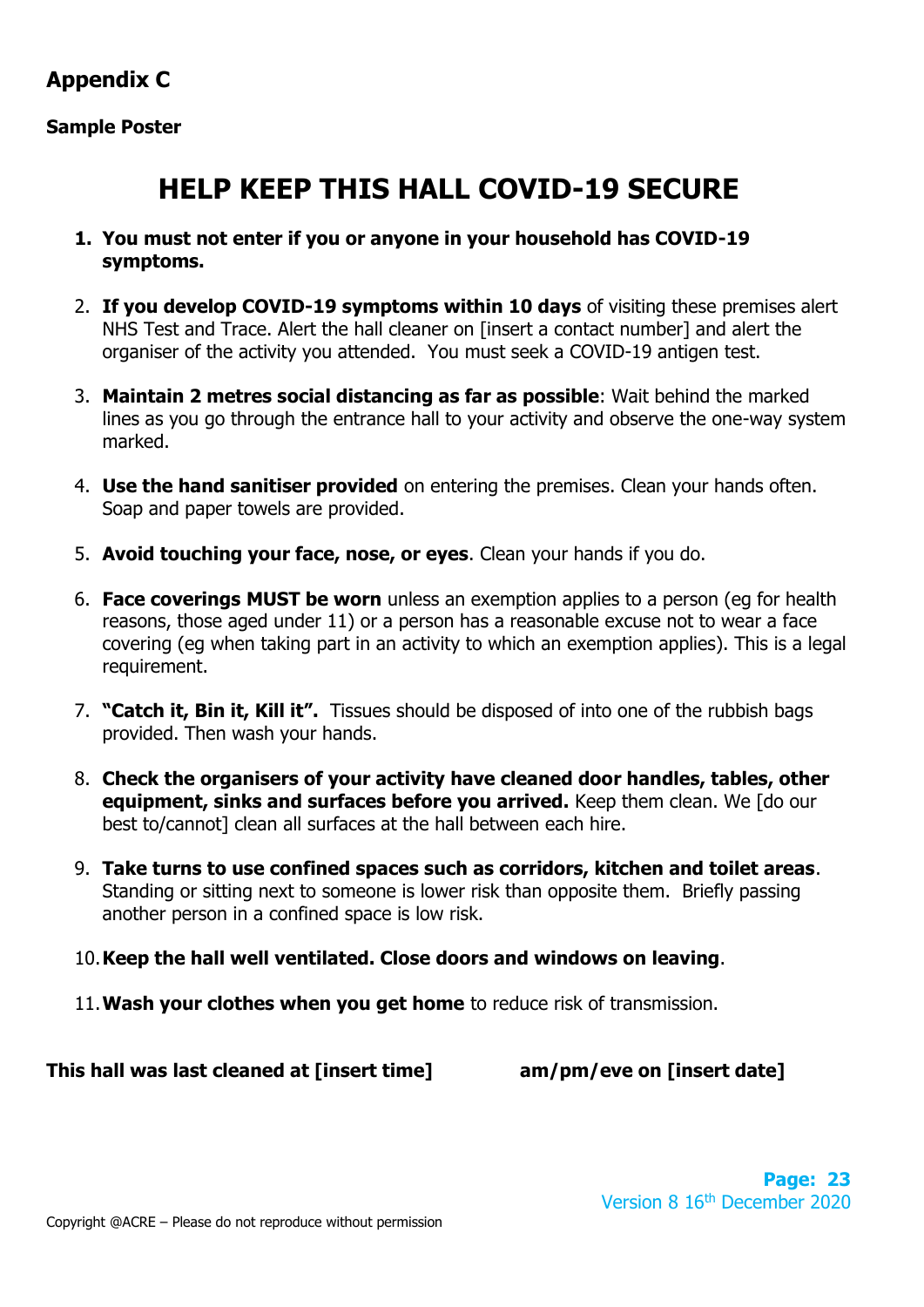# **Appendix D**

# **Management of Activities and Social Distancing at Community Facilities - A Risk Based approach**

This Appendix has been reviewed and updated substantially to reflect the tier regulations of 2<sup>nd</sup> December 2020.(see also Section 2.2c of the Information Sheet and below, part B).

Following the end of lockdown community groups have needed to know whether or not they can once again use community facilities to hold their usual – or a version of their usual – activities and, if so, what conditions may be appropriate so as to reduce the risk of spreading infection and address fear. Booking secretaries need to know which bookings can be accepted as areas move between tier restrictions.

Government Guidance makes clear that the overarching points are HANDS – FACE - SPACE:

"It is critical that everybody observes the following key behaviours:

• HANDS - Wash your hands regularly and for 20 seconds.

• FACE - Wear a face covering in indoor settings where social distancing may be difficult, and where you will come into contact with people you do not normally meet.

• SPACE - Stay 2 metres apart from people you do not live with where possible, or

1 metre with extra precautions in place (such as wearing face coverings or

increasing ventilation indoors)".

# **The Social Contact rules (social interactions for groups)**

These key points may help address misunderstandings**:**

- The Public Health regulations permit most activities at community halls (see below for restrictions) and the Government Guidance for Community Facilities confirms they can take place in a Covid-19 secure hall within the hall's own capacity limits.
- The aim is to contain risk of virus spread to small groups.
- In tier 1 the "rule of 6" applies to indoor activities, i.e., people must not socialize in groups larger than 6, which must be socially distanced from other groups.
- In tiers 2 and 3, within a COVID -19 secure hall people must not socialize with anyone they do not live with or who is not in their support bubble; these are household/bubble groups.
- Qualifying groups can be larger than 6 where a "support bubble" or "linked household" has been formed with another household, or a single household is composed of more than 6 people.
- For brevity, we refer here to these groups as "rule of 6 or household/bubble groups" to avoid confusion with activity groups.
- These "rule of 6 or household/bubble groups" must avoid mingling or mixing with other such groups. This does not prevent a friendly smile or greeting, discussion in a meeting, but **mixing**, **handshakes, sharing items and close contact between people in different groups must be avoided.**

The Government Guidance for Community Facilities (30<sup>th</sup> Nov 2020) says (the bold italics are ACRE's insert): "we strongly advise that activities where there is a **significant likelihood** of groups mixing and socialising (and where it would be difficult to prevent mingling and therefore breaking the law) should not take place in a community facility". While some activities are listed as examples, that is a flag for organisers to take particular care if people attend or rehearse in groups, owing (for example) to greater vulnerability owing to age. Activities such as WI and amateur choirs are important for the wellbeing of individuals, particularly those who have been isolated from the company of friends and family over the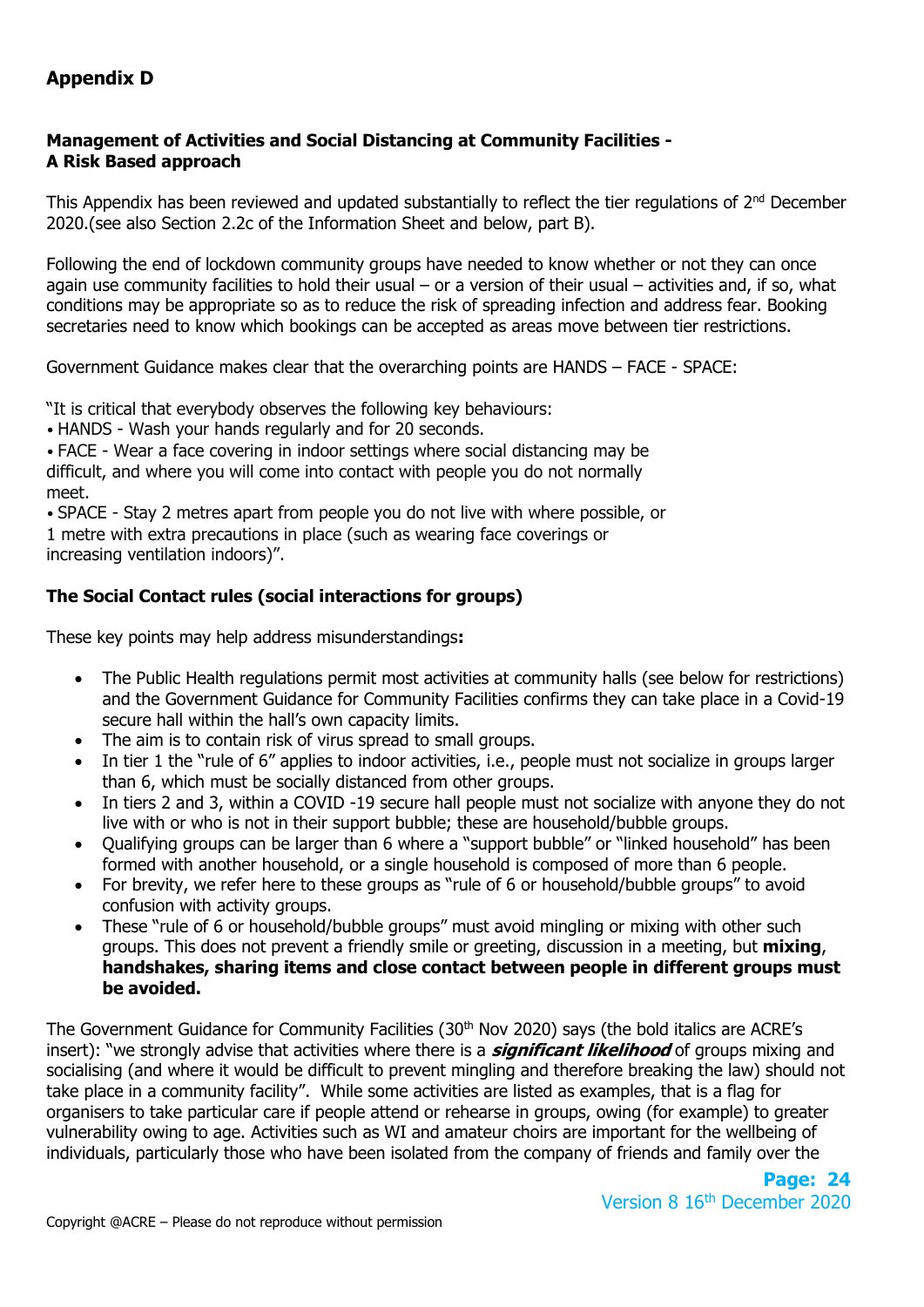last six months. The emphasis in Government Guidance is clearly on the need to conduct such activities safely. Those organising activities which are likely to be attended by older or clinically vulnerable people should ask everyone to take particular care to observe social distancing requirements and wear face coverings (unless an exception applies).

## **A. Which activities can now take place?**

A series of posters displaying information about the various tiers of restrictions in England from 2 December 2020 are available here: Tier posters: Medium, High and Very High. The following is a summary relating to activities likely to take place in or around community halls. All activities should follow relevant Guidance for their sector, if any, eg For community cafes, Guidance for restaurants and pubs, for indoor markets, Guidance for retail, for plays and concerts, Guidance for Performing Arts. Links are provided in section 6.

# **Permitted in all tiers**

- **Activities which provide essential services**: e.g. Pre-schools, food and medicine distribution, making PPE, Pop-Up COVID-19 testing or vaccination, services by voluntary and charitable organisations, essentail retail activities such as Community Shops and indoor markets selling foods e.g. Farmers Markets. Non essential retail such as Craft Markets, Antique Fairs, Car boot sales is currently permitted (Dec 2020) but may change - Government Guidance for the retail sector applies.
- **Supervised activities for children and young people:** e.g. cubs, youth clubs, railway modelling club, Sunday school, holiday playschemes, before or after school activities. Government guidance for out-of-school settings applies.
- **Parent and Child groups:** Up to 15 people aged 5 and over are permitted, either for voluntary or "business-led" activities (eg music for toddlers). Soft toys should be avoided. Parents can be encouraged to bring toys which are not shared with other children. Government Guidance for "early years" may be helpful in making arrangements eg focus on hand cleanliness, arranging the room into small groups. Social distancing will be difficult so arrangements may be needed for any families with clinically vulnerable close relatives who attend.
- **Use by Schools:** Guidance provided by the Charity Commission for charitable halls regularly providing space is available from ACRE Network members if required.
- **Office and other forms of employment:** e.g. Building work to the hall, Parish Council, or other office, hire by local companies or organisations for training events, distribution purposes, video recording/transmission. Personal care and close contact services such as hairdressers, health therapists. The relevant Government Guidance for that type of employment should be observed.
- **Activities which can be held outdoors and where social distancing can be readily achieved:** e.g. dog training classes, exercise classes. Equipment should be cleaned regularly e.g. gate latches, handles, balls etc. People who play team sports can train together (e.g. hold fitness sessions) in accordance with Guidance from their Governing Body. See **Appendix K** and link to DCMS guidance in Section 6.
- **Activities held indoors where smaller numbers of people attend**: eg: meetings or seated activities held in a large hall such as communal worship, art classes, history group, dog training classes, weight loss groups. While Government recommend that meetings continue to take place digitally rather than face-to-face where possible, and in tier 3 people are asked to avoid attending such activities if there is any likelihood of mixing with others, they are not prohibited in a Covid-19 secure venue. Meetings are permitted of civic, political or community groups (including parish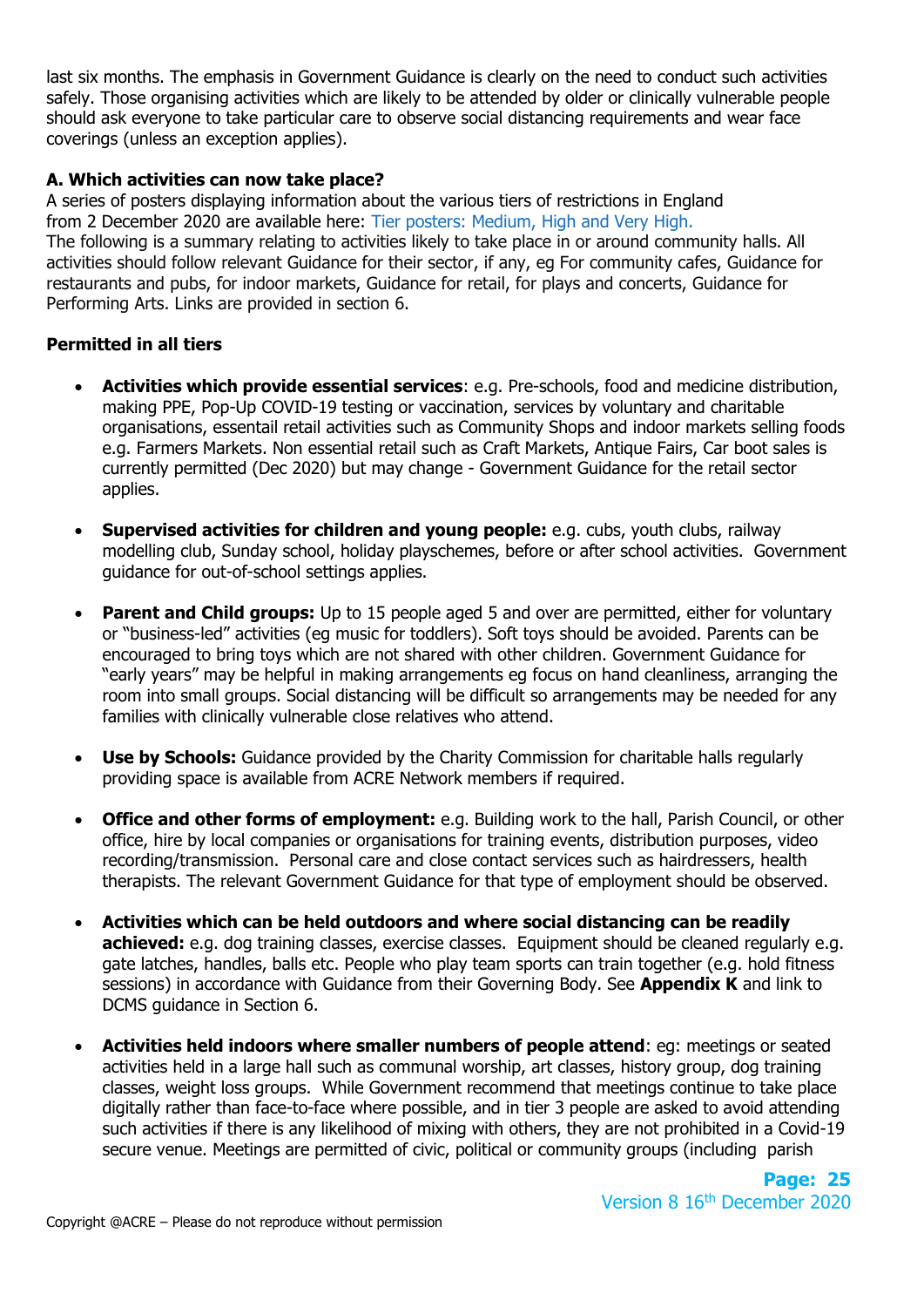councils, ward meetings of political party, charity trustees), MP or councillor surgery/drop in sessions and for other legal (eg governance) purposes. Halls in tier 3 should risk assess carefully: Age and vulnerability of participants, poor broadband connectivity, rurality, likelihood of mixing may all be relevant. A combination may be feasible: A small distanced face-to-face meeting may help involve new members and enable those who struggle with digital technology to participate, while others participate on line or by phone.

- **Public meetings and public consultation events (e.g. planning):** These important aspects of local democracy are permitted. However, digital participation can be encouraged. A one-way system can be created for exhibitions. For large meetings attendees can be asked to use the furthest seat from the entrance first unless hard of hearing, leaving two seats between groups of people on either side. Handouts can be provided at the end rather than at the beginning. Contact details should be taken (for NHS Test and Trace) by one person so attendees do not share a pen.
- **Libraries and book lending schemes:** Users should be asked to clean hands on arrival, regularly if browsing and when leaving. Returned books should be placed in a box for 72 hours before placing back on display, cash donations placed in a bowl and handled by one person wearing gloves.
- **Formal support groups:** Examples are given in Government Guidance but it is not an exclusive list and is clearly intended to cover those who are vulnerable. They include, but are not limited to: bereavement support, Al-non, Narcotics Anonymous and may include health-related support groups eg a Stroke Club. Up to 15 may attend, plus staff. Although social distancing should be encouraged, in these groups close personal contact may be required to deliver the support required to improve mental or physical wellbeing, eg a hug, help to exercise to improve mobility.
- **Weddings and funerals:** can go ahead with 30 people attending funeral ceremonies, 15 people attending weddings, wakes and linked commemorative events. (Wedding receptions only permitted in tiers 1 and 2). People are encouraged to use Covid secure premises rather than holding wakes or receptions at home.

## **Tier 1: Medium alert**

- **Socialising**: People must not socialise in groups larger than 6 people (+support bubble), indoors or outdoors, other than where a legal exemption applies: The 'rule of 6'. People may attend larger meetings or activities (eg film shows) organised by or at premises operated by a business, charitable, philanthropic organisation or public body providing they are in a "rule of 6" group. They may not "mingle" with others outside that group.
	- **Hospitality:** Those selling food or drink for consumption on premises are required to:
		- provide table service only, for premises that serve alcohol
			- stop taking orders after 10pm, and close between 11pm and 5am
			- those not serving alcohol, eg cafes, must take reasonable steps to ensure customers remain seated
- **Films, plays, shows, concerts, bowling and bingo:** Early closure (11pm) applies. Films, plays and concerts can stay open to conclude performances that start before 10pm. Alcohol may be purchased at a bar for consumption where seated.
- **Public attendance at outdoor and indoor events (performances and shows)**: is permitted, limited to 50% capacity.
- **Public attendance at spectator sport and business events:** can resume inside and outside, limited to whichever is lower: 50% capacity, or either 4,000 people outdoors or 1,000 people indoors
- **Organised outdoor sport**, physical activity and exercise classes are permitted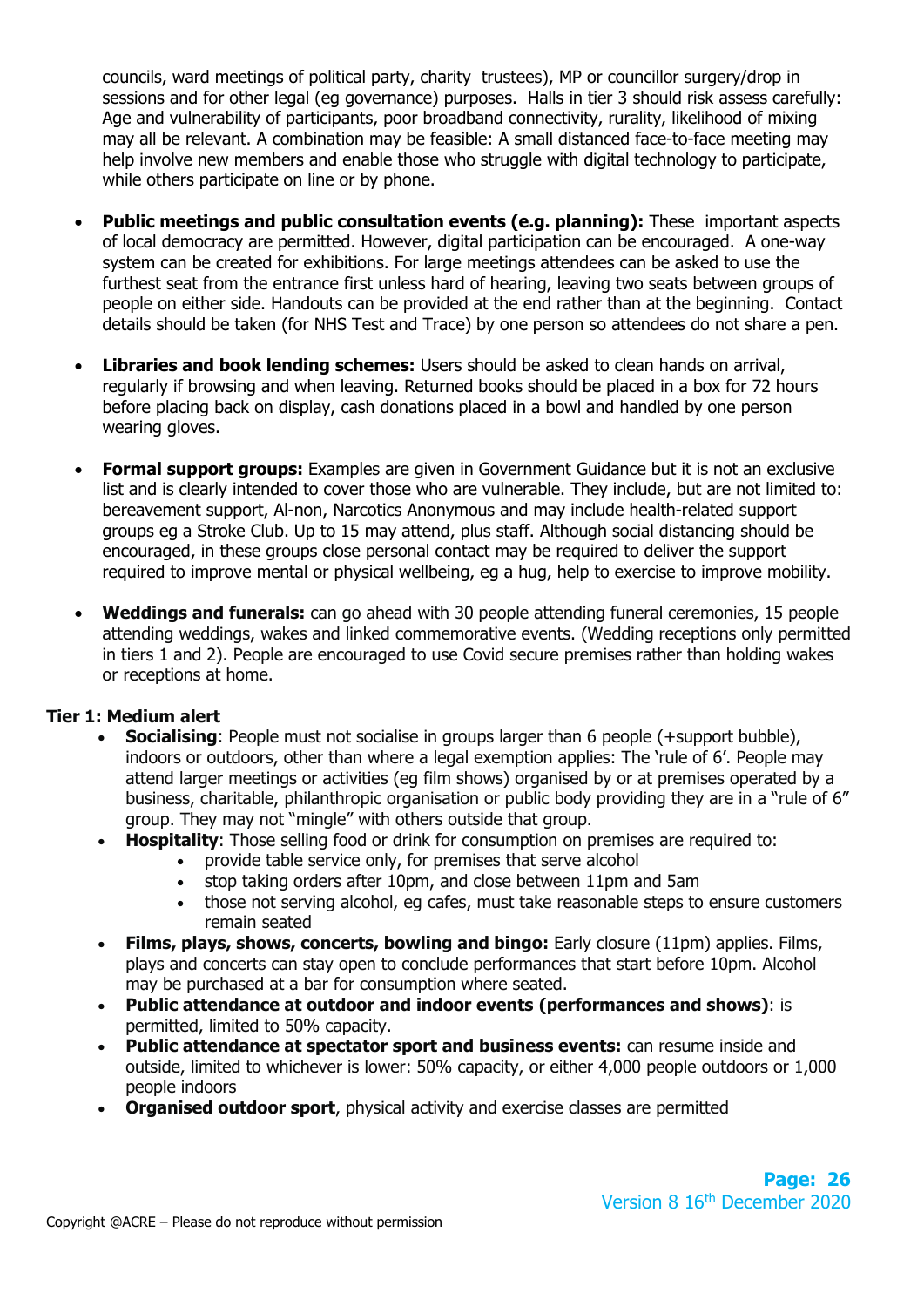- **Organised indoor sport**, physical activity and exercise classes are permitted if the rule of 6 is followed. There are exceptions to following the rule of 6 for disability sport, sport for educational purposes, supervised sport for under-18s.
- **Places of worship remain open**, subject to the rule of 6 unless a legal exemption applies
- **Weddings receptions:** Sit down receptions permitted for 15 people (plus catering staff).
- **Travel outside the area:** People living in a tier 1 area who travel to a higher tier area should follow the rules for that area while there.

## **Tier 2: High alert**

- **Socialising:** People must not socialise with anyone they do not live with or not in their support bubble in any indoor setting. People may attend larger meetings or activities (eg film shows) organised by or at premises operated by a "business, a charitable, benevolent or philanthropic institution or a public body" but may not "mingle" with others. So, within a COVID 19 secure hall people must minimise interactions with anyone not in their household/support bubble.
- **Socialising Outdoors:** the 'rule of 6' applies
- **Hospitality**: Alcohol can only be served as table service with substantial meals. Consequently, bars and social clubs must close unless also serving meals or, where a bar is provided for a film, play or concert, it can be open for up to an hour in total (which may be in part beforehand and part during an interval) and alcohol can only be sold to ticket holders for consumption at seats. No orders are to be taken after 10pm and bars or cafes must close between 11pm and 5am.
- **Films, plays, shows, museums, bowling and bingo**: Early closure (11pm) applies. Films, plays and concerts can stay open beyond 11pm to conclude performances starting before 10pm.
- **Public attendance at outdoor and indoor events (performances and shows**): Is permitted, limited to whichever is lower: 50% capacity, or either 2,000 people outdoors or 1,000 people indoors.
- **Public attendance at spectator sport and business events**: can resume inside and outside limited to whichever is lower: 50% capacity, or either 2,000 people outdoors or 1,000 people indoors
- **Places of worship:** remain open subject to not socialising with people outside the household/support bubble while indoors, unless a legal exemption applies
- **Organised outdoor sport**, and physical activity and exercise classes is permitted
- **Organised indoor sport,** physical activity and exercise classes will only be permitted if it is possible for people to avoid mixing with people not in their household/support bubble. There are exceptions for indoor disability sport, sport for educational purposes and supervised sport and physical activity for under-18s, which can take place with larger groups mixing.
- **Weddings receptions:** Sit down receptions permitted for 15 people (plus catering staff).
	- **Travel**: Those living in a tier 2 area must continue to follow tier 2 rules when travelling to a tier 1 area.

#### **Tier 3: Very High alert**

- **Socialising indoors**: People must not socialise with anyone they do not live with or not in their support bubble in any indoor setting. People may attend larger meetings or activities organised by or at premises operated by a "business, a charitable, benevolent or philanthropic institution or a public body" but may not "mingle" with others. So within a COVID 19 secure hall people must minimise interactions with anyone not in their household/support bubble.
- **Socialising outdoors:** This is permitted in public spaces. The 'rule of 6' applies
- **Bars, social clubs and cafes:** are closed takeaway, click-and-collect, or delivery services are permitted.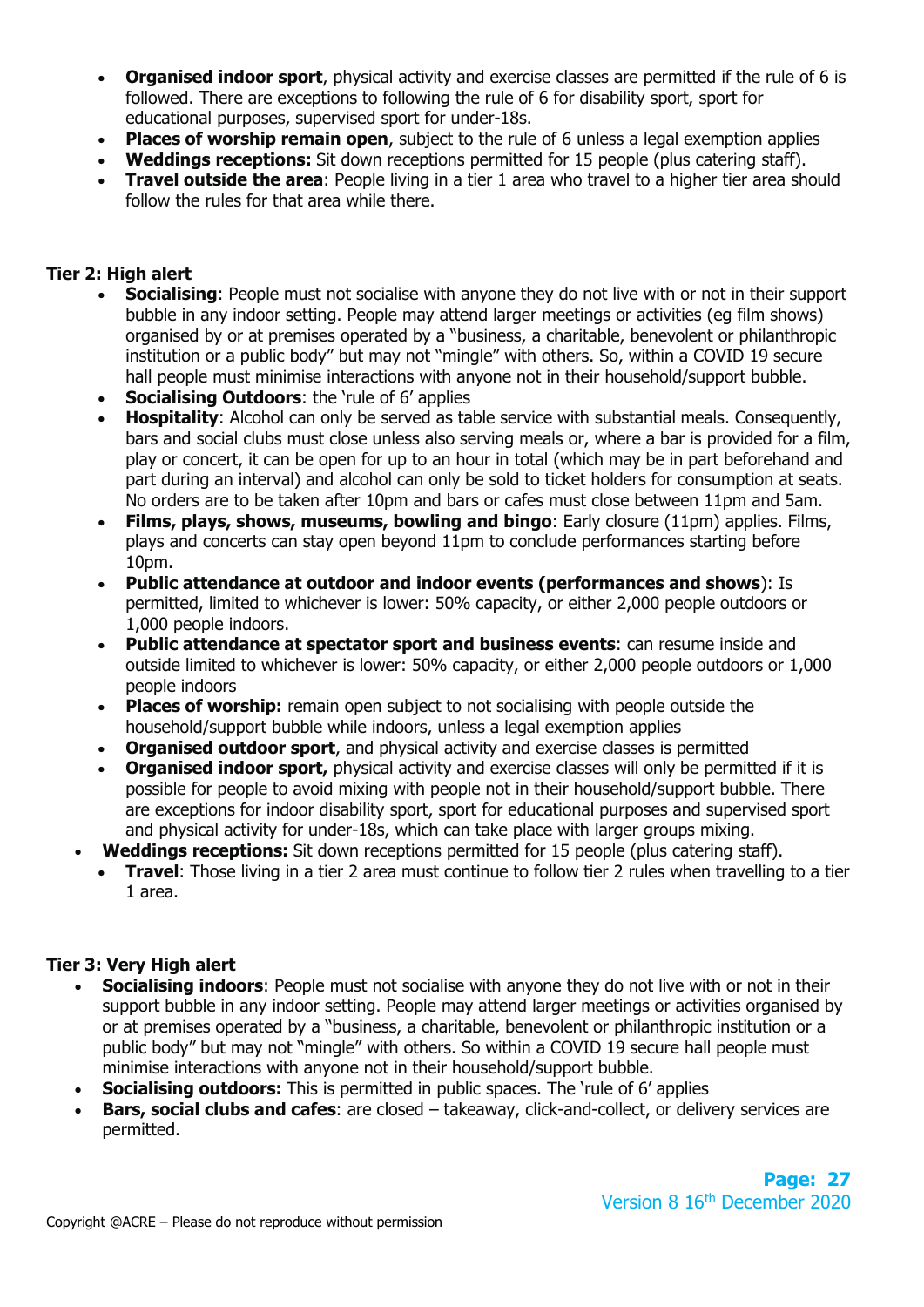- **Films, plays, shows, bowling, bingo, indoor play areas, snooker:** These are not permitted as the following are closed: indoor play areas, including soft play, bingo halls, bowling alleys, cinemas, theatres, and concert halls, snooker halls.
- **Leisure and sports facilities and gyms**: may be open, but Government Guidance is conflicting. It is recommended that the latest version of Government Guidance for sports is consulted, which (mid December) indicates that while one to one training is permitted, group exercise and dance classes (including even static wellbeing classes such as yoga and pilates) should not go ahead. There are exceptions for indoor disability sport, sport for educational purposes and supervised sport and physical activity for under-18s.
- **Organised outdoor spor**t, and physical activity and exercise classes can continue. however higher-risk contact activity should not take place
- **Spectator sport and other indoor and outdoor public events**: There should be no public attendance at spectator sport or indoor performances. Large business events should not take place. Large outdoor events (performances and shows) should not take place, with the exception of drive-in events.
- **Places of worship:** Remain open, subject to attendance within a household/ support bubble, unless a legal exemption applies.
- **Wedding receptions are not allowed.**

# **Exemptions from gatherings limits (socialising) in all tiers include:**

- for work purposes or providing voluntary or charitable services, including in other people's homes
- for childcare, education, or training meaning education and training provided as part of a formal curriculum
- for supervised activities provided for children, including wraparound care (before and afterschool childcare), groups and activities for under 18s, and children's playgroups
- for formal support groups, and parent and child groups up to 15 people aged 5 and older
- to provide emergency assistance, avoid injury or illness
- to fulfil a legal obligation, such as attending court or jury service, and voting.
- Protests organised by a business, a charitable, benevolent or philanthropic organisation, a public body or a political body
- To visit a person understood to be dying, where the visitors are members of the household, close family members or friends of the dying person,

Notes on the exemptions:

- i) The usual limits on group size are to limit the spread of infection. It would be unwise for an activity to call itself a "support group" in order to avoid the limits on group size. Even where an activity may be exempt, organisers should consider whether it would help limit the risk to adjust their activities and operate in groups. For example, Men's Sheds provide a voluntary service, and are wisely advising local groups to operate in groups.
- **ii)** Where a group includes someone covered by one of these exemptions, they are not counted as part of the gatherings limit. For example, a counsellor can run a support group of 15.
- iii) **Businesses**: While there is an exception for those at work, it is unlikely to apply to people attending an activity run as a business, such as a weight loss group, only to the person at work, who can interact with people as required. Social distancing must be maintained at such groups and some people attending may be in the vulnerable category. Those who attend must be in "rule of 6 or household/bubble groups" and groups not permitted to mingle (ie mix) with others.

# **B Application of the above tier restrictions to hall bookings**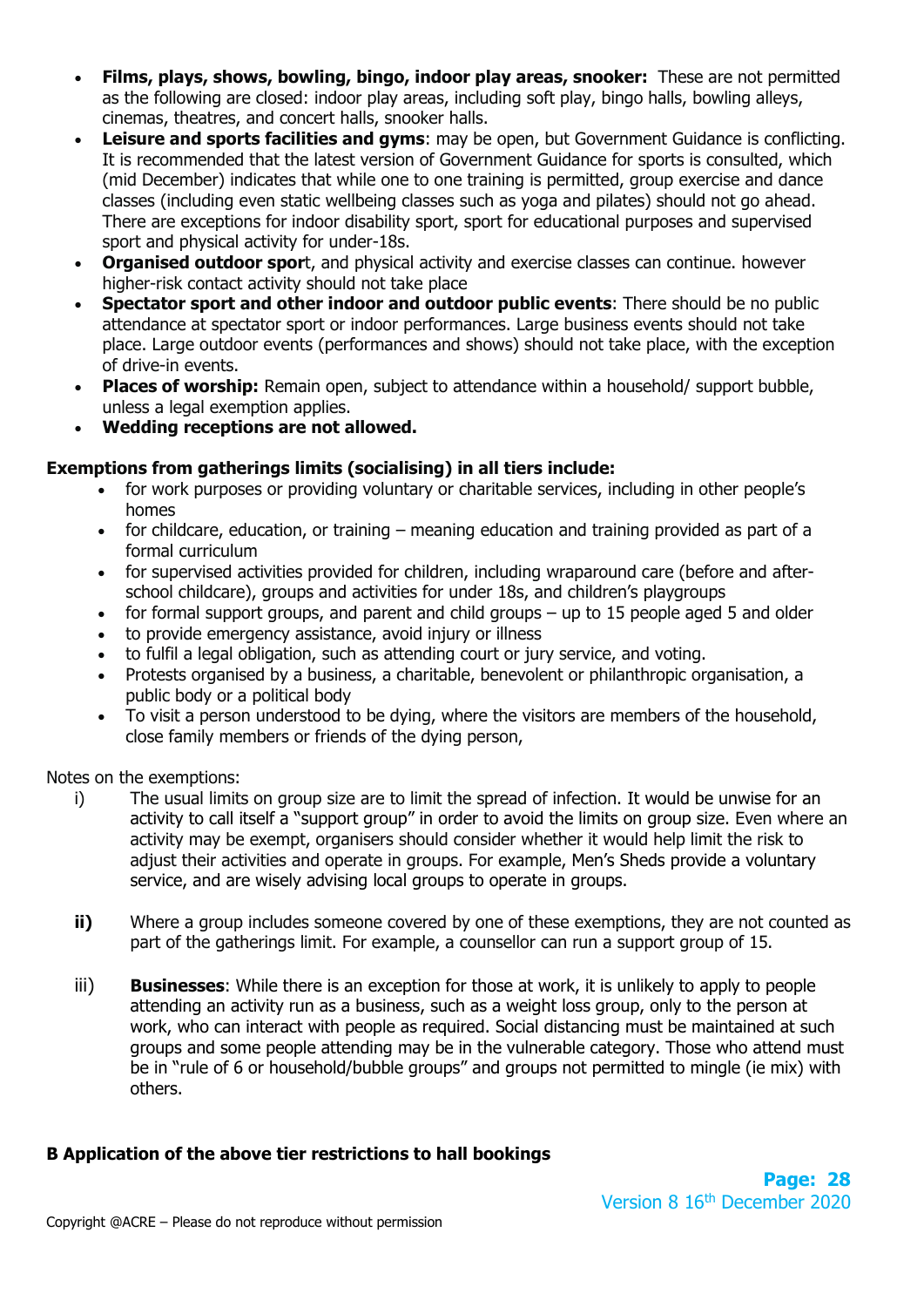A risk-based approach needs to be taken, bearing in mind:

- the hundreds of different kinds of organised activities which take place in or around village and community halls and playing fields;
- the important need to address isolation, loneliness and mental health issues vis a vis the age and vulnerability of those attending;
- the needs of families with young people;
- the need to enable people to remain fit and healthy:
- the need for people who normally earn a living around community facilities to do so.

This note cannot cover every situation and is intended only as a guide to help halls draw up their own policy towards accepting bookings, with tips shared by halls, so that the Booking Secretary knows how to respond to requests.

The following should be considered in risk assessing whether each potential hirer can meet the COVID-19 secure guidelines, or whether an activity could take place online.

- Can attendance at indoor activities be limited to the capacity figures the hall sets and will the organiser be able or willing to comply with social distancing requirements (see Section 2.2) and gathering limits for their tier?
- Are more people likely to attend than the room has capacity for? If so, what arrangements would be made? A meeting which usually takes place in a committee room may need to be moved to a larger space to allow social distancing.
- The likely age of those attending. If 70 or over, or if clinically vulnerable, can arrangements be made to ensure 2m social distancing **throughout** their use of the premises, including when using toilets. (Shielding for the clinically vulnerable was paused on  $1<sup>st</sup>$  August but their social interactions need to remain low).
- Are the organisers willing to clean regularly used surfaces before the event, while it takes place and before leaving? Are they willing to ensure compliance with the requirements to wear face coverings and recording details of those attending or use of NHS QR codes (see Appendix M).
- Is the event designed to enable public participation eg a planning consultation, public meeting? If so, would broadband issues affect inclusion? Can it be held both in person and online?
- If activities are to be held outdoors what arrangements will be made in the event of rain or a cold snap, e.g. tents, umbrellas?
- Will other organisations be using the premises at the same time? If so, what arrangements will be made to avoid contact between the different groups e.g. staggered start/finish times, stewarding entrances/exits, Occupied/vacant signage for toilets?
- If an activity will take place outside, will it require access to toilets? If so, a charge would be reasonable to help defray cleaning and other costs such as water rates and insurance.
- Will it comply with relevant Government Guidance for specific activities (eg sports, performing arts, out of school settings, retail)
- Organisers may be following guidance issued by their own governing bodies (eg for sports), which may be more specific to their activity and should provide reassurance. If there is a slight difference between that guidance and the information here, it will be preferable to follow the latest Government Guidance, which is regularly updated.

The following are all subject to relevant social distancing requirements, cleaning and hygiene being met. If an activity is not covered here, we suggest you look at the closest match:

## **Activities requiring more careful management:**

• **Activities which are mainly social or private: In tier 3** Government Guidance is that people should avoid engaging in social activities outside their own household. In tier 3 private hire should be avoided, except weddings, funerals and wakes.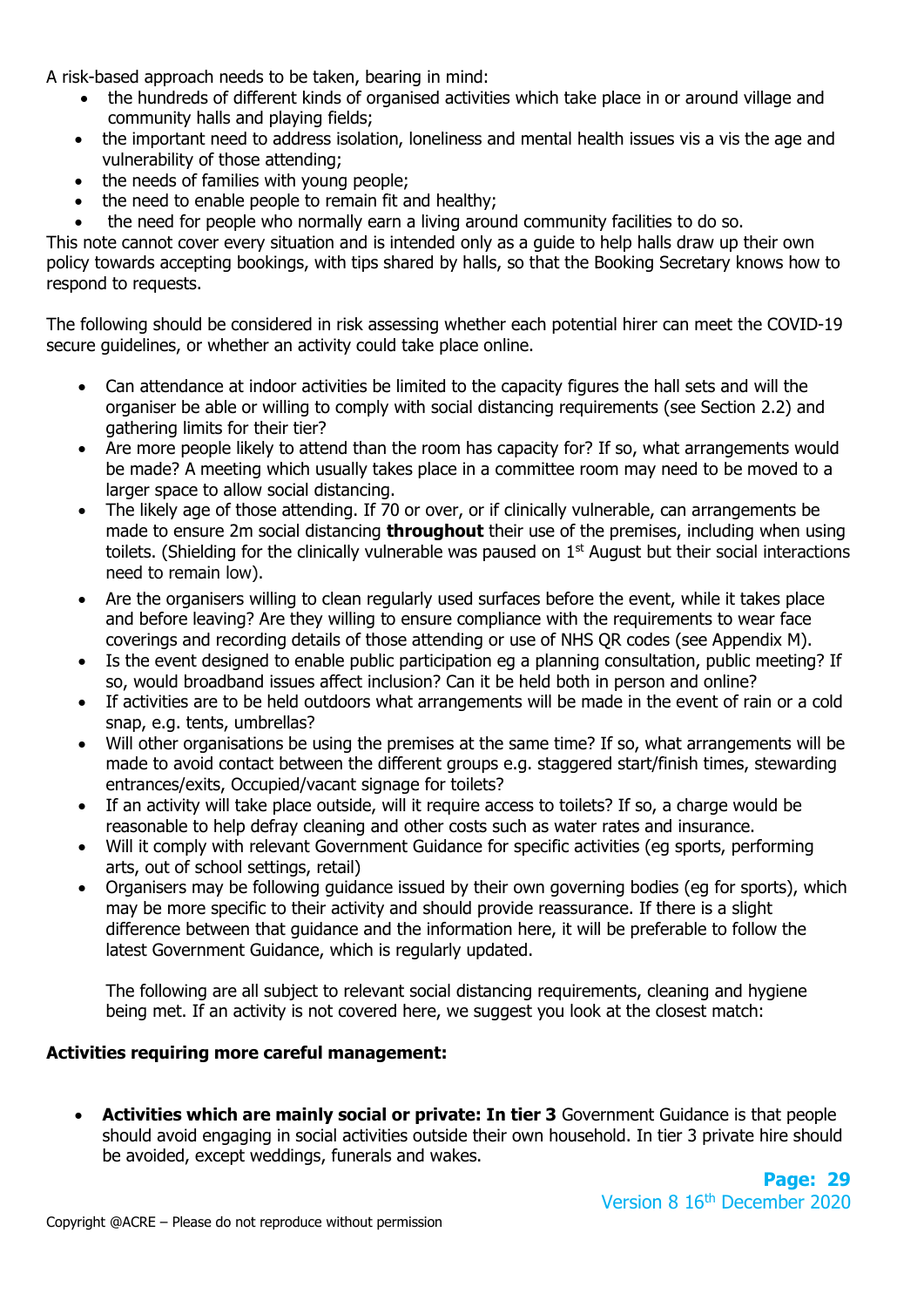- **Playing games at tables:** While the older age profile and difficulty complying with social distancing at card tables (normally 67cm) has led the English Bridge Union to advise Bridge Clubs against re-opening for a period, an informal local group may be able to arrange social distancing if "rule of 6 or household/bubble groups" play together and do not mix with other groups, and slightly larger tables are used. Using new cards or cleaning them is advisable. For games such as scrabble, tiles would need to be cleaned and not touched by other players.
- **Other larger events including those with seated audiences: (tiers 1 and 2 only**). e.g. gardening club, film show, bingo, quiz night. Attendees can be asked to use the furthest seats from the entrance first unless hard of hearing. A booking system can be encouraged to manage numbers and obtain contact details for NHS Test and Trace.
- **Weddings and wedding receptions (wedding receptions are not permitted in tier 3):**  Weddings and civil partnership ceremonies are permitted where attended by up to 15 persons (excluding those officiating). Musicians may play and a small group of singers perform, but guests may not sing and recorded music is recommended. The bridal couple are not required to wear face coverings and only they may dance. Sit down wedding receptions are permitted in tiers 1 and 2, for no more than 15 people (excluding caterers). See also Government guidance on Places of Worship, on Weddings and for cafes and restaurants in relation to catering.
- **Other life cycle events:** While an event to "mark a person's death or celebrate their life following a death, such as a funeral" can be held for up to 30 people, government guidance suggests that families consider deferring a celebration or memorial service until it can be held safely and that community facilities should not facilitate large gatherings or celebrations at present. Wakes and similar events are permitted for up to 15 so a hall may be hired to provide refreshments and toilet facilities for relatives and friends who have travelled a distance to attend a funeral. Any refreshments should be provided in accordance with guidance for cafes and restaurants ie there should either be "table service" or people should be seated in order to eat and drink, in "rule of 6 or household/bubble groups". Baptisms and other life cycle or religious events should be postponed if possible, and where held comply with "rule of 6/household groups".
- **Family celebrations and Christmas:** A small celebration such as a wedding anniversary lunch might be held in tiers 1 and 2, in accordance with Guidance for restaurants and wedding receptions (ie up to 15), providing there is compliance with social distancing and "rule of 6 or household/bubble groups", or, for Christmas lunch, a "Christmas bubble". If there is any likelihood of a larger gathering the hall should not be made available. In tier 3 a Christmas lunch would be permitted in compliance with the exception for visits to someone who is dying (their last family Christmas). Loud music or broadcasts are not currently permitted, the purpose being to avoid aerosol dispersal as people raise their voices to be heard, and must be restricted to 85db(A) at the source of play (except for live music).
- **Social Clubs, bars and cafes (tiers 1 and 2 only):** Held in accordance with regulations for the hospitality sector, above. There is a legal obligation to ensure people are not admitted other than in "rule of 6 or household/bubble groups" and that groups do not mix. Tables must be 2m part (or with other mitigation such as back to back seating). Any s**inging on the premises by customers in groups of more than six or dancing by customers must be stopped.**  Takeaway refreshments can be provided in all tiers. Music must not be louder than 85db(A) at source, except for live music. Games such as darts and snooker are discouraged in the Government guidance for pubs. However, they can be permitted if not played in a Social Club or bar but as an activity in their own right or e.g. at a Youth Club.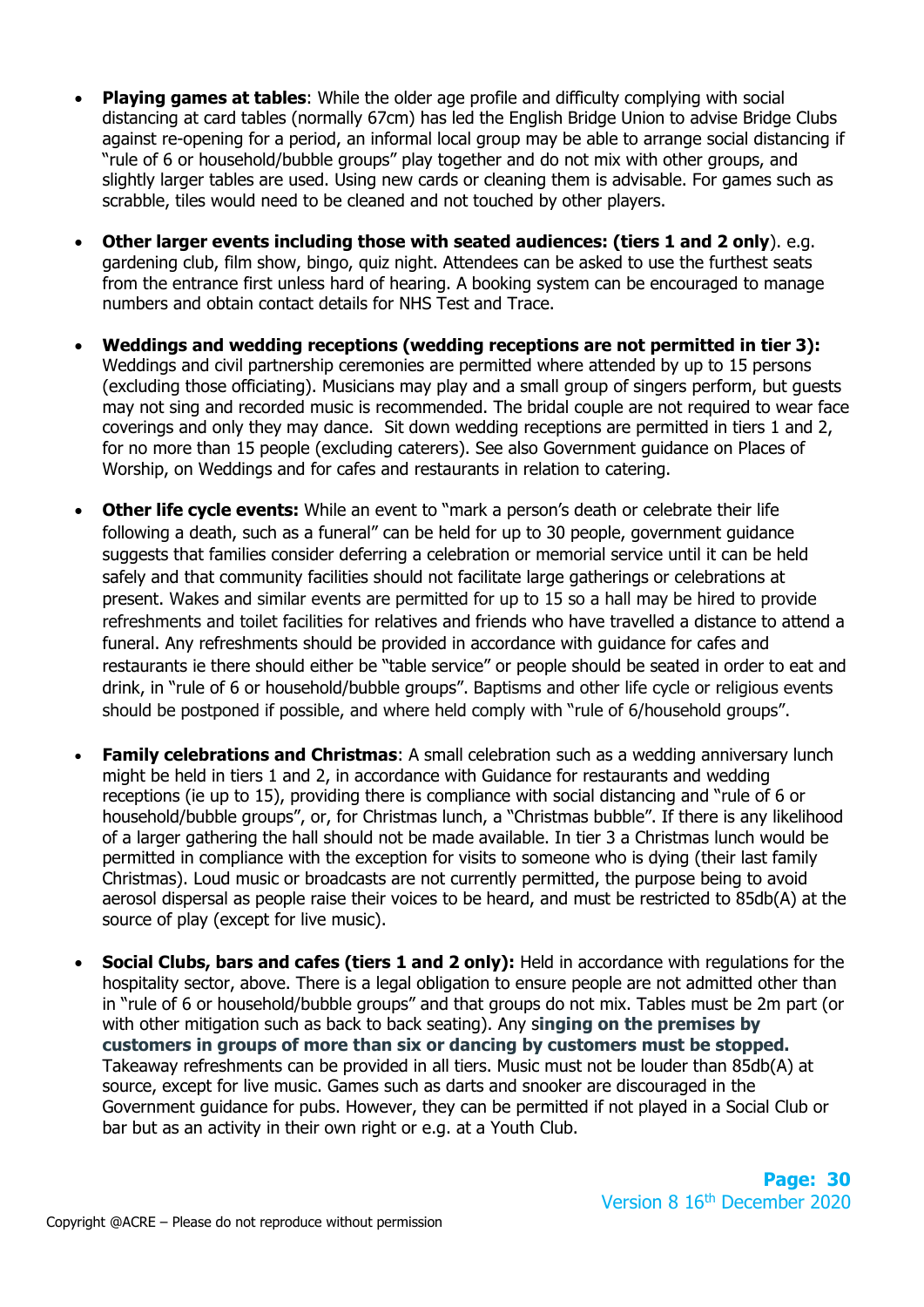- **Indoor Performances, Rehearsals, broadcasts:** In all tiers rehearsals, filming and broadcasting of music, drama and dancing is permitted, including by professional touring performances, amateur dramatics, pantomime groups, children's entertainers, band practices, orchestras, choirs, whether amateur or professional. Public performances are only permitted in tiers 1 and 2. These should all be held in accordance with the Government guidance for performing arts, summarized in **Appendix J**. Children's entertainers need to get back to work and will have plans for managing social distancing and encouraging hand washing, so offer a good option for organised activities for children and young people, eg at half term. Performances are encouraged to close by 10pm, but permitted to finish later.
- **Children's birthday parties:** Many families do not have the space for this at home. Large private gatherings or celebrations are not permitted, neither is loud music or activity which would encourage shouting or singing. Small children's birthday parties are not banned but should either be confined to one household/bubble or managed by someone with suitable experience eg in a school, out of school setting, pre-school or a professional children's entertainer. The Guidance for Out of School settings and a maximum of 15 is recommended.

# **Group 3: Not permitted**

- **Outdoor events:** Gatherings of 6 or more people in public spaces such as playing fields, recreation grounds and public gardens are not permitted unless organised by a business, charity, benevolent or philanthropic or political organisation, public body or sports organization in compliance with Covid-19 Secure guidelines. Informal or self-organised sport can only take place within the legal gathering limit of 6.
- **Dances and discos, teenage or adult parties:** Dance floors and nightclubs are not permitted to open. Loud music is not permitted. Performers are advised not to encourage impromptu dancing by audiences.
- **Group singing eg by worshippers or audiences**. Places of worship should take account of the Performing Arts guidance.
- **Gatherings of more than 30 people:** unless organized by a business, charitable, philanthropic organization or public sector body.

#### **C. Concern by trustees about responsibilities and confusion about the way different Government Guidance applies.**

The following may help:

- 1. **Trustees** of Village Halls are unlikely to be at risk if they have undertaken and followed a COVID-19 Risk Assessment before re-opening their Halls, unless the activity is on the specific 'banned' list that is referred to in Regulations.
- 2. Risk under the 'crisis regulations' falls to the **event organiser**. If a **hirer, the event organiser**, does not feel the Hall is in a condition that enables them to comply, they should not make the booking. Obligations on the **event organiser** include keeping a record of those attending for NHS test and trace and taking steps to avoid groups of people mingling at activities.
- 3. **Trustees and managers of** Village Halls will, of course, want to ensure that their premises make it as easy as possible for both hirers and individuals to comply with relevant Guidance through the provision of adequate handwashing, signage, spacing/capacity guidelines, multiple small tables etc. specific to their Hall. The manner or extent to which managers choose to do this is unlikely to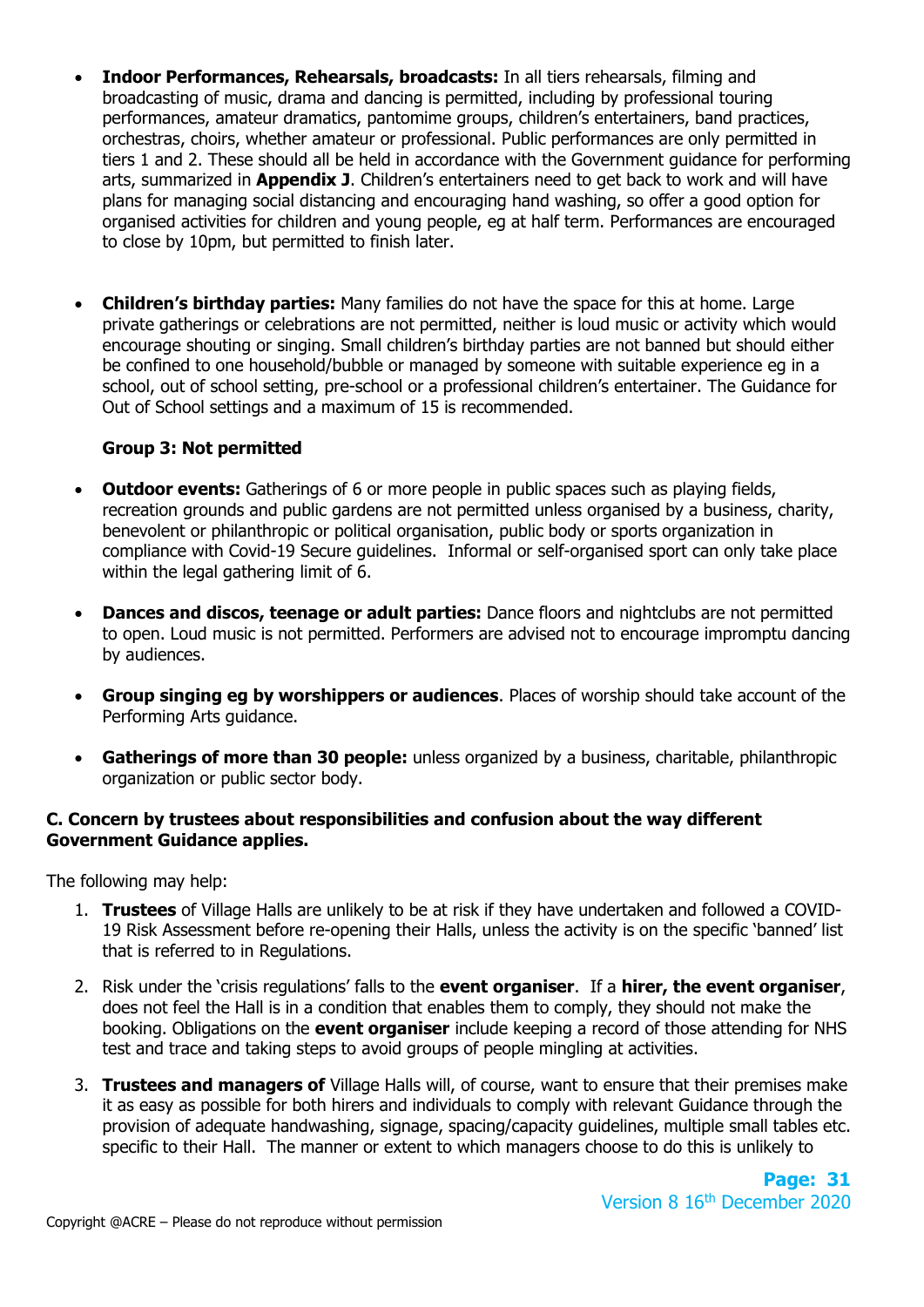alter the risk for them under the regulations.

- 4. **Hirers** must commit themselves to operating in a COVID-19 Secure way by following the Government's Guidance in force for their activity. The Government guidance says: "if organising an activity, you should carry out a COVID-19 risk assessment to identify actions which could minimise the risk of transmission".
- 5. **Trustees and managers** of Halls should follow good practice themselves and avoid creating the conditions for the spread of COVID-19 in their community. For this reason, they will want to avoid letting to any **hirer** where there may be an obvious risk of the Guidance being hard to comply with.
- 6. In order to assure themselves on 4, above, trustees of Halls should ensure **hirers** inform all participating **individuals** that they must adhere to social distancing guidelines and the face covering requirement. The responsibility rests with the **individua**l to comply and with the **hirer** (the event organiser) to have carried out a risk assessment and operated the event under COVID-19 Secure guidelines to make it possible e.g. by laying out seats or tables so as to enable individuals or groups to achieve social distancing from the next individual or group.
- 7. The Government guidance for **individuals** advises: "you should not hold or attend celebrations of any size (such as parties) where it's difficult to maintain social distancing" and "limit social interaction with anyone outside the group you are attending a place with".
- 8. **Event organisers** should arrange activities so as to avoid "rule of 6 or household/bubble groups" "mingling", ie mixing with other groups. The group limit does not stop people saying hello, waving, smiling, or conversing briefly in the way many are now used to doing while social distancing in the street, shops or at work. However, an **individual** in one group may not join another group during an activity or event, just as people in restaurants may not join another table. An **event organiser** should ask **individuals** who attempt to mingle with another group to stop.
- 9. **Space requirements may be difficult to determine** in advance of occasional events, whereas for regular activities this is likely to be less of a problem: This is because there is a tension with the advice to individuals, which is that they should limit their social interactions with anyone they do not live with. Consequently, even if in tier 1 people attend in a "rule of 6 group" if they are from different households they may still require sufficient space for social distancing within their group, especially if over 70 or shielding. Organisers can therefore **ask** whether social distancing is needed within a group, so that when an activity is being booked or people are being seated, sufficient space is made available.
- 10. Common sense can be applied.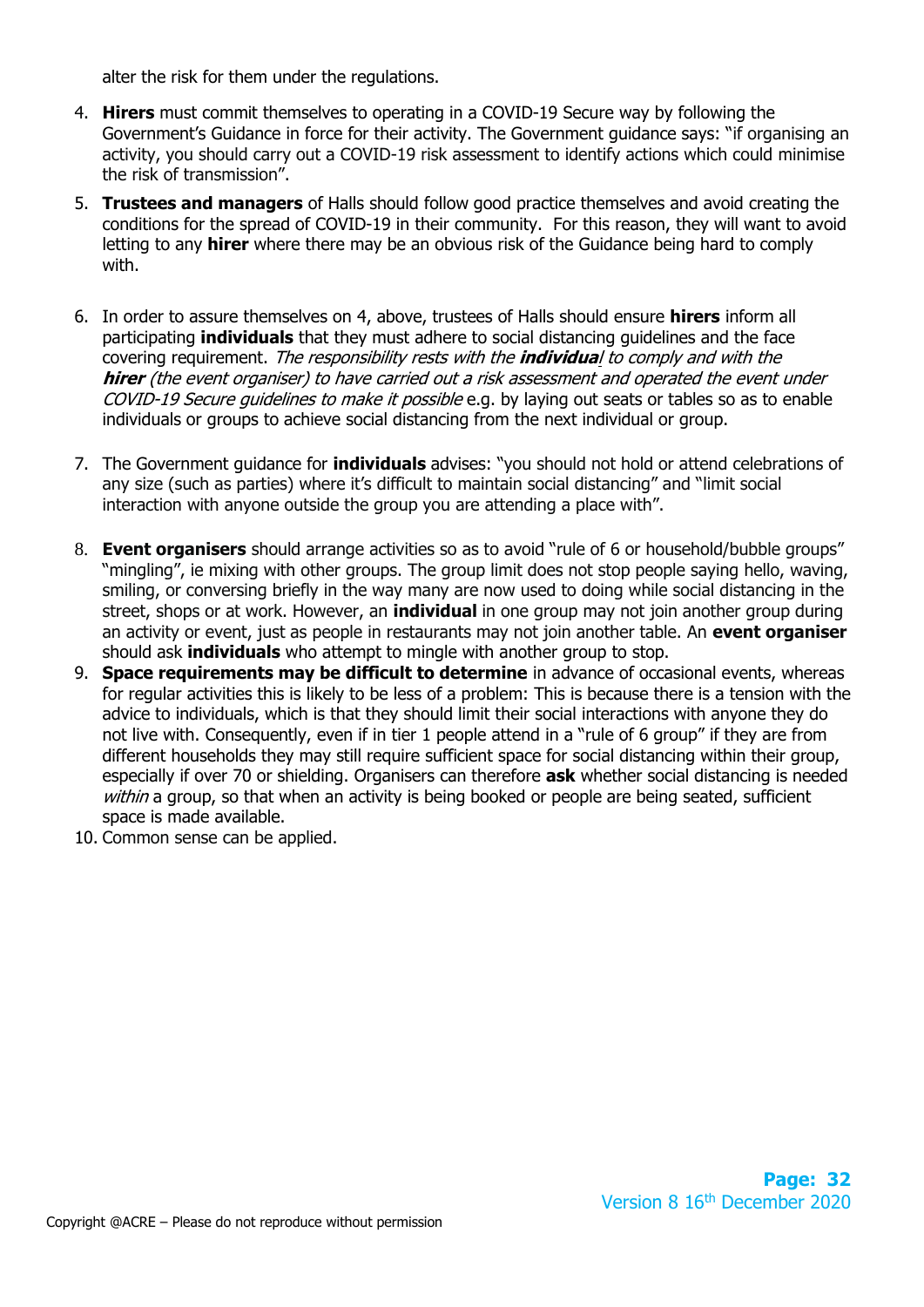| <b>Activity or</b><br><b>Event</b> | <b>How to Manage groups?</b>                                                                                                                                                                                                                                                                                                                                                                                                                                                                                                                                                                                                                                 | <b>Can Face Coverings</b><br>be removed? (Other<br>exceptions also<br>apply)                                                                                                 |
|------------------------------------|--------------------------------------------------------------------------------------------------------------------------------------------------------------------------------------------------------------------------------------------------------------------------------------------------------------------------------------------------------------------------------------------------------------------------------------------------------------------------------------------------------------------------------------------------------------------------------------------------------------------------------------------------------------|------------------------------------------------------------------------------------------------------------------------------------------------------------------------------|
| Sewing<br>group:                   | People attend with one or two friends with whom they<br>wish to chat as a group. They do not live together and<br>most people being over 70 they wish to sit socially<br>distanced. Large tables are put out by the<br>organiser/caretaker. Within tier 1 "Rule of 6 groups"<br>people can choose eg to be side by side, with<br>household/bubbles 1 - 2m apart, at one large table or<br>have individual tables set apart from other groups.<br>Those within household/bubble groups (tiers 2 and 3)<br>can be closely seated at their own table, 2m from the<br>next table.                                                                                | To take refreshments<br>(seated) or if they<br>interfere with the<br>activity. If glasses<br>steam up, they should<br>be removed for safety<br>(sharp scissors,<br>needles). |
| Quiz: (Not in<br>tier $3)$         | Most people attend in family or friendship groups.<br>They can be asked to book in advance. In tier 1, some<br>tables will have groups of $4 - 6$ family members<br>closely seated, one or two tables may have a larger<br>"qualifying group" of more than 6 closely seated while<br>other groups of up to 6 will need larger tables so<br>friends can sit together but socially distanced, but in<br>tier 2 only household/bubble groups can sit together.<br>At the interval remind people not to mingle between<br>groups, especially if children attend who may want to<br>mix with friends. Invite people from each table to use<br>toilets one by one. | To take refreshments,<br>when seated.                                                                                                                                        |
| Art class:                         | 12 people usually sit socially distanced. Only the<br>instructor moves round the room. They can remain as<br>they are or, in tier 1, the class can form groups, eg $2 \times$<br>6 or 3 x 4. Members of groups would then be able to<br>chat and move within their group during the class and<br>coffee break, but not with other groups. The tutor<br>would still need to interact with each group, with<br>attention to social distancing, but being at work is<br>excepted and does not count towards each group<br>limit.                                                                                                                                | To take refreshments.<br>when seated. If it<br>would interfere with<br>the activity (eg glasses<br>steam up).                                                                |
| Bingo: (not<br>in tier 3)          | Each group needs to be socially distanced from other<br>groups. If people don't book in advance, someone<br>would need to take them to a row of seats or table<br>large enough for their group. They could be separated<br>from other groups by both a 2m wide gangway and<br>the table separating them from those in rows behind<br>or in front.                                                                                                                                                                                                                                                                                                            | To take refreshments,<br>when seated.                                                                                                                                        |
| Public<br>meeting                  | Seats might be placed in forward facing rows eg 8 on<br>each side of a 2m gangway, each group or individual                                                                                                                                                                                                                                                                                                                                                                                                                                                                                                                                                  | To take refreshments,<br>when seated. If it                                                                                                                                  |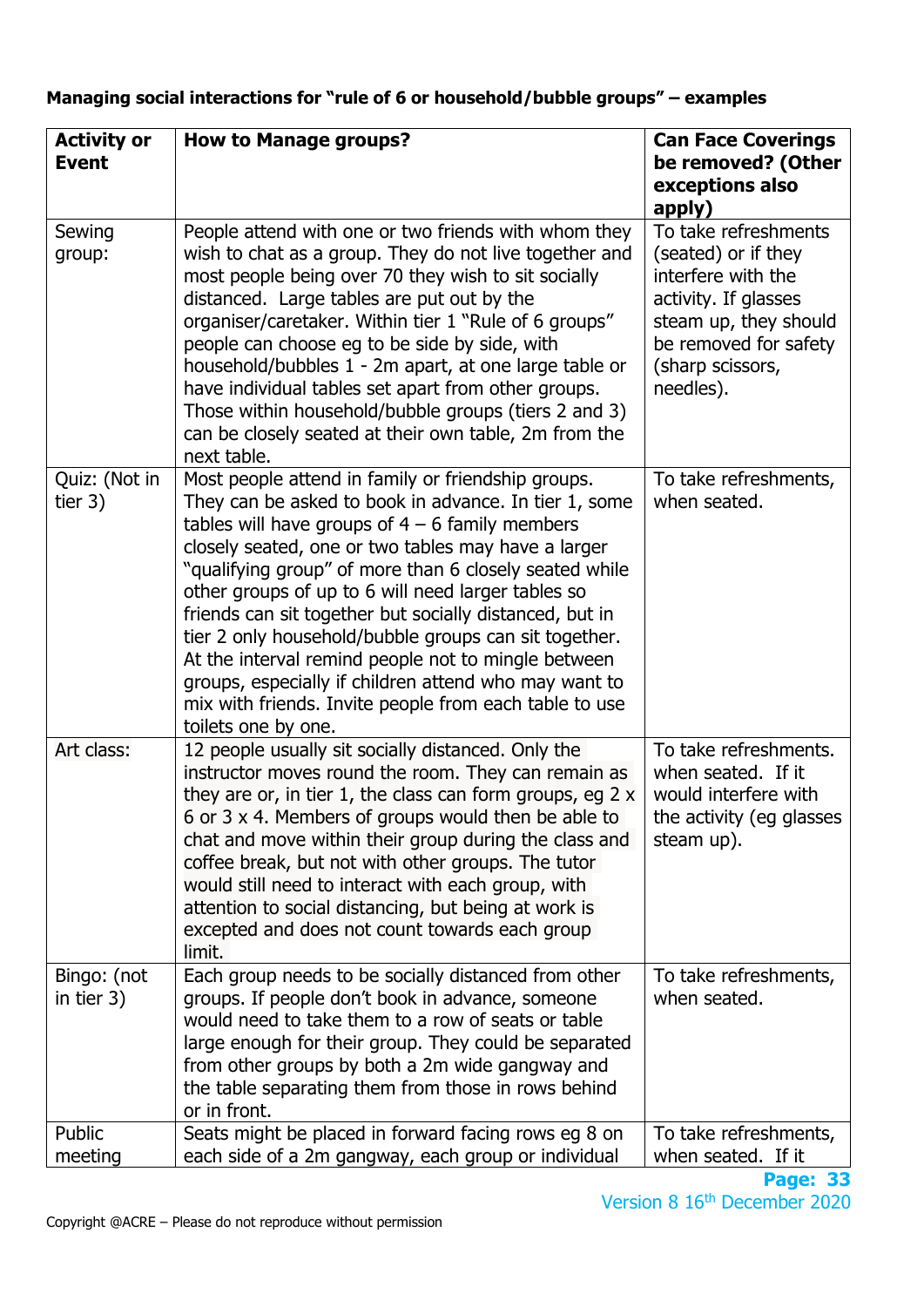|                 | separated from the next group or individual by empty                                                              | would interfere with     |
|-----------------|-------------------------------------------------------------------------------------------------------------------|--------------------------|
|                 | seats in the row or sitting in a different row. Someone                                                           | the activity eg by a     |
|                 | should be available to help seat people so as to                                                                  | speaker. A PA            |
|                 | achieve social distancing.                                                                                        | preferable if available. |
| Film show       | Barns Green Village Hall, Sussex, held 2 shows, with                                                              | Once seated during a     |
| (not in tier 3) | advance bookings. Limiting group sizes to                                                                         | film show face           |
|                 | households/bubbles of 4, empty seats between, gave                                                                | coverings can be         |
|                 | a capacity of 46. They can continue this way or, if the                                                           | removed to eat and       |
|                 | county moves to tier 1, raise the group limit to 6. The                                                           | drink, and replaced      |
|                 | seats are the refreshment area, people bring their                                                                | before leaving.          |
|                 | own.                                                                                                              |                          |
| Wedding         | Up to 15 people can attend a seated reception. The                                                                | Not required by the      |
| reception       | hirer should be asked how the tables should be set out                                                            | bride and groom.         |
| (not in tier 3) | so that household groups, especially those with                                                                   | Guests may remove        |
|                 |                                                                                                                   |                          |
|                 |                                                                                                                   | them once seated for     |
|                 | vulnerable people, socially distance from others.                                                                 | the meal.                |
| Coffee          |                                                                                                                   | To take refreshments,    |
| morning         | People attend to socialise with others but arrive singly<br>or in pairs. In tier 1 the organisers may allocate or | when seated.             |
|                 |                                                                                                                   |                          |
| (not in tier 3) | allow them to join a table of up to 6, socially                                                                   |                          |
|                 | distanced, but in tier 2 they must sit 2m from others.<br>Organisers should explain they must not mingle or       |                          |
|                 |                                                                                                                   |                          |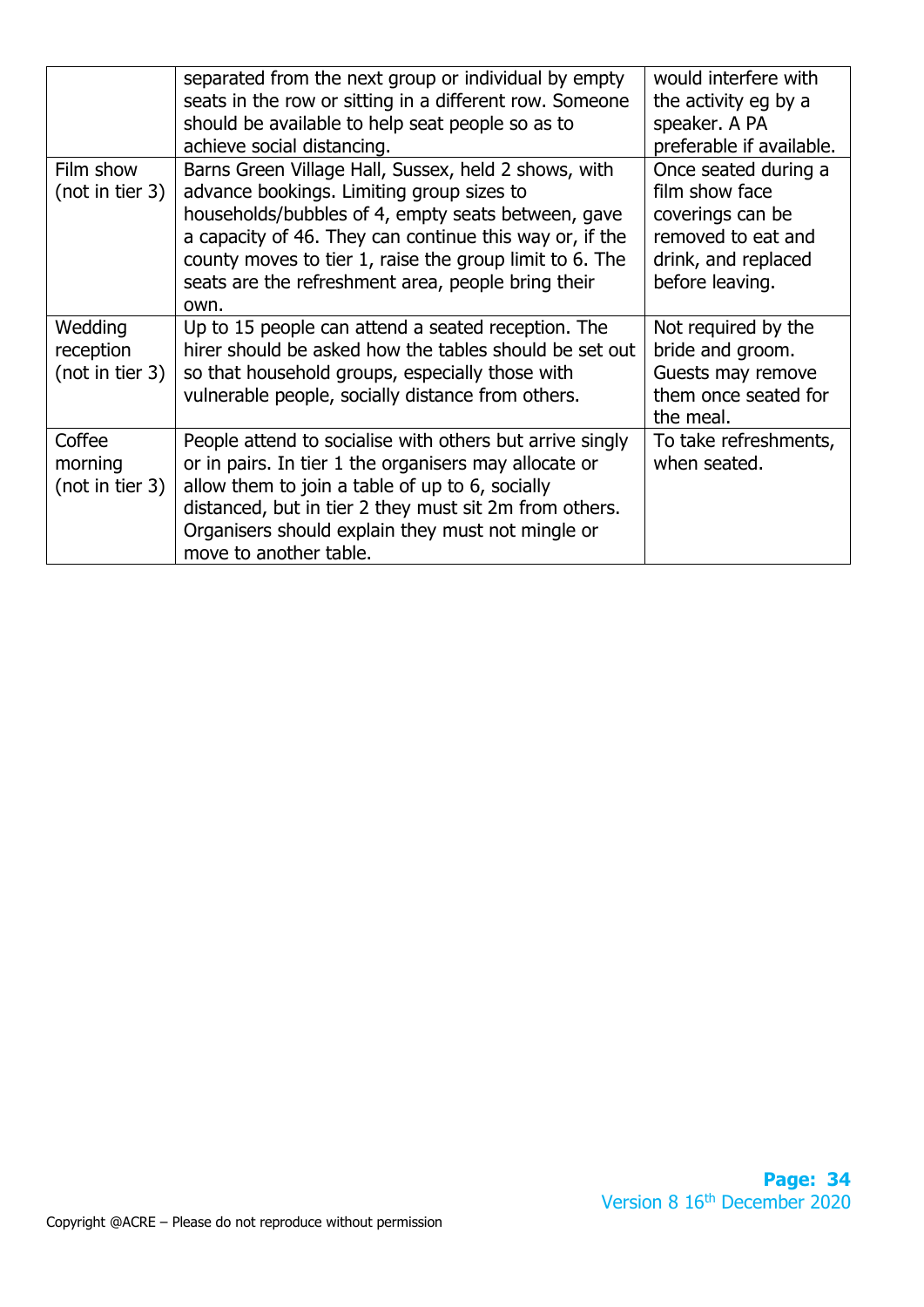# **Sample Special Conditions of Hire during COVID-19**

# **Note: These conditions are supplemental to, not a replacement for, the hall's ordinary conditions of hire.**

# **SC1:**

You, the hirer, will be responsible for ensuring those attending your activity or event comply with the COVID-19 Secure Guidelines while entering and occupying the hall, as shown on the attached poster which is also displayed at the hall entrance, in particular using the hand sanitiser supplied when entering the hall and after using tissues.

# **SC2**:

You undertake to comply with the actions identified in the hall's risk assessment, of which you will be provided with a copy.

# **SC3:**

You will be responsible for cleaning door handles, light switches, window catches, equipment, toilet handles and seats, wash basins and all surfaces likely to be used during your period of hire **before** other members of your group or organisation arrive and to keep the premises clean through regular cleaning of surfaces during your hire, paying particular attention to wash hand basins and kitchen sinks (if used), using either the products supplied (which will be in a clearly accessible location) or your own ordinary domestic products. You will be required to clean again on leaving.

Please take care cleaning electrical equipment. Use cloths - do not spray!

# **SC4:**

You will make sure that everyone likely to attend your activity or event understands that they **MUST NOT DO SO** if they or anyone in their household has had COVID-19 symptoms in the last 48 hours, and that if they develop symptoms within 10 days of visiting the premises they **MUST** use the Test and Trace system to alert others with whom they have been in contact. They must seek a COVID-19 antigen test

# **SC5:**

You will keep the premises well ventilated throughout your hire, with windows and doors (except fire doors) open as far as convenient. You will be responsible for ensuring they are all securely closed on leaving.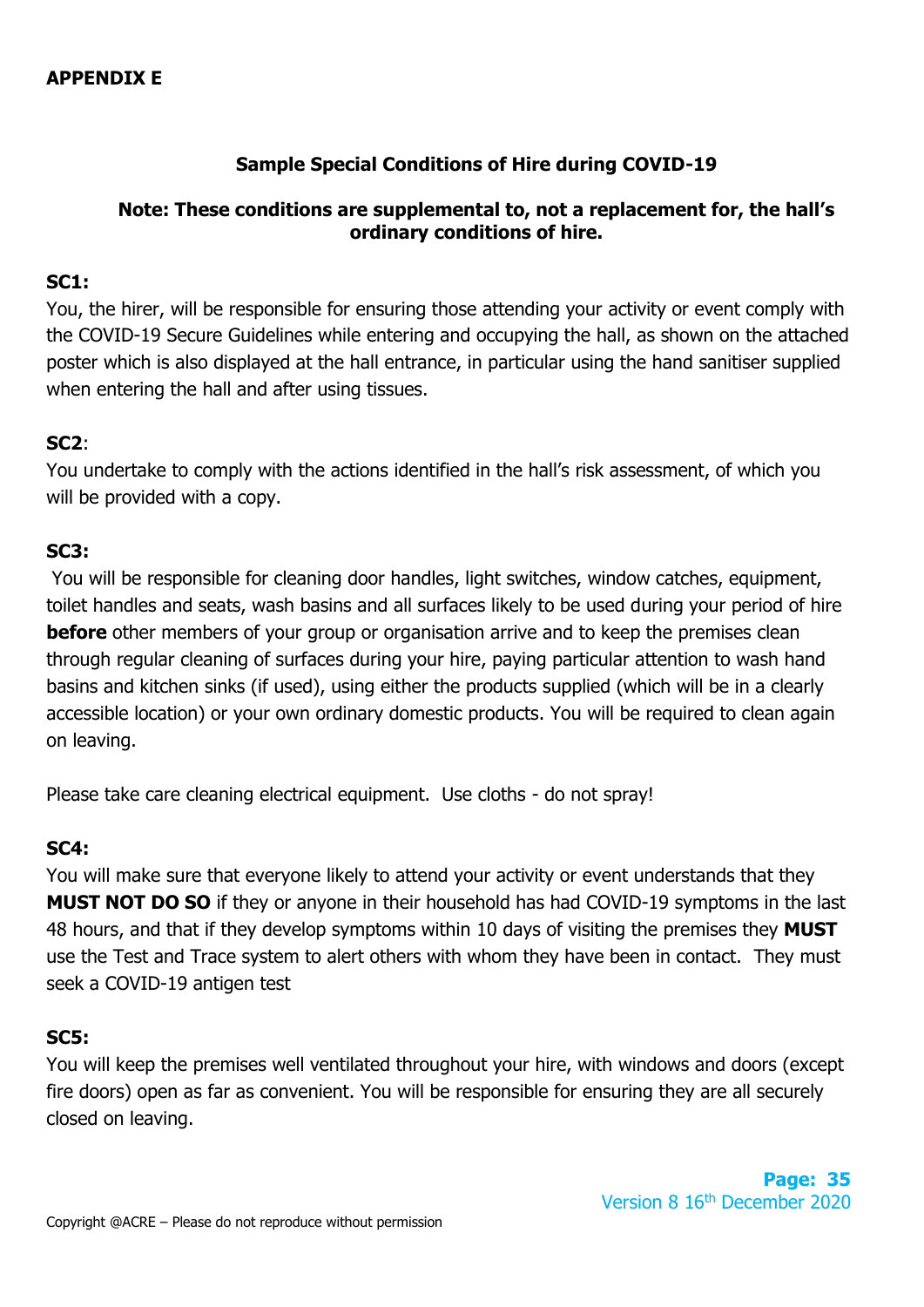# **SC6**:

You will ensure that no more than [30] people attend your activity/event in the Main Hall and (15) in the Small Hall, in order that social distancing can be maintained. You will ensure that people attending do so in groups of no more than 6 (unless they are a "qualifying group") and that such groups do not mingle. You will ensure social distancing of 2m between individuals or groups is maintained by everyone attending as far as possible, including while waiting to enter the premises, that they observe the one-way system within the premises, and as far as possible observe social distancing of 1m plus mitigation measures when using more confined areas (e.g. moving and stowing equipment, accessing toilets) which should be kept as brief as possible. You will make sure that no more than [one] persons use each suite of toilets at one time.

# **SC7**:

You will take particular care to ensure that social distancing is maintained for any persons aged 70 or over or likely to be clinically more vulnerable to COVID-19, including for example keeping a 2m distance around them when going in and out of rooms and ensuring they can access the toilets, kitchen or other confined areas without others being present. For some people, passing another person in a confined space is less risky, but for older people that should be avoided.

# **SC8**:

You will position furniture or the arrangement of the room as far as possible to facilitate social distancing of 2m between individual people or groups of six or less people or 1m with mitigation measures such as: seating side by side, with at least one empty chair between each person or household group, rather than face-to-face, face coverings and good ventilation. If tables are being used, you will place them so as to maintain social distancing across the table between people from different household groups who are face-to-face e.g. using a wide U-shape.

# **SC9:**

You MUST keep a record of the date and time the activity started and the name and contact telephone number or email of all those who attend your event (or a member of any group of up to 6 people who attend together). This can be done either by operating an advance booking system which collects these details, or by asking everyone who attends to use the NHS QR poster at the hall entrance to register their attendance and by keeping a record of any who do not register using their smartphone app and the hall's NHS QR poster or your own NHS QR poster.

# **SC10**:

You will be responsible for the disposal of all rubbish created during your hire, including tissues and cleaning cloths, in the rubbish bins provided by the main entrance before you leave the hall. All other rubbish should be taken away with you when you leave the hall.

# **SC11**: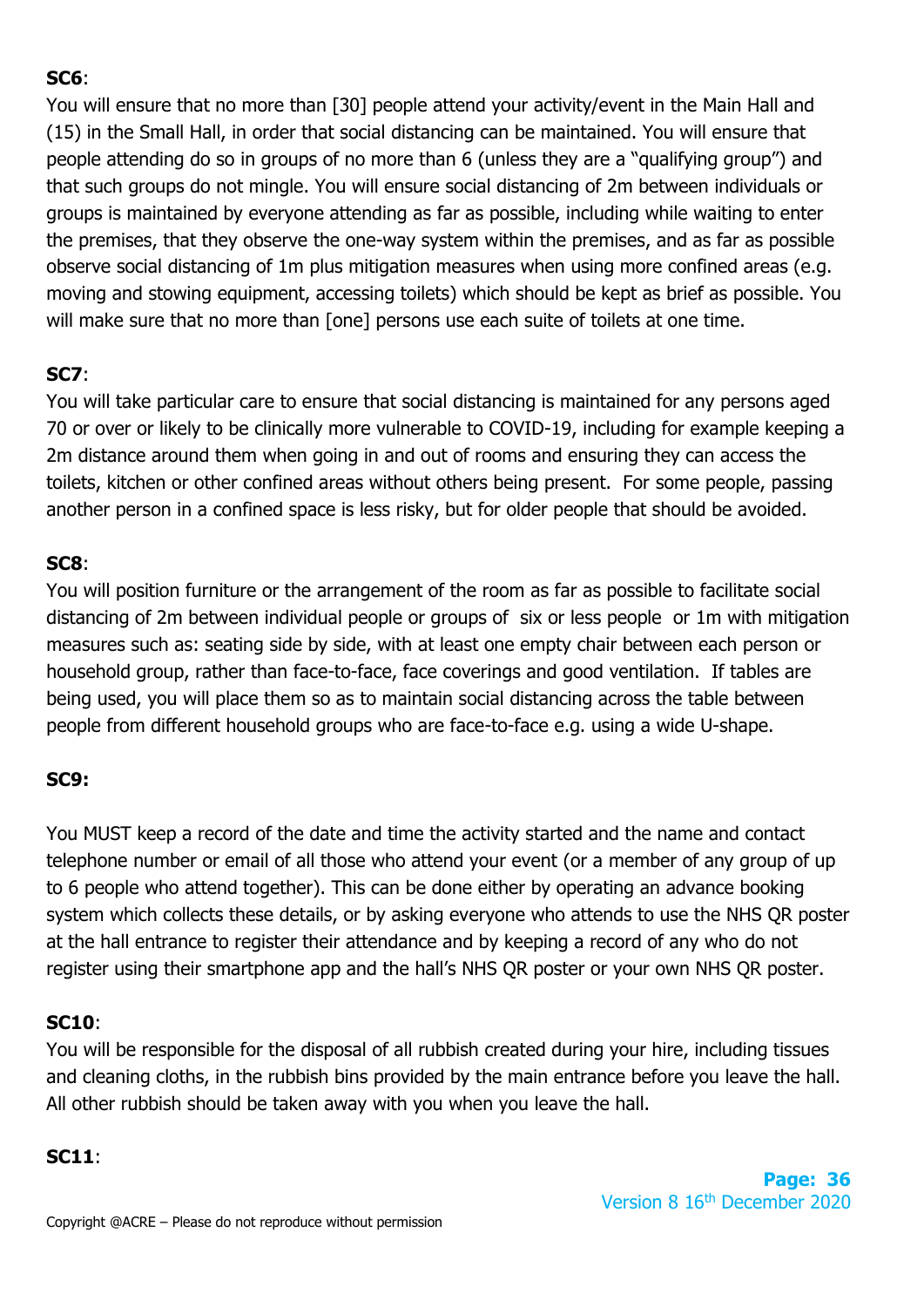Users are encouraged to bring their own drinks and food. If food or drink is being served (as distinct to being made on a DIY basis) it must be served only at tables or as a takeaway service. Provision of food or drink MUST cease before 10pm (i.e. be cleared away by then). If food and drink is served at tables you MUST ensure there is no mingling between groups at different tables, which must be seated in accordance with SC6.

# **SC12:**

We will have the right to close the hall if there are safety concerns relating to COVID-19, for example, if someone who has attended the hall develops symptoms and thorough cleansing is required or if it is reported that the Special Hiring Conditions above are not being complied with, whether by you or by other hirers, or in the event that public buildings are asked or required to close again. If this is necessary, we will do our best to inform you promptly and you will not be charged for this hire.

# **SC13**:

In the event of someone becoming unwell with suspected Covid-19 symptoms while at the hall you should remove them to the designated safe area which is [Committee Room]. Provide tissues and a bin or plastic bag, and a bowl of warm soapy water for handwashing. Ask others in your group to provide contact details if you do not have them and then leave the premises, observing the usual hand sanitising and social distancing precautions, and advise them to launder their clothes when they arrive home. Inform the hall cleaner on [insert contact no: [].

**SC14:** For events with more than 30 people (when allowed) you will take additional steps to ensure the safety of the public in relation to COVID-19 and prevent large gatherings or mass events from taking place, for example by operating a booking system or providing attendants or stewards who will ask people to seat themselves furthest from the entrance on arrival, to exit closest to the exits first and invite people to use toilets in the interval row by row.

**SC15:** In order to avoid risk of aerosol or droplet transmission you must take steps to avoid people needing to unduly raise their voices to each other, e.g. refrain from playing music or broadcasts at a volume which makes normal conversation difficult.

# **SC16:**

Other special points as appropriate.

E.g. Where a sports, exercise or performing arts activity takes place:

[You will organise your activity in accordance with guidance issued by the relevant governing body for your sport or activity]

E.g. Where a group uses their own equipment:

[You will ask those attending to bring their own equipment and not share it with other members] or [You will avoid using equipment, which is difficult to clean, as far as possible. You will ensure that any equipment you provide is cleaned before use and before being stored in the hall].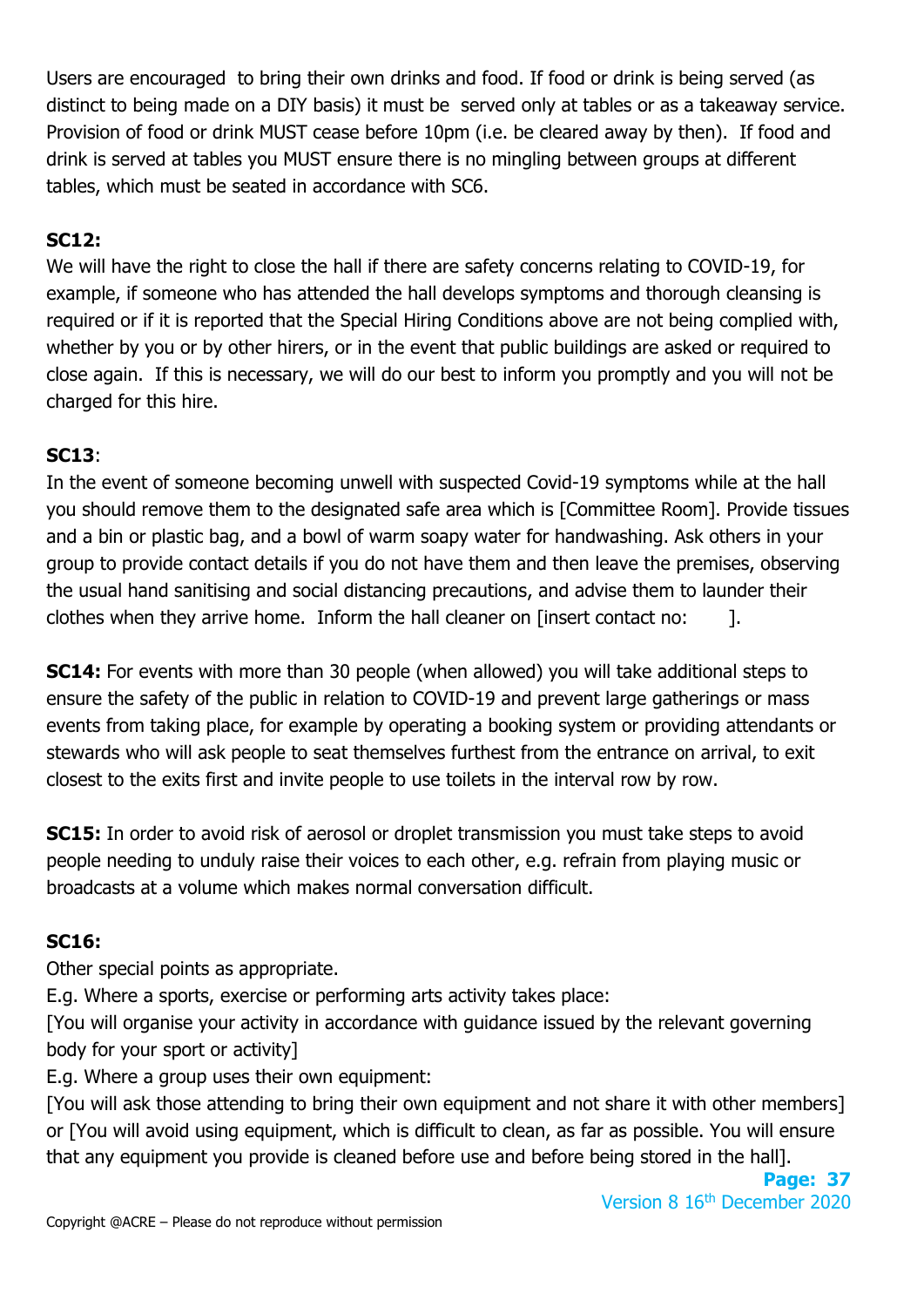# **SC 17:**

You will encourage all those attending your activity to wear a face covering unless an exemption or other government guidance applies to the activity. A face covering is not required when people are eating or drinking but they should be seated.

#### **SC 18:**

Closing: Provision of food and drink MUST cease by 10pm. Any bar, dinner or similar activity MUST close by 10pm.

**30 September 2020**

# **Appendices' F & G are available as separate documents**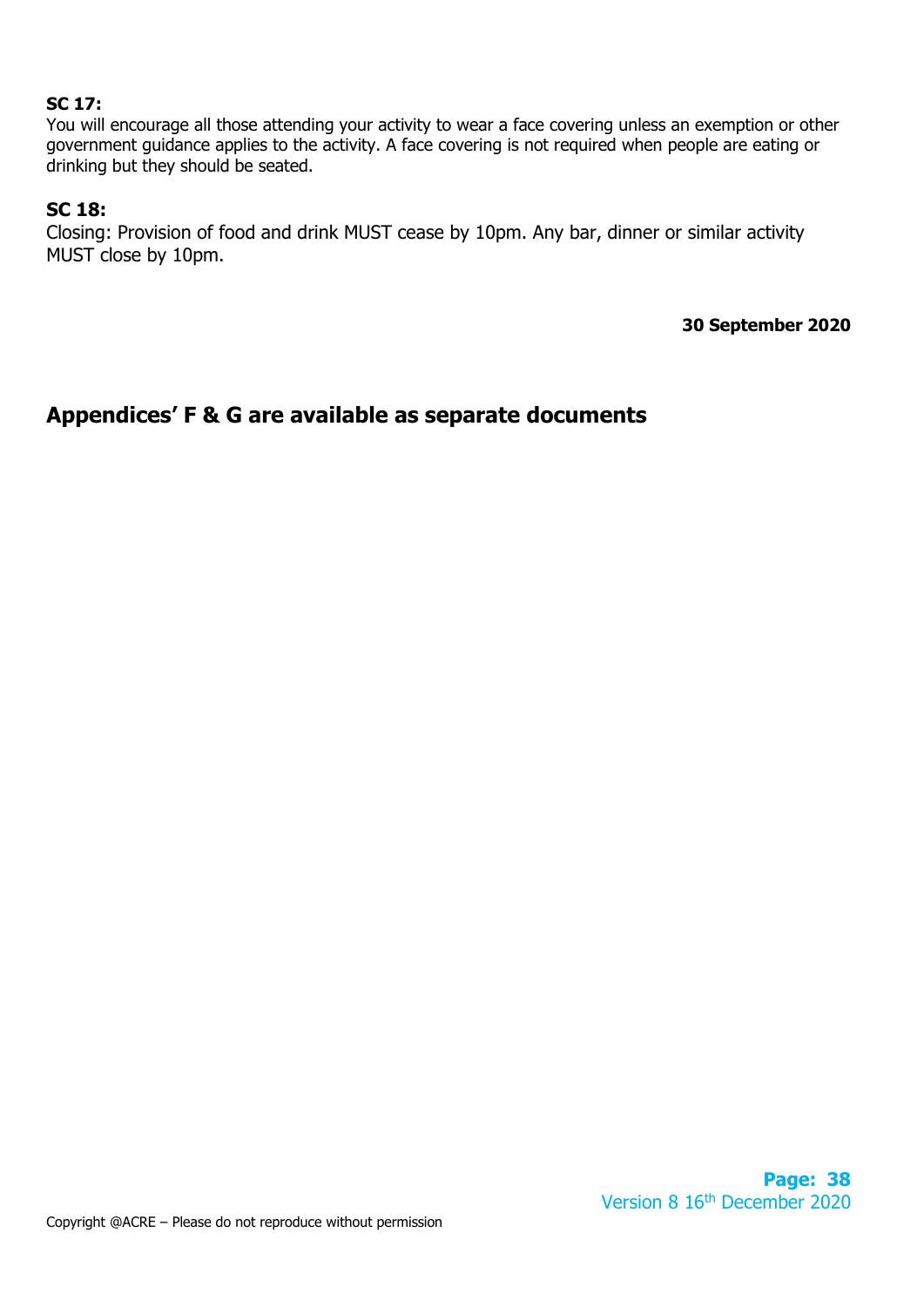# **Appendix H**

# **Covid-19 First Aid Box**

# **Contents list kindly provided by Ashenground Community Centre, Sussex**

- Face mask (covering) & pair of plastic gloves  $x 2$  each set in a plastic bag (for responder and patient)
- Plastic face shield for the responder
- Pocket pack of tissues
- Hand soap in pump dispenser
- Small hand sanitiser gel
- Disposable apron e.g. plastic sleeveless or cheap overalls
- Small packet anti-bacterial wipes
- Rubbish bags x 2 (so disposables can be double-bagged). The outer one marked e.g. "Covid waste".
- Washing up bowl for handwashing

A plastic chair has been placed in the isolation space with a notice above.

Laminated instructions for how to respond are attached to the box and a laminated copy of this sheet is in the box.

All hall users are made aware of this box when they first use the facilities.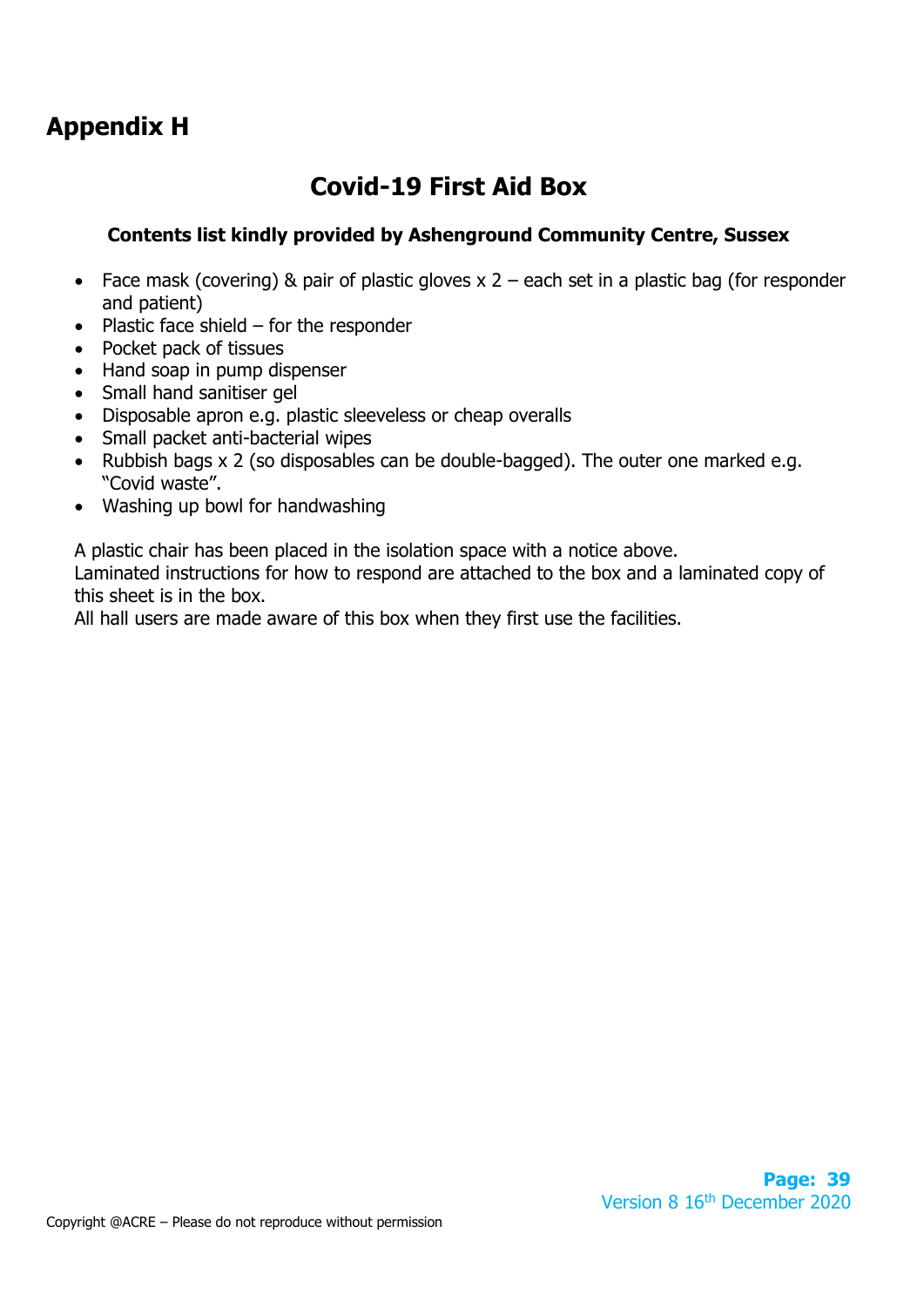# **Appendix I**

# **Help Keep this Playground and Play Equipment COVID-19 Secure**

**This Playground is not supervised, and equipment is not regularly cleaned.**

- **Do not use this equipment if you are unwell.**
- **Social distancing of 2m MUST always be maintained (or 1m with risk mitigation where 2m is not possible).**
- **Only one child is allowed on each piece of equipment at a time.**
- **No eating or drinking in the playground.**
- **Parents/Carers: You will need to clean the equipment before your child uses it. Use hand sanitiser or wipes to clean your children's hands before and after use.**
- **Do not touch your face. Remember to cough or sneeze into a tissue. Take tissues home or put them into the bins provided (use an arm if a tissue is not available).**
- **Children's clothes should be washed when they get home.**
- **Families with clinically vulnerable members: Do NOT use the equipment without first cleaning it.**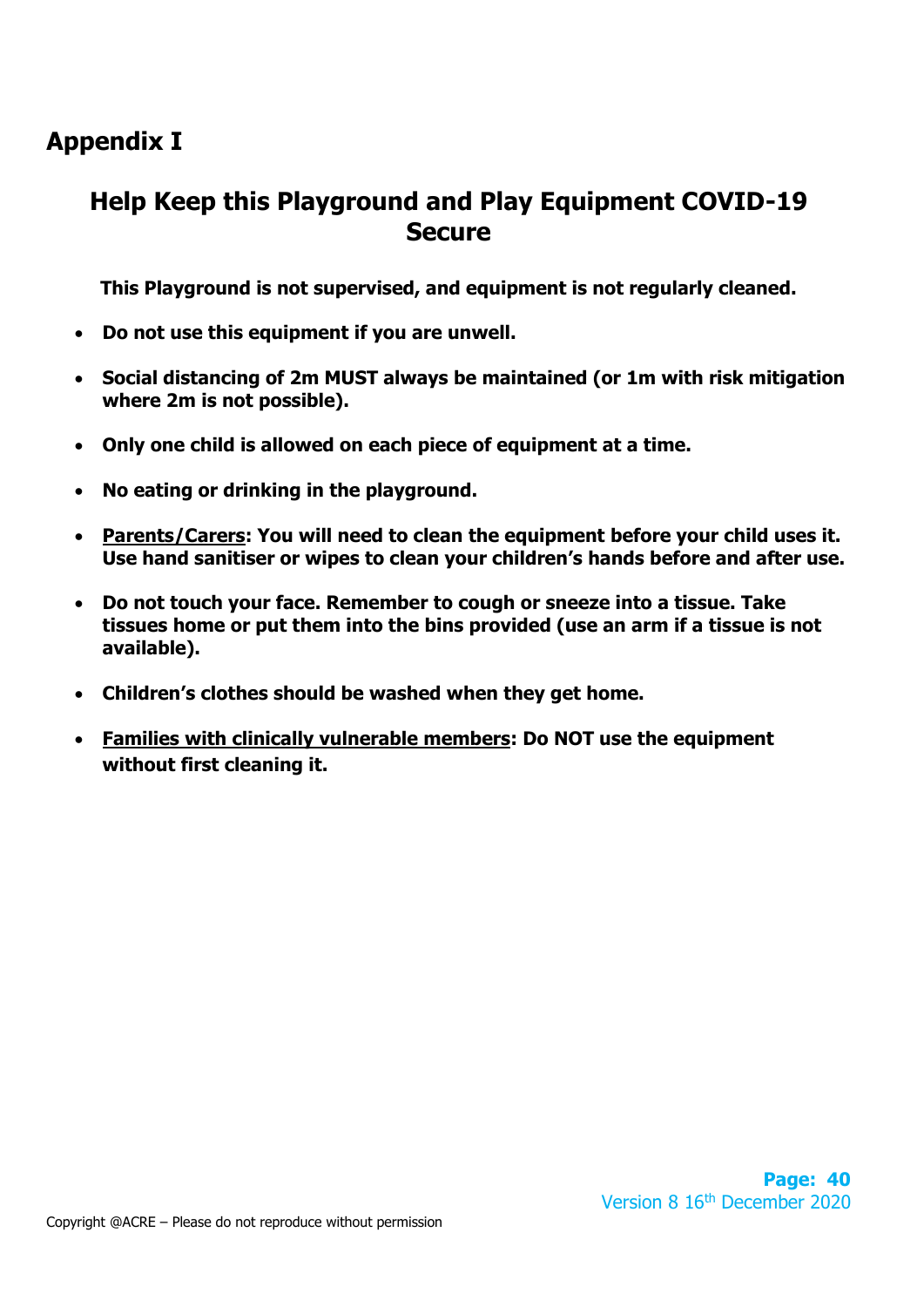## **Appendix J Performances in Village and Community Halls**

This Appendix contains key points from the Government guidance as they relate to performance activities in village and community halls. The important 5 points of the COVID-19 Secure guidelines set out in Section 2.1 of the ACRE Information Sheet should be in place and are not repeated here.

A village hall which has undertaken a COVID-19 risk assessment and is following the steps identified to minimise transmission should satisfy most points in the Government guidance for performance, the full text of which is contained here:

[https://www.gov.uk/guidance/working-safely-during-coronavirus-covid-19/performing-arts.](https://www.gov.uk/guidance/working-safely-during-coronavirus-covid-19/performing-arts)

**In tiers 1 and 2 rehearsals and performances to socially distanced audiences are permitted up to 50% capacity. Dancing classes are permitted,** following guidance for providers of [grassroots](https://www.gov.uk/guidance/working-safely-during-coronavirus-covid-19/providers-of-grassroots-sport-and-gym-leisure-facilities) sport and [gym/leisure](https://www.gov.uk/guidance/working-safely-during-coronavirus-covid-19/providers-of-grassroots-sport-and-gym-leisure-facilities) facilities. In tier 3 training, rehearsals and performances without an audience for broadbast or recording only are permitted. Outdoor performances can continue to take place.

Both professionals and non-professionals can now engage in singing and playing wind and brass instruments in line with the performing arts guidance. For amateur rehearsals and performance, the section on the performing arts guidance for non-professionals should be studied. Particular note should be taken of the guidance on safe singing: recent paper on [principles](https://www.gov.uk/government/publications/covid-19-suggested-principles-of-safer-singing) for safer singing.

# **Who Might be at risk?**

In the context of a village hall this could be somebody taking part in a performance, a related activity or an audience member, a visiting professional e.g. in a touring company.

If clinically vulnerable or higher risk individuals would normally take part or attend, consider whether they can do so from home, e.g. in rehearsals or by recording performances.

Alternatively, they might be given the safest roles or seating which enable them to maintain social distancing (preferably 2m, or 1m with robust risk mitigation). If they cannot maintain social distancing this may not involve an acceptable level of risk.

# **Key Points**

- 1. **Risk assessment**: Bear in mind that the Government guidance on performance says: "Risk assessment is not about creating huge amounts of paperwork, but rather about identifying sensible measures to control the risks in your workplace."
- 2. **Singing** There should be no **group singing by worshipers**. Places of worship should take account of the Performing Arts guidance. Otherwise singing is allowed subject to risk assessment and mitigation measures.
- 3. **Communicate with those using the hall or outdoor areas for performance activities** to ensure the COVID-19 secure guidelines are met. Providing a copy of the hall's own COVID-19 risk assessment showing the measures you are adopting (e.g. your cleaning, entrance/exit, "pinch point" control arrangements) should help them work out what additional measures they need to take, if any.
- 4. **Communication to the public:** Provide clear guidance on social distancing and hygiene to visitors before arrival, for example by email when purchasing tickets, and on marketing and websites.
- 5. **Food, drink and retail purchases:** Consider allowing guests to pre-order and collect refreshments at designated points to reduce queues and pinch points or adopting seat service at intervals. Consider providing programmes in digital format. Bars may be open to ticket holders only for one hour in total,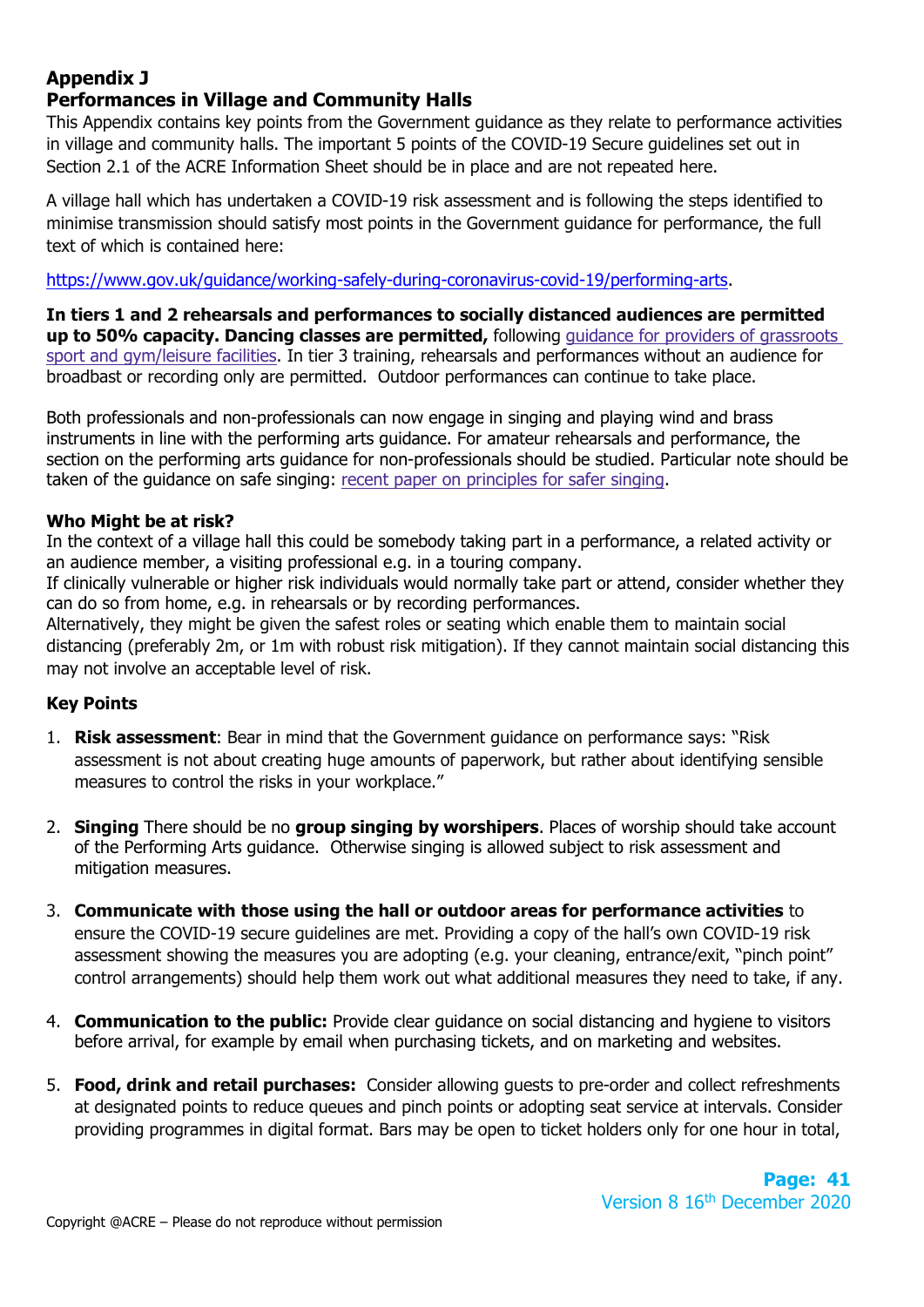which can be split before the performance and during an interval. See also the [guidance](https://www.gov.uk/guidance/working-safely-during-coronavirus-covid-19/restaurants-offering-takeaway-or-delivery) for [restaurants](https://www.gov.uk/guidance/working-safely-during-coronavirus-covid-19/restaurants-offering-takeaway-or-delivery) and bars.

- 6. **Noise**: When the public are attending performances, organisers should ensure that steps are taken to avoid audiences needing to unduly raise their voices to each other. This includes avoiding playing music or broadcasts at a volume that makes normal conversation difficult, e.g. during performance intervals. This is to avoid increased risk of transmission from aerosol and droplet transmission.
- 7. **Cleaning:** Performances should be scheduled to allow sufficient time to undertake cleaning before the next audience arrives.
- 8. **Where performances or events are likely to have more than 30 people**, the organisers need to take additional steps to ensure the safety of the public and prevent large gatherings or mass events from taking place. The Government guidance for performing arts should be consulted to ensure appropriate measures are put in place. Note that gatherings of more than 6 people outdoors are currently only permitted where organised by businesses, charities, public bodies, or political groups.
- 9. **Those organising performance activities** need to ensure social distancing can be maintained by working out the maximum capacity that is appropriate. It may differ if the activity is static, such as a band rehearsal, or requires movement, such as a ballet class. They may need to consider whether a stage is big enough to rehearse, pay attention to ventilation and sufficient circulation space e.g. between any teachers and classes.
- 10. **A booking system will be needed to manage attendances or ticket sales**, preferably online or by phone. The National Rural Touring Forum (NRTF) has suggested halls might try using <https://www.izettle.com/gb> or [https://sumup.co.uk/.](https://sumup.co.uk/)
- 11. **Areas may need to be marked out temporarily** to help people achieve social distancing.
- **12. Attendants and Toilets:** Sufficient attendants will be required to manage queues, seating, toilets etc. A longer interval is likely to be required and an attendant present to invite people to use them row by row, to manage numbers.
- 13. **Space outside for queuing** needs to be available, and safe. People may need protection from traffic by routing them behind physical structures such as bollards or putting up barriers. It may be necessary to liaise with neighbours or local authorities.
- 14. **The needs of disabled individuals and those who are frail or have sensory disabilities** need to be considered at entrances, exits, in queue management and seating arrangements. Arrangements need to be communicated effectively.
- 15. **Where social distancing guidelines cannot be followed** in full, all appropriate mitigating actions should be taken to reduce the risk of transmission between people. It may be impractical where one professional works with groups e.g. in a dancing class, costume-fitting, make-up, intimate/fighting scenes. Mitigation measures include, for example:
	- increasing the frequency of hand washing and surface cleaning,
	- keeping the activity time as short as possible,
	- using back-to-back or side-to-side seating or working (rather than face-to-face),
	- using screens or barriers.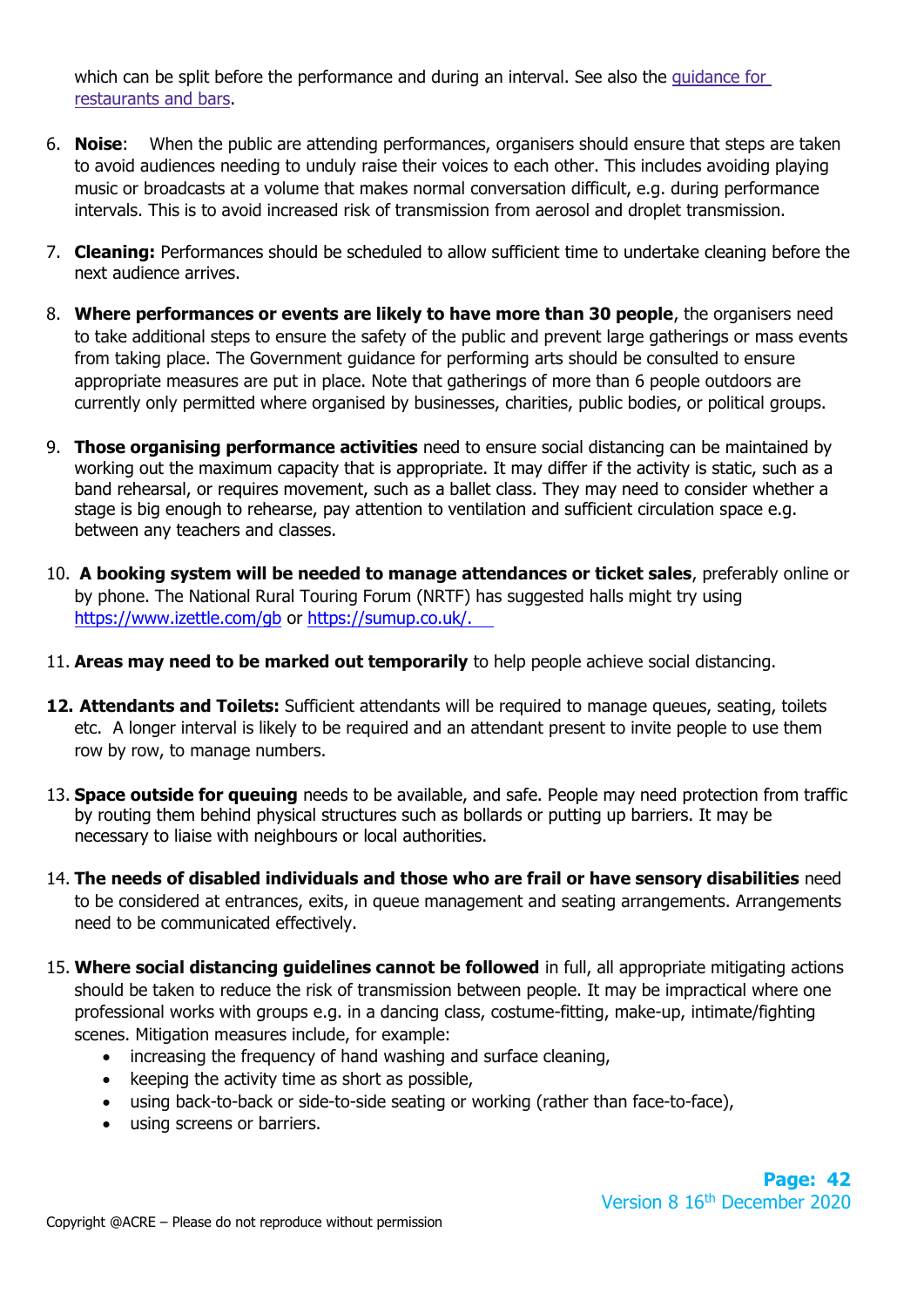• reducing the number of people each person has contact with by using 'fixed teams or partnering' (so each person works with only a few others),. These teams should not mingle with each other in a non-socially distanced manner.

## **Managing Seating:**

Seating needs to be provided in a way which ensures social distancing can be maintained between individuals or groups, which should be no more than 6 unless they are a "qualifying group" (see Appendix D for explanation of a qualifying group). Village halls, with removable seating, are at an advantage over theatres with fixed seating. Consider measures such as:

- Space rows further apart than usual, providing 2m spaces (or 1m plus mitigation) between seating for groups, providing one or two empty (marked) seats between household groups.
- Providing allocated seating and managing seating plans through ticketing systems to ensure social distancing is maintained.
- Provide attendants to help with social distancing e.g. to ask people to occupy seats from the furthest point first and evacuate from the point closest to the exit first.
- Encourage people not to bring bags and coats where possible to reduce clutter at seats.
- Remind those accompanied by children that they are responsible for supervising them at all times and should follow social distancing guidelines, not mingle with friends in other groups.

## **Handling props, musical instruments, technical equipment etc**

To avoid transmission through contact:

- 1. Instruments and other personal kit should be kept clean by the owner, and not shared with others. Name labels on equipment will help identify an owner or designated user. People should avoid sharing scripts, scores and personal items such as phones, charges, pens etc. A drop off and pick up point should be created rather than passing equipment such as props and microphones hand to hand.
- 2. Any equipment which has to be shared should be regularly disinfected and always between users.
- 3. Waste and belongings should be removed at the end of a class, rehearsal or performance.
- 4. Use a consistent pairing system if people must work in close proximity, e.g. for handling heavy equipment.

## **Organisers of outdoor performances should also consider:**

Consulting the guidance on delivering outdoor events. Points here are only a summary.

- Managing groups who start to mingle with other groups or individuals, which is unlawful and, in doing so, may encourage others to cluster in a similar manner. Communication is key to this.
- Planning car parking to allow sufficient spacing for social distancing in case people need to visit their vehicles to collect chairs, coats, drinks etc. or gather around vehicles.
- Discouraging activities likely to encourage audience behaviours increasing transmission risk, such as clustering, communal dancing, singing and physical contact outside of groups.

Local authorities can provide advice on how to manage outdoor events. They will avoid issuing licenses for events that could lead to larger gatherings forming. If appropriate, the Government has powers under Schedule 22 of the Coronavirus Act 2020 to close venues hosting large gatherings or prohibit certain events (or types of event) from taking place.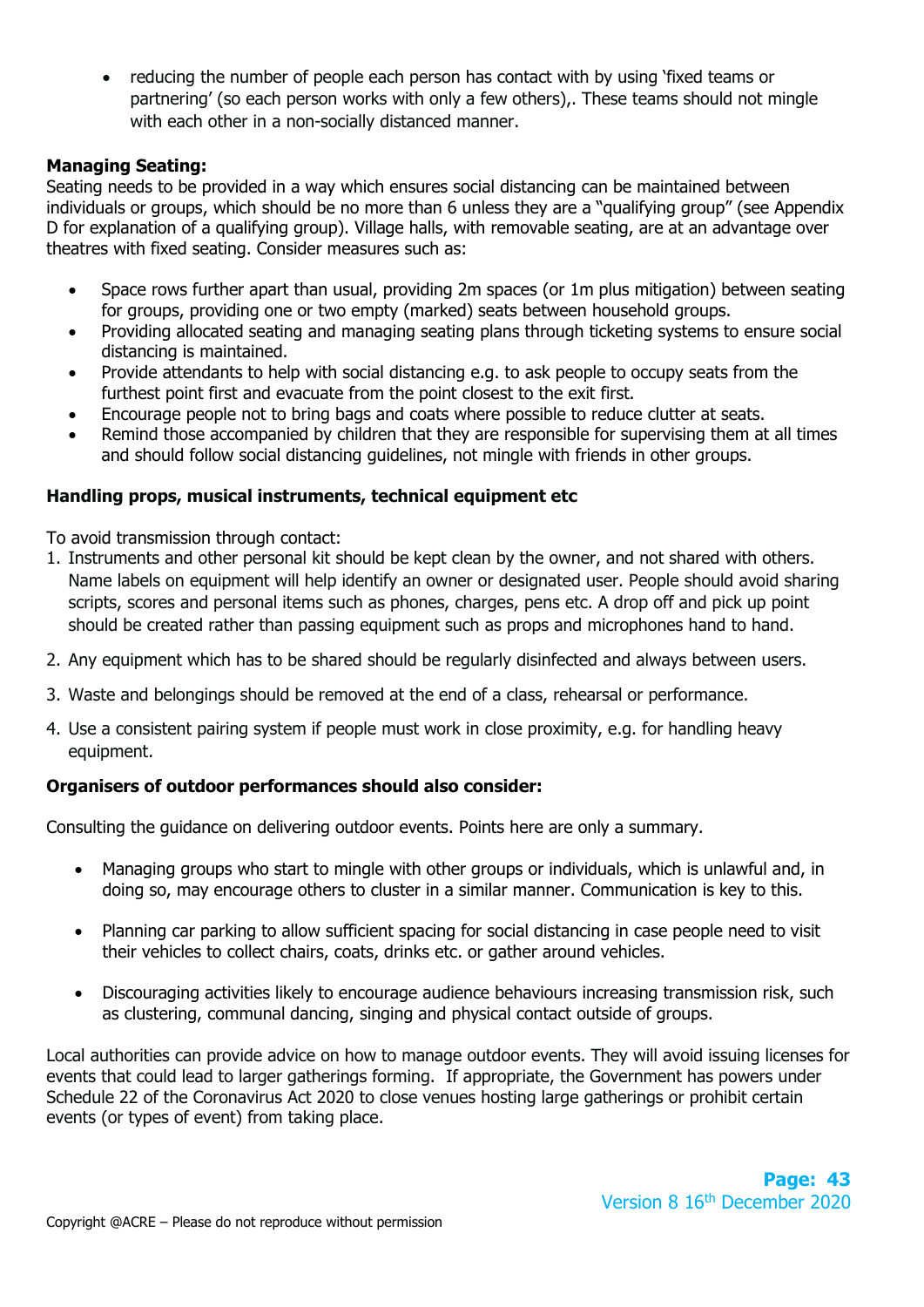# **Appendix K**

# **Indoor and outdoor exercise and sport**

This Appendix contains key points from Government guidance relating to sport and exercise in village and community halls and associated outdoor areas. The important 5 points of the COVID-19 secure guidelines set out in Section 2.1 of the ACRE Information Sheet should be in place and are not repeated here (social distancing, cleanliness, handwashing etc).

A village hall which has undertaken a COVID-19 risk assessment and is following the steps identified to minimise transmission should satisfy most points in the Government guidance for providers of grassroots sport and gym facilities, the full text of which is contained here: [https://www.gov.uk/guidance/working-safely-during-coronavirus-covid-19/providers-of-grassroots-sport-](https://www.gov.uk/guidance/working-safely-during-coronavirus-covid-19/providers-of-grassroots-sport-and-gym-leisure-facilities)

[and-gym-leisure-facilities](https://www.gov.uk/guidance/working-safely-during-coronavirus-covid-19/providers-of-grassroots-sport-and-gym-leisure-facilities)

**Organised** team sports can be played outdoors, including cricket, and outdoor sport and physical participation events held.

**Indoor** gyms, fitness and dance studios, indoor sports facilities are now able to open, which means that in tiers 1 and 2 activities which would be held there, such as yoga and Pilates, dance classes, badminton, table tennis, indoor bowls etc can be held in village and community halls. However, in tier 3 the effect of the restrictions on gatherings and social interactions is that Guidance has been issued that such activities should be restricted to elite sportsmen and sportswomen or one to one training (or a single household/bubble) with exceptions for people with disabilities, education, and supervised activities for under – 18s. At present even static classes (e.g. yoga, Pilates) are not encouraged in tier 3.

## **Key Points:**

- 1. **Social interaction before and after sport**: This should be extremely limited in line with the gathering limits for rule of 6 or household/bubble groups.
- 2. **Governing body guidance**: Sport and exercise should take place in accordance with guidance to deal with COVID-19 risks issued by the relevant governing body for the sport or activity. ACRE recommends village and community halls require hirers to comply with such guidance, rather than trying to adapt hiring conditions and policies for each specific activity.
- 3. **Changing facilities**: People should be encouraged to arrive ready changed and, where possible, travel home to change/shower. If needed, use of any changing rooms should be managed in a similar way as for toilets.
- 4. **Payments**: Cash transactions should be avoided online payments and booking used where possible to manage demand.
- 5. **Capacity figures and ventilation** may need attention by some hirers: Doors should be fixed open where possible for ventilation (except fire doors), use of outdoor space encouraged where possible. Capacity may be reduced below that already reached for social distancing where high intensity exercise activity takes place, activity is not static, equipment is involved, or an instructor needs to move between groups of socially distanced people. For high intensity exercise (e.g. Zumba) 100% fresh air is required, air should not be recirculated from one space to another, and the capacity of 100 sq. ft (9.29 sq. m) net indoor facility space available per person (including changing rooms, toilets, entrance etc) should be used (section 5 of the guidance).
- 6. **Dance and exercise:** Temporary floor markings are encouraged to define spacing per individual (e.g., chalk)
- 7. **Equipment:** People should avoid use of shared objects unless they can be cleaned between users, should bring their own equipment such as mats as far as possible and their own water bottles.
- 8. **Social distancing:** The usual social distancing requirements for the tier between individuals from different households apply. Where needed, the number of people each person has contact with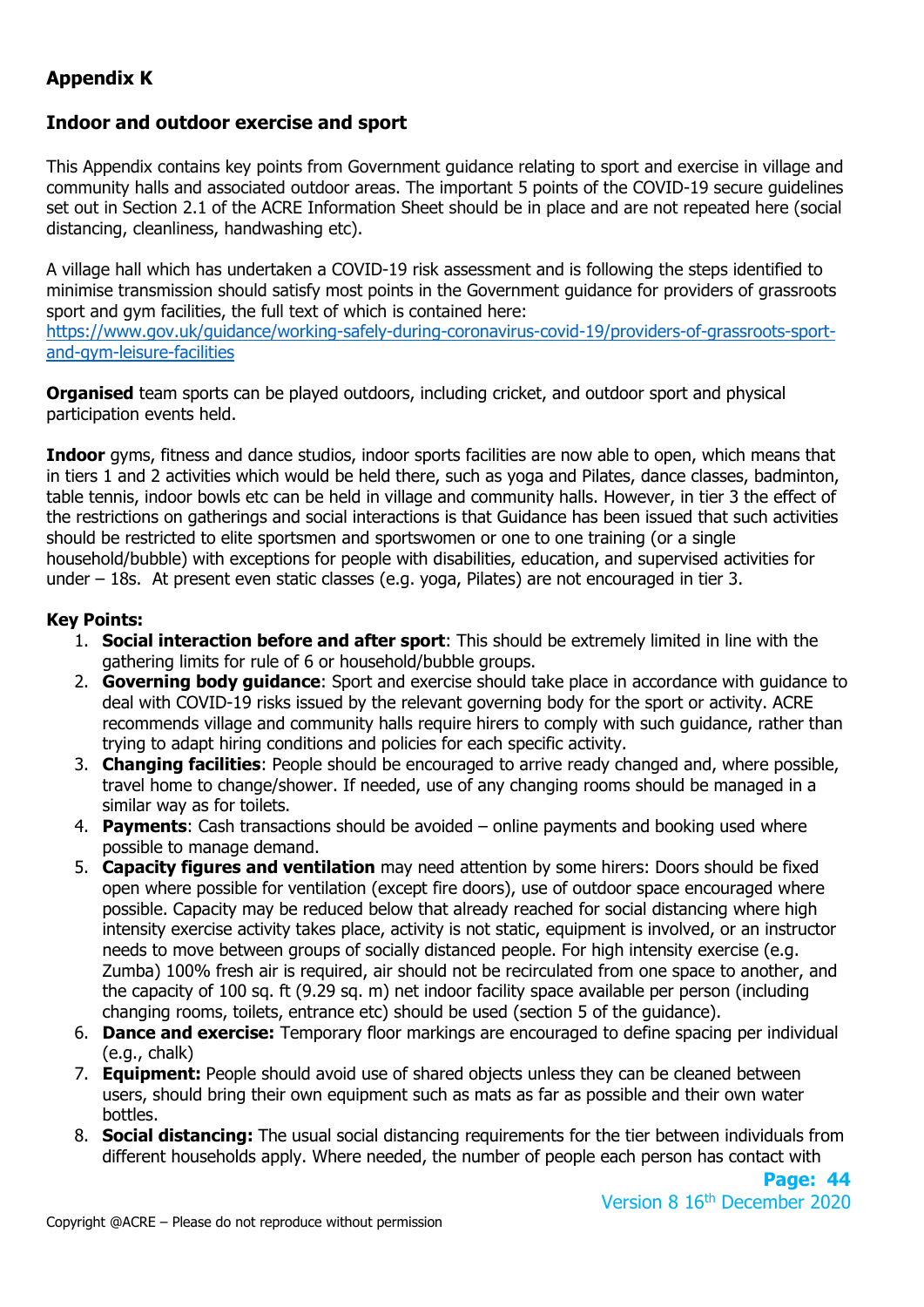should be reduced by using "fixed teams or partnering" or creating distinct groups which always work together.

- 9. **Parents and spectators**: Social distancing among spectators such as waiting children or parent chaperones will need to be managed if there is insufficient room in the hall, e.g. waiting in the entrance hall, car park, or car. Outdoors, spectators should be in groups of 6 or less (unless they are "qualifying groups" – see Appendix D"). In tier 3, spectators are not permitted.
- 10. **Instructors running classes or clubs in several venues:** The instructor needs to take particular care to avoid risk of transmission from one class or venue to another. Halls should check the steps they are taking to avoid transmission and how many facilities they are operating in.
- 11. **Amateur sports clubs**: A phased approach to return is recommended in consultation with volunteers, supported by training for volunteers around compliance with COVID-19 Secure guidelines and according to guidance from the governing body. When running activities for children the guidance for out-of-school-settings should also be used:

[https://www.gov.uk/government/publications/protective-measures-for-holiday-or-after-school-clubs-and](https://www.gov.uk/government/publications/protective-measures-for-holiday-or-after-school-clubs-and-other-out-of-school-settings-for-children-during-the-coronavirus-covid-19-outbreak/)[other-out-of-school-settings-for-children-during-the-coronavirus-covid-19-outbreak/](https://www.gov.uk/government/publications/protective-measures-for-holiday-or-after-school-clubs-and-other-out-of-school-settings-for-children-during-the-coronavirus-covid-19-outbreak/) 

## **Outdoor sports facilities**

The relevant guidance for outdoor sports is:

[https://www.gov.uk/government/publications/coronavirus-covid-19-guidance-on-phased-return-of-sport](https://www.gov.uk/government/publications/coronavirus-covid-19-guidance-on-phased-return-of-sport-and-recreation/guidance-for-providers-of-outdoor-facilities-on-the-phased-return-of-sport-and-recreation)[and-recreation/guidance-for-providers-of-outdoor-facilities-on-the-phased-return-of-sport-and-recreation.](https://www.gov.uk/government/publications/coronavirus-covid-19-guidance-on-phased-return-of-sport-and-recreation/guidance-for-providers-of-outdoor-facilities-on-the-phased-return-of-sport-and-recreation)

Businesses, charities, philanthropic and benevolent organisations, public bodies, political organisations and venues following COVID-19 Secure guidelines can host larger groups in outdoor spaces, provided they take reasonable steps to mitigate the risk of transmission, in line with COVID-19 Secure guidance and including completion of a risk assessment. Any other gathering in an outdoor space must not be any larger than 6 people, aside from the exception for organised sport and exercise classes.

**FAQs:** Sport England have posted answers to FAQs here: [https://www.sportengland.org/how-we-can-help/coronavirus/return-play/frequently-asked](https://www.sportengland.org/how-we-can-help/coronavirus/return-play/frequently-asked-questions-return-sport-and-activity)[questions-return-sport-and-activity.](https://www.sportengland.org/how-we-can-help/coronavirus/return-play/frequently-asked-questions-return-sport-and-activity)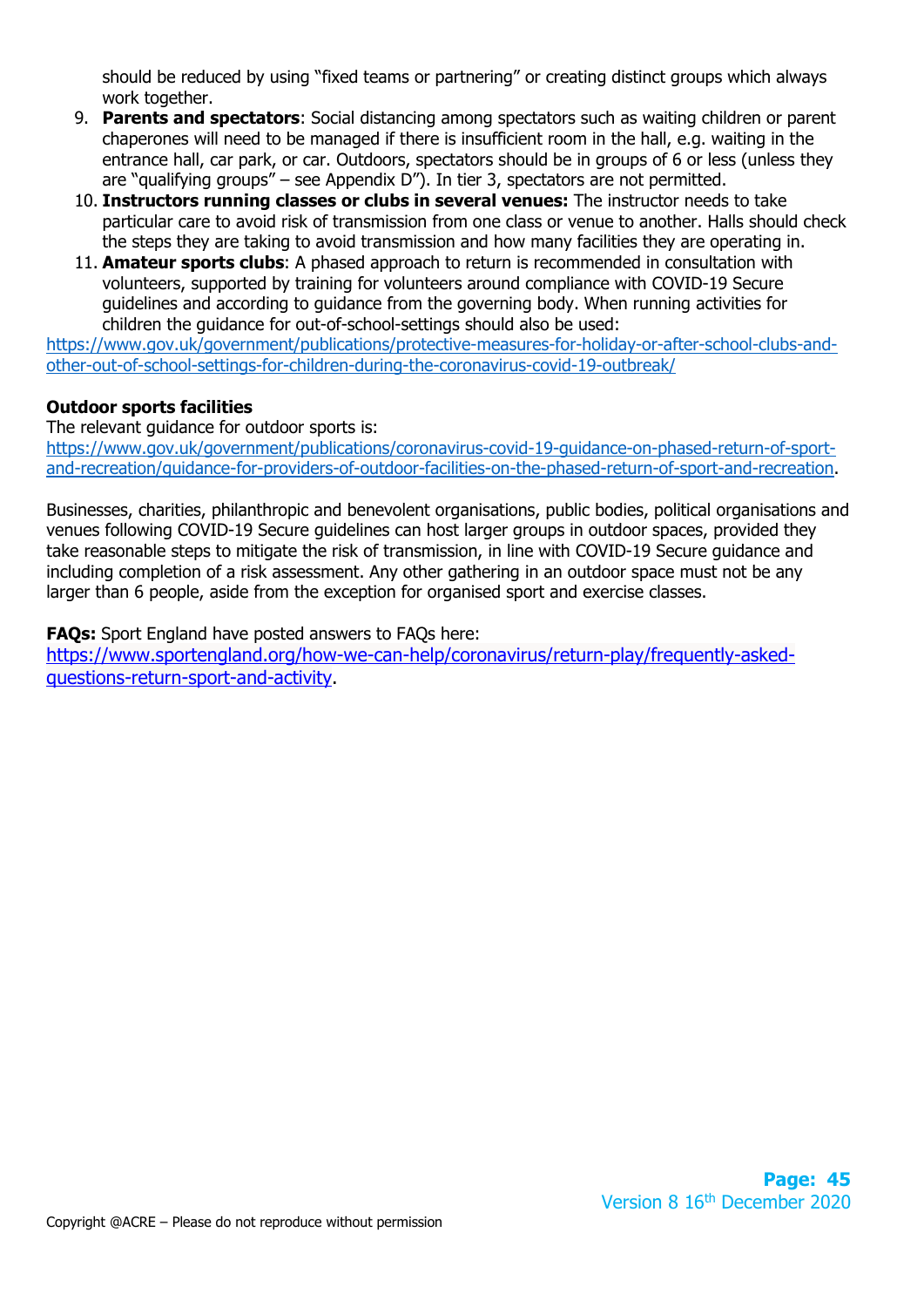# **Appendix L**

# **COVID-19 treatment plan**

In the event of someone becoming unwell with suspected COVID-19 symptoms while at the hall you should:

- a) Send them home immediately
- b) Ask other members of your group to provide their contact details if you do not have them
- c) Ask the rest of your group to leave the premises, observing the usual hand sanitising and social distancing precautions
- d) Advise them to launder their clothes when they arrive home
- **e) Inform** insert name and contact number
- f) If the unwell person needs to wait for a lift:
	- (1) Remove them to the safe waiting area, which is *insert details* a chair and washing bowl should already be there
	- (2) Put on a mask, face shield, gloves & apron to protect yourself
	- (3) Provide them with tissues, a plastic rubbish bag, a bowl of warm water & soap for handwashing & paper towels
	- (4) Once they have been collected:
		- 1. Remove gloves, apron and face mask to the rubbish bag\*
		- 2. Leave face shield on top for disinfection
		- 3. Wash your hands for at least 20 seconds with warm soapy water
		- 4. Wait for *insert responsible committee member* to arrive.
		- 5. Once home launder all your clothes and wipe down disinfect your car

\*Note that the waste should be double bagged and kept for 72 hours before being collected.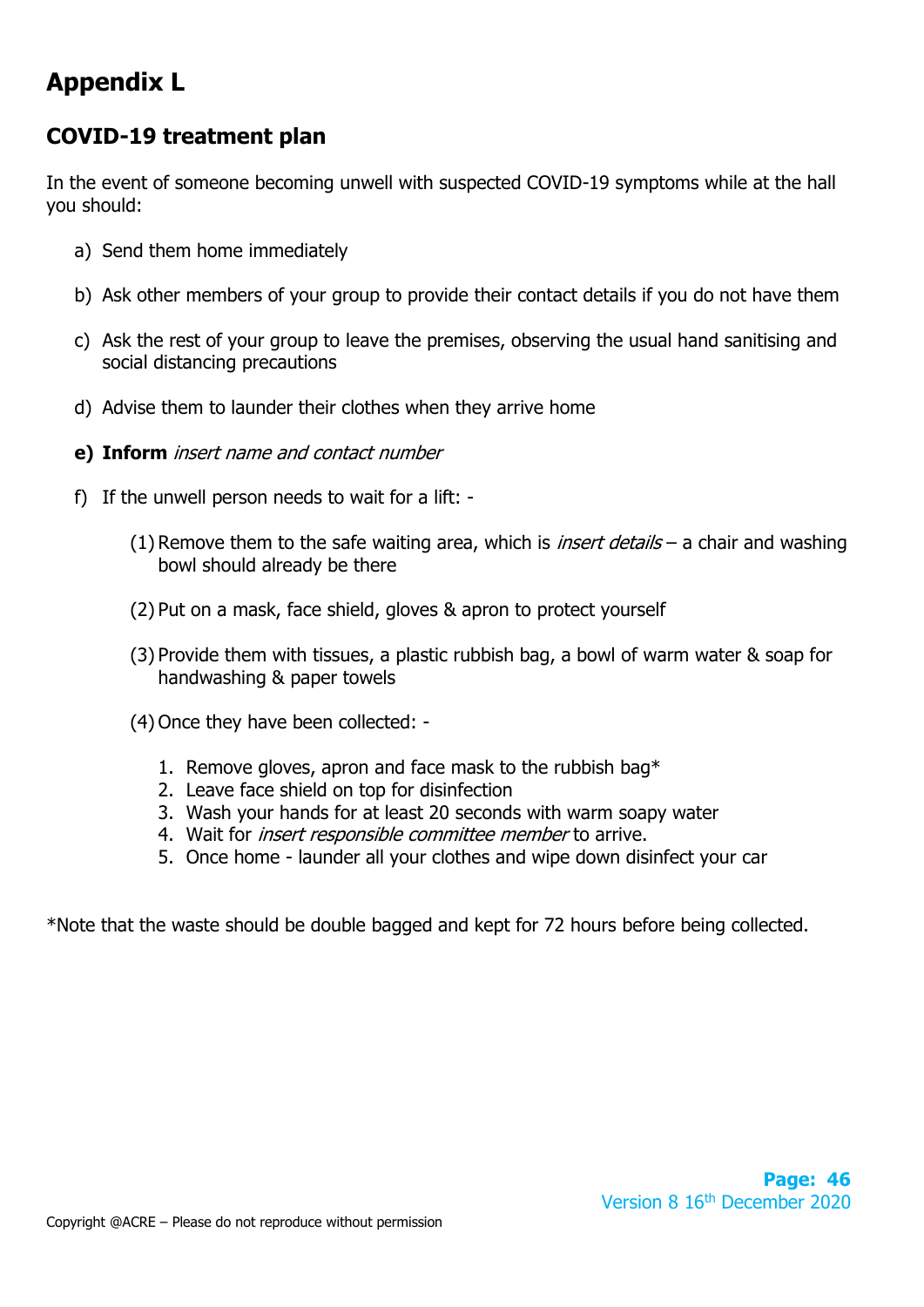# **ACRE Information Sheet Appendix M**

# **NHS Test and Trace QR code**



From 24 September the Regulations for the Collection of Contact Details require **every hirer or organisation using a community hall** to comply with the obligation to either collect individual contact details of their participants or ask participants to scan the QR code displayed at the hall.

**The hall is expected to register for an NHS QR code and display the official NHS QR poster at or inside the entrance. A hall must also keep records of hirers' contact details.** A hall will also need to either collect contact details of participants at their own meetings and events or ask participants to scan the QR code displayed at the hall. **Hirers** must keep contact details of any participants who do not scan the QR code for 3 weeks after each event.

For practical purposes this means that **the premises** must [register](https://www.gov.uk/create-coronavirus-qr-poster) for an official NHS QR code and display the official NHS QR poster, although some hirers may choose to obtain their own code and poster, which they display at the entrance of the room or hall that they are using before their activity starts. For some halls with only a few hirers who are willing to do this, that responsibility could be placed on hirers. The important principle to remember is that the system is intended to capture information about with whom people have been in **close proximity**, not necessarily very precise details of the place where that contact took place.

Official NHS QR posters can be [generated](https://www.gov.uk/create-coronavirus-qr-poster) online. Click the links to register and generate a poster. There is more information about NHS QR codes and how to generate them on the NHS [COVID-19](https://covid19.nhs.uk/venue-check-in.html) app website.

Village and community halls need to reinforce the obligation on hirers to keep records through the Special Conditions of Hire (Appendix E of v6 of the Information Sheet). Clause SC9 should be adjusted to read:

## **SC9:**

You MUST keep a record of the date and time the activity started and the name and contact telephone number or email of all those who attend your event (or a member of any group of up to 6 people who attend together). This can be done either by operating an advance booking system which collects these details, or by asking everyone who attends to use the NHS QR poster at the hall entrance to register their attendance and by keeping a record of any who do not register using their smartphone app and the hall's NHS QR poster or your own NHS QR poster.

The guidance is at: [Maintaining records of staff, customers and visitors to support NHS Test and Trace.](https://www.gov.uk/guidance/maintaining-records-of-staff-customers-and-visitors-to-support-nhs-test-and-trace?utm_source=26574a86-d87a-46bf-8383-0035631a4235&utm_medium=email&utm_campaign=govuk-notifications&utm_content=daily)

Further points:

- 1. The aim is that those attending can use the QR code if they wish to do so.
- 2. Village and community hall committees and managers organising activities at the hall will have to comply, including for their own committee meetings.
- 3. Community halls with no postcode can use that for the nearest available property.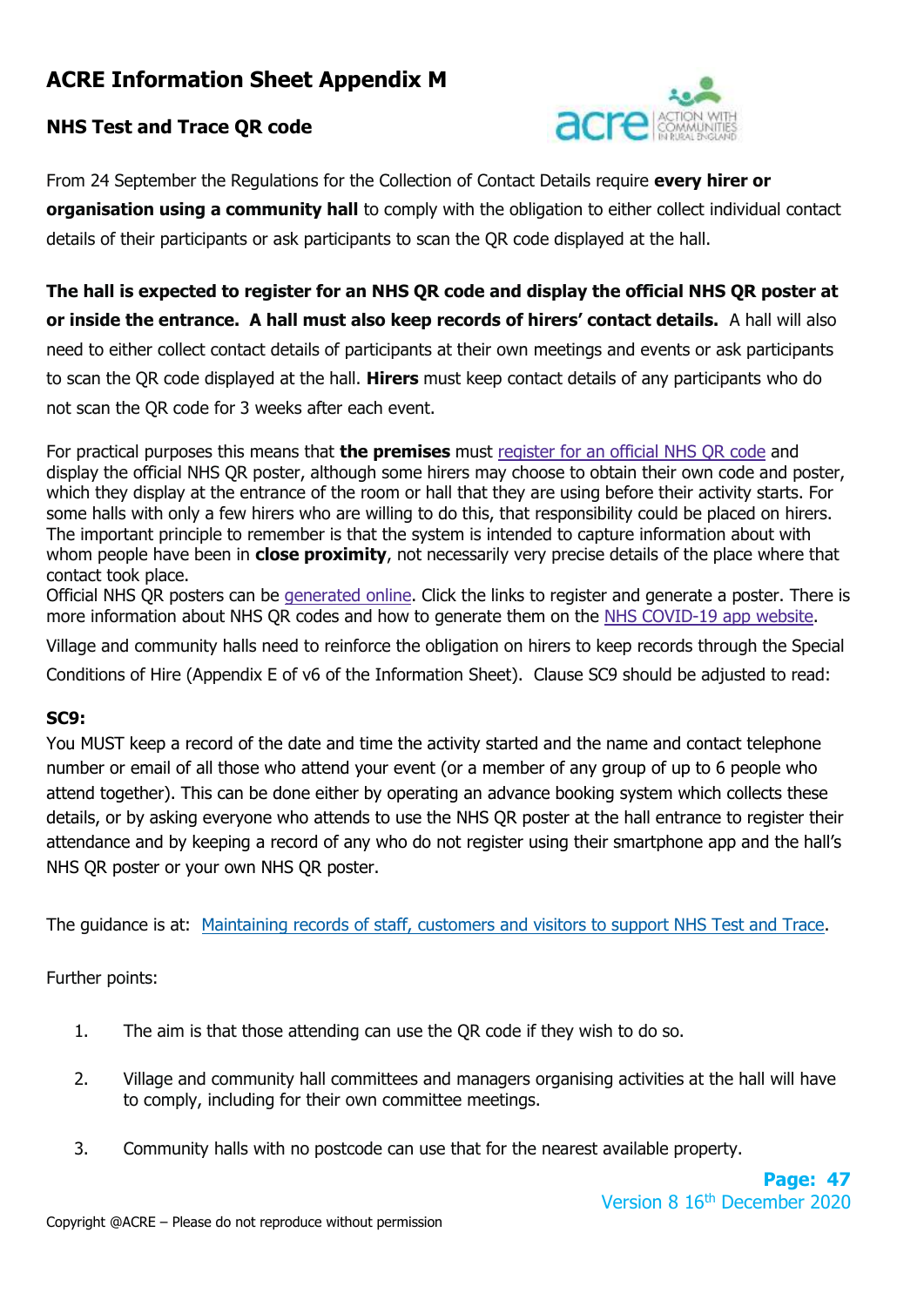- 4. Halls with several rooms in use for different activities will need to consider how to avoid the same code being used for two or more activities happening at the same time. This will be covered if hirers have their own QR code for the activity they are running.
- 5. Organisers of activities can decide how to collect and keep contact details, which should be collected at the point visitors enter the premises if not collected in advance. If on paper it needs to be kept out of public sight and securely stored. People who choose to 'check in' using the official NHS QR code do not also need to provide their contact details. Use of the NHS QR code cannot be made a precondition of entry (individuals have the right to choose how to provide their contact details).
- 6. If there is an outbreak associated with a venue, a message will be sent to the relevant app users with the necessary public health advice.
- 7. Places of worship, including when the venue is used for community activities, are not included but are strongly encouraged to maintain staff and visitor logs and to display an official NHS QR code poster. Consent should be sought from individuals entering.
- 8. If a visitor interacts with only one member of staff (eg, a hairdresser), the staff name should be recorded alongside the name of the visitor
- 9. A record of all staff working on the premises on a given day, the time and contact details must be kept. This covers anyone providing a service or activity including volunteers. This would include cleaners, caretakers and those working in offices such as Parish Council staff.
- 10. Booking systems can serve as the source of information collected. (Visitors can still scan the official NHS QR code if they wish, to help remind them where they have been if asked by NHS Test and Trace.)
- 11. The NHS COVID-19 app is only able to scan official NHS QR code posters. If another QR code system is being used to collect contact details, you should switch to the official NHS QR code system.
- 12. If someone does not wish to share their details, entry does not have to be refused but visitors should be encouraged to share their details to support NHS Test and Trace. The accuracy of the information provided will be the responsibility of the individual who provides it. However, entry must be refused to cafes (including community cafes), bars and Social Clubs, when the police can be called if required.
- 13. Exempt visits: Details are not required from: A police officer or emergency responder on duty, suppliers or contractors making a delivery or collection, those under the age of 16, if someone does not have the mental capacity to provide their contact details.
- 14. **Failure to comply with collecting details and maintaining records is punishable by a fine.** The first fixed penalty is £1,000.
- 15. Records should be maintained for 21 days then securely disposed of or deleted, unless also collected for another purpose. All collected data must comply with GDPR.